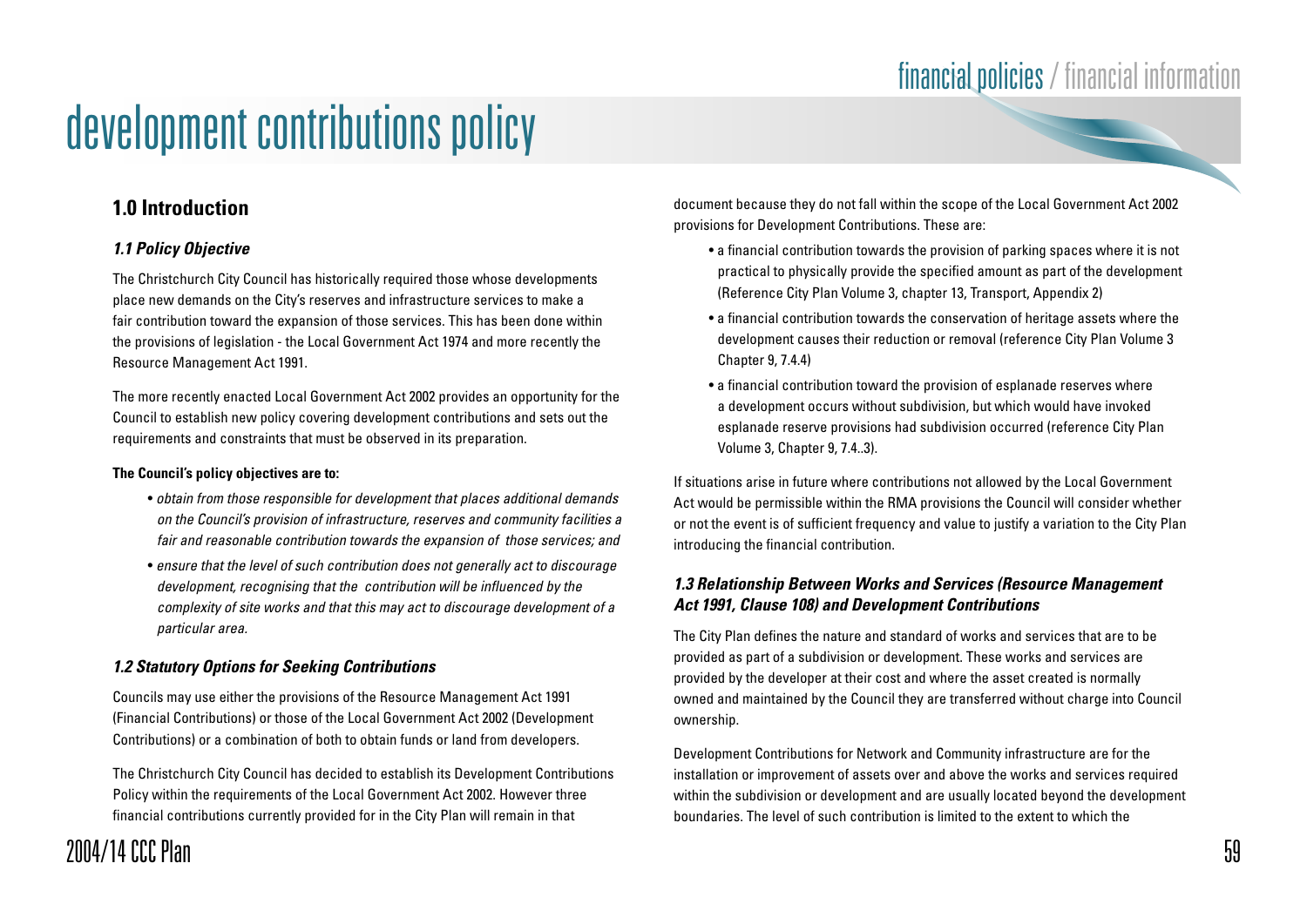# development contributions policy

development places additional demand on the City's infrastructure.

#### **1.4 Scope of Contributions available under the Local Government Act 2002**

The Council can seek development contributions in three broad areas:

- Reserves (for open space and recreation)
- Network Infrastructure
- Community Infrastructure

This document establishes policy for the receipt of contributions in all three areas.

**Reserve contributions** apply to residential and business developments and are set at or within maximum levels prescribed by the Act.

**Network Infrastructure contributions** are sought for Water Supply, Wastewater, Roading and other Transport, and Surface Water Management services. The policy allows these development contributions to be levied as city wide charges applying to all lots benefiting from the service, as charges within defined cost share areas or as levies applying to an individual development.

Development Contributions for **Community Infrastructure** are sought from business developments that occur without subdivision to complement the reserve contribution applying to subdivision for business purposes.

The procedure for establishing contributions for **Community Infrastructure** in the form of stand alone public facilities is included but no community projects have been identified for development levies at the time of implementing this policy (1 July 2004). Where such projects are identified they can only be scheduled in this policy document following a positive outcome of the special consultative procedure (SCP).

### **1.5 Standards**

#### **1.5.1 Network Infrastructure**

Where development contributions are sought for the construction of network infrastructure, the costs forming the basis of the contribution calculation will be those to achieve standards contained in the Christchurch City Council Code of Urban Subdivision. For works not covered by that code the standard adopted will be the currently accepted engineering practice as found (typically) in New Zealand Standards Specifications.

#### **1.5.2 Community Infrastructure**

Where development contributions are sought for the construction of community infrastructure, the costs forming the basis of the contribution calculation will reflect the currently accepted engineering and architectural practice applying to the particular facility or amenity and, where appropriate, the *Christchurch City Council Code of Urban* Subdivision.

#### **1.6 Development Contribution Policy Review: Long Term Council Community Plan Processes**

This policy is established through a special consultative procedure and must be included in full in the Council's triennial Long Term Council Community Plan (LTCCP). It can only be altered through a special consultative procedure. Typically the Council will use the SCP associated with an Annual Plan or triennial LTCCP to propose changes to the policy or the schedules contained therein.

Opportunities for interested or affected parties to seek alteration to the policy are available each time the policy is published in a draft LTCCP and whenever the special consultative procedure is used to propose a change. In addition the Council welcomes submissions at any time and will consider these as it prepares the three yearly policy review.

This policy becomes effective from 1 July 2004.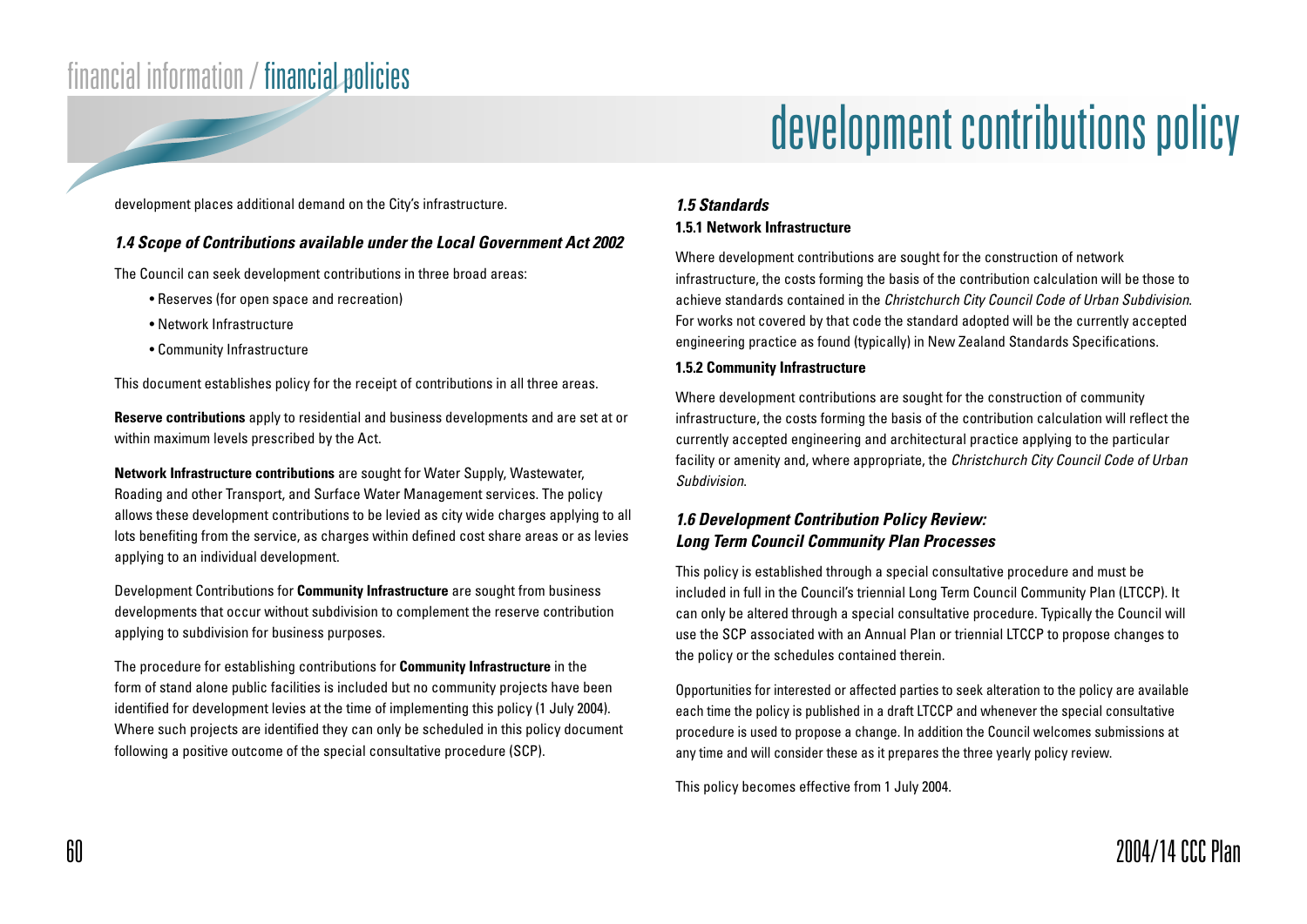### **2.0 Providing Funding for Growth in Christchurch**

**For the 10 year period commencing 1 July 2004 the Council has estimated the cost of capital works and land acquisition required to meet the increased demand caused by growth. These are as follows:**

#### **2.1 Reserve Acquisition and Development \$44,511,901 Summary of Programmed Provisions for Growth 2004-2013**

Funding provision for growth over the next ten years will focus on the expansion of the parks asset, through the continued purchase of new parks (which has averaged around 133 ha per year for the last seven years) and through vesting new reserves from subdivision (which has averaged 12 ha per year for the last seven years).

Strategic reserve purchases from the Port Hills Acquisition Programme is leading the purchase programme. Local park purchases are being made as part of the Local Parks Acquisition Strategy to balance infill housing in Living 3 Zones and to meet the goal of the strategy to ensure all residents in the city live within 400 metres of a park. In particular, additional local park purchases are being made in areas such as Addington, Riccarton, Central City, St Albans,Papanui and Inner City East. District park purchases are also factored in every second year where additional growth is occurring on a larger scale, such as in Halswell, Belfast and Burwood, due to the new subdivision of rural land.

The new reserve vesting programme adds around 15 to 19 new parks per annum, which also need to be developed and levels of service provided to meet new needs. Population, as measured by the last three census periods from 1991 to 2001 has been growing steadily at 3.8% per census. The take up of vacant residential land for new housing is averaging 100 ha per year. This creates the new park assets that then need to be developed.

Open Space service levels have also been raised in many infill areas such as the central city, where there has been an increase in unit development leading to the purchase of houses beside existing parks to incorporate into the reserve and create greater space for new recreation equipment.

Provision has been made in the ten year programme for community infrastructure required to provide public amenity in the form of open space, planting and street furniture both for the benefit of the employed workforce and to mitigate the visual effects of the development.

#### **2.2 Water Supply Services \$18,518,553 Summary of Programmed Provisions for Growth over Ten Years**

There are a number of water supply capital works projects programmed for the next ten years which provide for growth of the City. Some of these (such as the renewal of ageing water mains) are only partially attributable to growth, whereas others (such as the construction of a new reservoir to service an area of development) are wholly caused by growth.

A significant part of the water supply capital works programme is for the renewal or replacement of ageing wells, pump stations, mains and reservoirs. It is estimated that for the next ten years 10% of the cost of mains renewals, 20% of the cost of well and pump station replacements, and 30% of the Westmorland 2 reservoir replacement is attributable to growth. This growth-related portion totals \$2.8 million. The growth component of the mains and reservoir replacements will be funded by rates through the capital funding programme, while the growth component of the well and pump station replacements will be recovered through the Water Supply Headworks Capacity Upgrade Contribution.

Over the next ten years, it is anticipated that \$4.1 million worth of new mains and submains, \$4.9 million worth of new wells and pump stations, and \$0.3 million worth of new reservoirs will be constructed to service general growth and new development areas. City growth will also result in a number of new connections to the water supply.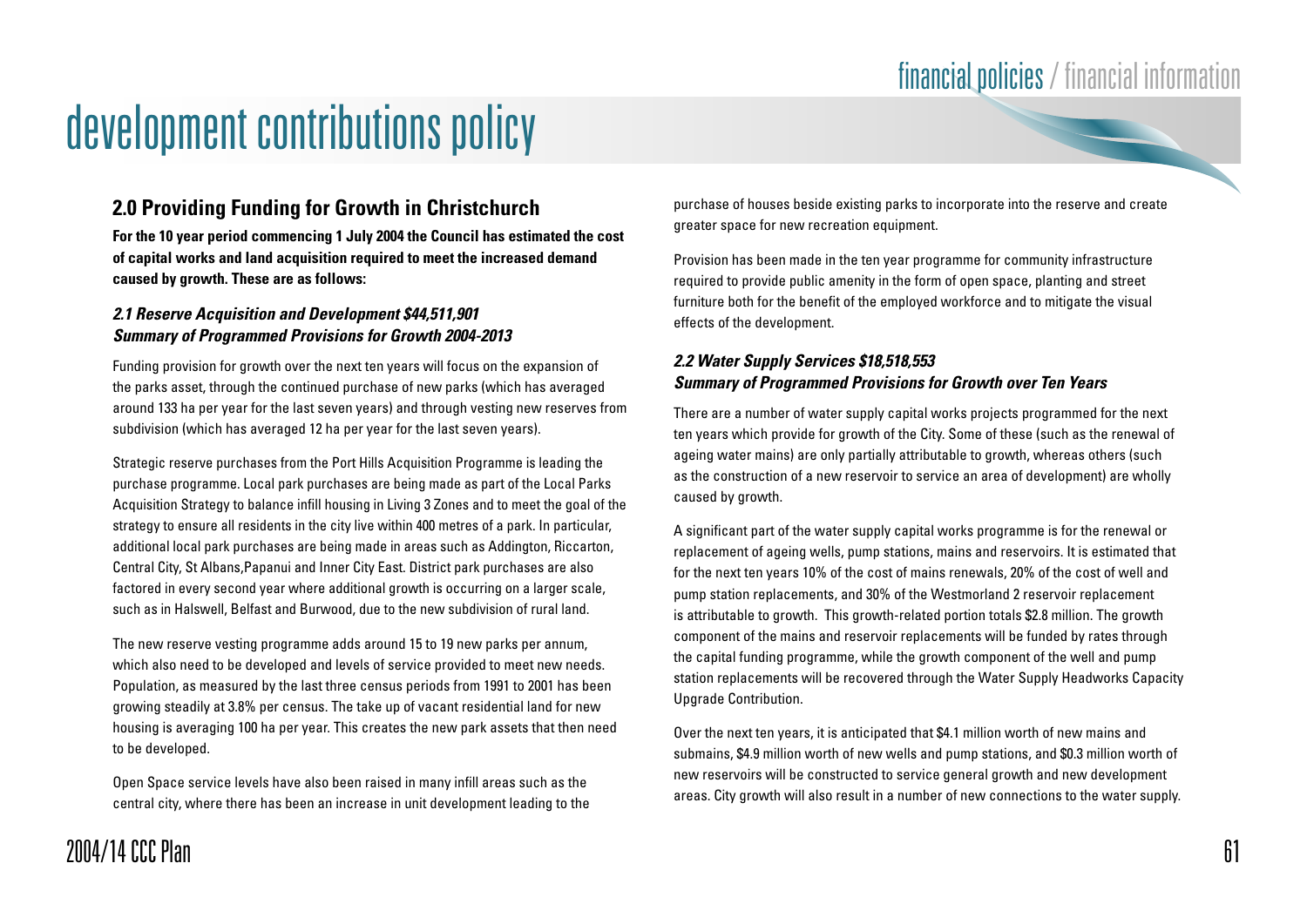Unlike sewer laterals all new water connections are permitted through application to the Council and installed by Council's contractor. It is estimated that new water connections for the next ten years will cost a total \$6.5 million. These costs are directly recovered through connection charges and are not included in this policy as they are service fees rather than Development Contributions.

#### **2.3 Wastewater Services \$34,229,598 Summary of Programmed Provisions for Growth over Ten Years**

There are also a number of wastewater capital works projects programmed for the next ten years providing for growth. Again, some of these projects (such as the renewal of existing sewer mains) are only partially attributable to growth, whereas others (such as the construction of a new sewer main to service an area of development) are wholly attributable to growth.

A significant part of the wastewater capital works programme is for renewal or replacement of ageing mains and pump stations. It is estimated that for the next ten years 10% of the cost of mains renewals and 25% of the cost of pump station upgrades is attributable to growth, totalling \$1.8 million. This will be funded through rates.

A Major Sewer Upgrade began in 2000 and includes a number of significant projects over the next ten years. The upgrade is designed to overcome existing wet weather overflow problems and cater for expected city growth to 2040. The projects include upgrading of major sewers and sewer pump stations, the construction of a new pump station and a new interceptor trunk sewer, and the construction of storage facilities. It is estimated that 27% of the reticulation costs and 22% of the pump station costs of the Major Sewer Upgrade are associated with the growth of the City, amounting to \$9.9 million. This growth related proportion of the Major Sewer Upgrade costs will be recovered over time through the Wastewater Reticulation Capacity Upgrade **Contribution** 

The Belfast Wastewater Treatment Plant is planned to be replaced by a pipeline to the City in 2004-2006. This will involve pumping wastewater from Belfast to the City wastewater treatment plant at Bromley. Significant growth has occurred, and is expected to continue in occur, in the Belfast catchment, and the new infrastructure will need to accommodate this growth. It is estimated that 40% of the cost of this pipeline, or \$1.9 million, is due to growth. It is planned to establish a cost share area to recover this growth-related proportion of the cost.

A number of new mains and pump stations will be required for growth over the next 10 years, coming to a total of \$7.5 million. Sewer schemes are proposed for areas where there is currently no sewer available in Mt Pleasant in 2005/2006, in Chaneys in 2006/ 2007, and in Worsleys Spur in 2007-2009. Other new infrastructure will also be required to service areas of new development. Initially all of these new works will be funded through rates. However it is proposed that cost share areas will be set up under this policy to recover the costs of the Mt Pleasant and Worsleys Spur schemes over time. Additional cost share areas may also be set up for other projects.

City growth will result in an increase in wastewater treatment and disposal. New infrastructure will be installed at the City Wastewater Treatment Plant at a cost of \$7.9 million, including the installation of two additional digesters worth \$6.1 million. This new infrastructure will be funded through rates. Construction of the new Ocean Outfall is planned for 2006 to 2008 and it is considered that 10% of costs of the Ocean Outfall, or \$5.2 million, are attributable to the growth of the City. The entire cost of the Ocean Outfall project, including this growth related proportion, will be funded through rates.

#### **2.4 Roading and other Transport Services \$43,653,726 Summary of Programmed Provisions for Growth over Ten Years**

The current 10 year capital works programme is based on a mix of projects which all address to some degree renewal of some of the asset, improved level of service and increased demand on the system. It is currently estimated that overall the increased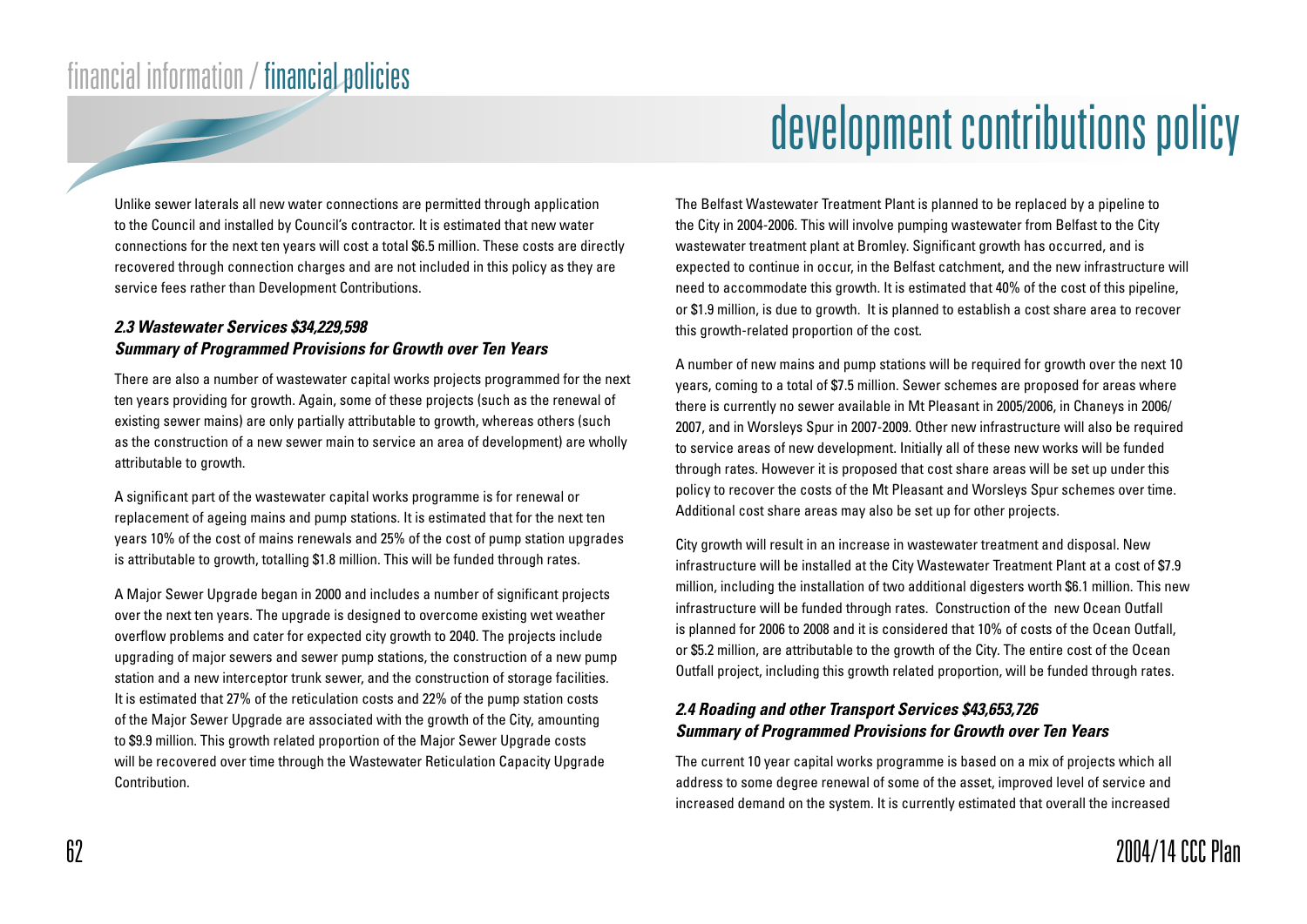demand accounts for an average of 40% of the cost of road network improvements, 50% of carriageway seal widening and 50% of passenger transport infrastructure improvements.

Specific major projects which have been identified during the 10 year period 2004/5- 2013/14 in the Metropolitan Christchurch Transport Statement (MCTS) and Capital Works Programme include:

#### **Years 1-2**

- **Bealey Avenue/Carlton Mill/Harper Avenue/Park Terrace** upgrade to improve the safety and efficiency of the intersection for all users.
- **Ferrymead Bridge and Ferry Road/Humphreys Drive** upgrade to protect this route from earthquake damage, provide space for cycle facilities and reduce side-road delays in this area.
- **Opawa Road** upgrade to provide a safer and more efficient link from the city to the port.
- **Passenger Transport shelters** to be increased to a total of 500 shelters city wide.Initial bus priority measures installed in 3 arterial road corridors.
- **New cycle assets** worth \$1.8 million to be implemented.
- **New pedestrian assets** of \$1.9 million to be implemented, plus additional safety initiatives of \$1.5 million.

#### **Years 3-5**

- **Blenheim Road deviation** to realign Blenheim Road to the end of Moorhouse Avenue. This will increase efficiency and capacity of this link whilst improving the environment along Deans Avenue and improving connections for pedestrians and cyclists.
- **Belfast Road/Marshland Road roundabout** constructed to provide for a safe, efficient intersection for this important cross connection.
- **Deans Avenue/Riccarton Avenue/Riccarton Road signals** installation to improve the safety and efficiency of this intersection and provide better facilities for pedestrians and cyclists.
- **New suburban passenger transport** interchanges and Park and Ride to be developed. Bus priority measures continue to be developed.
- **New cycle assets** worth \$3.1 million to be implemented.
- **New pedestrian assets** of \$2.8 million to be implemented.

#### **Years 6-10**

- **Sockburn Roundabout signals** installation to improve the safety and efficiency of this major intersection for all modes.
- **Southern Arterial extension** is to be undertaken by Transit NZ, but there are a number of related projects which will be undertaken by the Council in association with this work to provide connections to new growth areas for all modes.
- **Cranford Street** upgrade to provide increased Level of Service from th north of the City.
- **Development of Park and Ride** facilities continue, new interchanges and bus priority measures also continue to be developed.
- **New cycle assets** worth \$3.4 million to be implemented.
- **New pedestrian assets** of \$6.2 million to be implemented.

It is also anticipated there will be the need for localised improvements to the transport system immediately adjacent to and downstream of new greenfield subdivisions which may need to be funded, in part, by Council due to overall benefits to the wider community accrued from the improvements.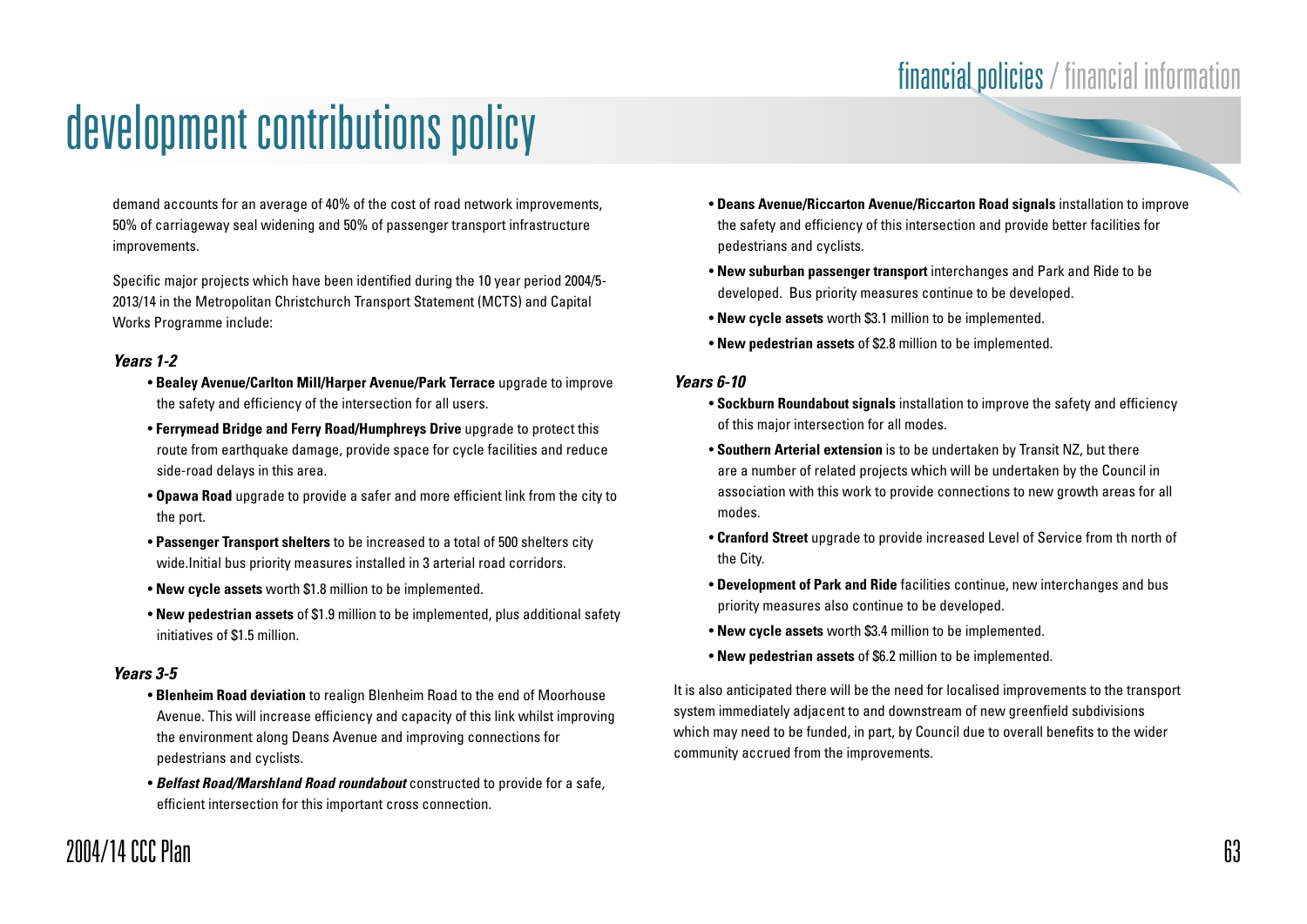# development contributions policy

#### **2.5 Surface Water Management Services \$36,321,770 Summary of Programmed Provisions for Growth over Ten Years**

During the 10 year period 2004/05 to 2014/15 the Council will be administering several long-established drainage cost sharing schemes which will be coming to the end of their life. These schemes are generally small and were created to provide a pipe network for new residential and industrial development.

From 2002/03 a new generation of cost sharing schemes are being established to provide surface water management infrastructure throughout the catchment where urban growth is anticipated. These schemes are bigger and based on waterways and wetland systems rather than stormwater piping. Currently the Heathcote Valley (catchment area 500 ha) and Snellings Drain (catchment area 314 ha) are included in cost sharing districts. Consultation is underway prior to the adoption of a scheme for the Barnett Park catchment.

Other schemes will be developed in 'greenfields' urban growth areas such as southwest Christchurch, Belfast and the Cranford Street area between McFaddens and Main North Roads. It is also anticipated that schemes will be developed to provide for growth in existing urban areas through infilling.

Approximately \$2,000,000 per annum has been budgeted for Utilities and Waterways Protection which involves advance purchase of land in areas where future growth is anticipated.

Major projects catering for increased demand due to urban growth include Snellings Drain green corridor and Hendersons Basin cost share scheme from 2004/05 and Owaka/Awatea green corridor from 2005/06. Significant waterway restoration projects, which are in part capacity upgrades for increased demand, include Dudley and St Albans Creeks, Riccarton Main Drain and Jacksons Creek. Half the cost of ponding basins and wetlands in the budget has been attributed to increased demand due to growth.

#### **2.6 Community Infrastructure \$50,405,205 Summary of Programmed Provisions for Growth over Ten Years**

During the 10 year period 2004/05 to 2014/15 the Council will by 2006 have completed new library facilities at Upper Riccarton and Parklands, involving growth related expenditure of \$2.4 million. No new library facilities are programmed beyond 2006. In response to growth in demand the Council has committed \$1.7 million in total over ten years to upgrade and expand its computer systems.

Growth related capital expenditure on recreation facilities includes \$5.5 million for the Jellie Park Aquatic Centre upgrade (2004/06), \$0.45 million for gym extensions at the Centennial Leisure Centre (2005/06), \$10 million for a new aquatic centre (2007/09),\$10.2 million for an indoor recreation/leisure centre (2013) and \$11 million for a Flat Water Facility (2004/08).

No growth related capital expenditure is planned for the new art gallery over the ten year period, but \$2.7 million has been allowed (2004/05) to upgrade the McDougall Art Gallery building suitable for leasing to the Canterbury Museum. \$1.35 million of this expenditure is considered to be growth related.

No major projects are programmed for the community halls and facilities owned by the Council. A total of \$0.6 million has been allowed as growth related capital for the ten year period.

#### **2.7 Proportions to be funded from Development Contributions**

For a number of reasons the Council does not expect to recover these costs in full from development contributions. In the case of roading, for example, it is difficult to establish the extent to which a residential development contributes to the need for a new arterial distant from the development, when contributions to traffic growth are coming from through traffic, increased car ownership, out of town traffic generation, reduced household size and business development, as well as from residential development. The following table sets out the proportion of costs that will be collected through contributions, the source(s) of the balance of funding and the reason the Council has chosen the funding method.

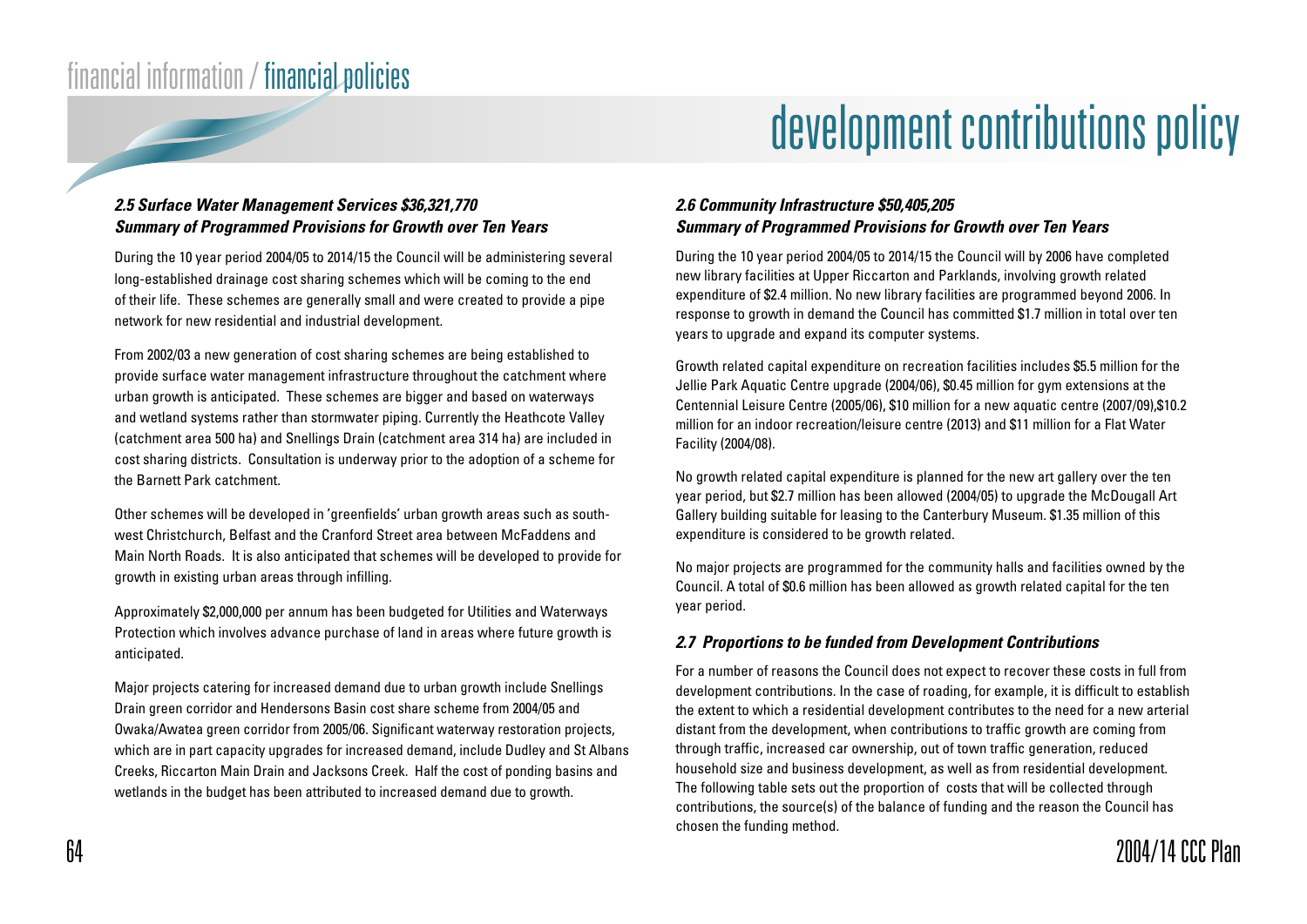

### **Development Contributions Summary for Ten Years 2004-2014**

| <b>Service</b>                               | <b>Total Capital</b><br>Costs over 10<br>yrs attributable<br>to Growth | <b>Estimated</b><br><b>Funds from</b><br><b>Development</b><br><b>contributions</b> | <b>Balance</b><br>from other<br>sources | <b>Sources</b>                                                                                   | <b>Reasons for choice of funding sources</b>                                                                                                                                                                                                |
|----------------------------------------------|------------------------------------------------------------------------|-------------------------------------------------------------------------------------|-----------------------------------------|--------------------------------------------------------------------------------------------------|---------------------------------------------------------------------------------------------------------------------------------------------------------------------------------------------------------------------------------------------|
| Reserves                                     | 43,511,901                                                             | 28,500,000                                                                          | 15,011,901                              | Interest on Cash in Lieu<br><b>Special Fund Account</b><br>and rates through capital<br>funding. | 66% funded by monies accruing from development contributions. The balance of rate<br>funded capital works are largely those portions of renewals, upgrades or new works<br>attributable to growth but not readily assignable to development |
| <b>Water Supply</b>                          | 18,518,553                                                             | 6,568,000                                                                           | 11,950,553                              | Rates through Capital<br>funding. See below.                                                     | The rate funded capital works are largely those portions of renewals, upgrades or new<br>works attributable to growth but not readily assignable to development.                                                                            |
| Wastewater                                   | 34,229,598                                                             | 13,989,000                                                                          | 20,240,598                              | Rates through Capital<br>funding. See below.                                                     | The rate funded capital works are largely those portions of renewals, upgrades or new<br>works attributable to growth but not readily assignable to development.                                                                            |
| Roading and other<br>transport               | 43,653,726                                                             | Nil                                                                                 | 43,653,726                              | Transfund NZ Subsidies.<br>Rates through Capital<br>funding. See below.                          | Developer funding is currently only for works outside of the capital programme. Work is<br>proceeding on development contributions policy for Roading.                                                                                      |
| Surface Water<br>Management                  | 36,321,770                                                             | 2,210,000                                                                           | 34,111,770                              | Rates through Capital<br>funding. See below.                                                     | It is Council policy to buy land well in advance of development when possible. More cost<br>sharing schemes will come on stream, which will reduce the need for rates funding.                                                              |
| Community<br>Infrastructure <sup>1</sup> (a) | 50,405,205                                                             | Nil                                                                                 | 50,405,205                              | Rates through Capital<br>funding. See below.                                                     | Council has developed policy for employing Development Contributions in this area but<br>has no candidate projects for this LTCCP period.                                                                                                   |
| Community<br>Infrastructure <sup>1</sup> (b) | 1,000,000                                                              | 1,000,000                                                                           | nil                                     |                                                                                                  | Public amenity improvements will be funded from business development contributions to<br>mitigate effects and improve the environment for those employed.                                                                                   |

Note 1: Includes (a) library services, art gallery, recreation facilities, camping crounds and community halls, and (b) business related public amenity planting and street furniture

Note 2: While this table reports information in the format required by the Local Government Act 2002, it misrepresents the manner in which the Council funds its Capital Expenditure Programme. Capital Expenditure is funded contributions from a number of sources, including development contributions, as follows:

#### **Funding Capital Expenditure**

• Transfund Subsidy on Capital works • Sale of Assets • Sale of Assets

• Development contributions utilised (Drawdown from Reserves) • External Funding for Capital Projects

- Cash in Lieu, Cost Share Contributions, Site Specific Contributions

- Depreciation funds Drawdown from other Reserve Funds (e.g. debt repayment Reserve)
	-
	-

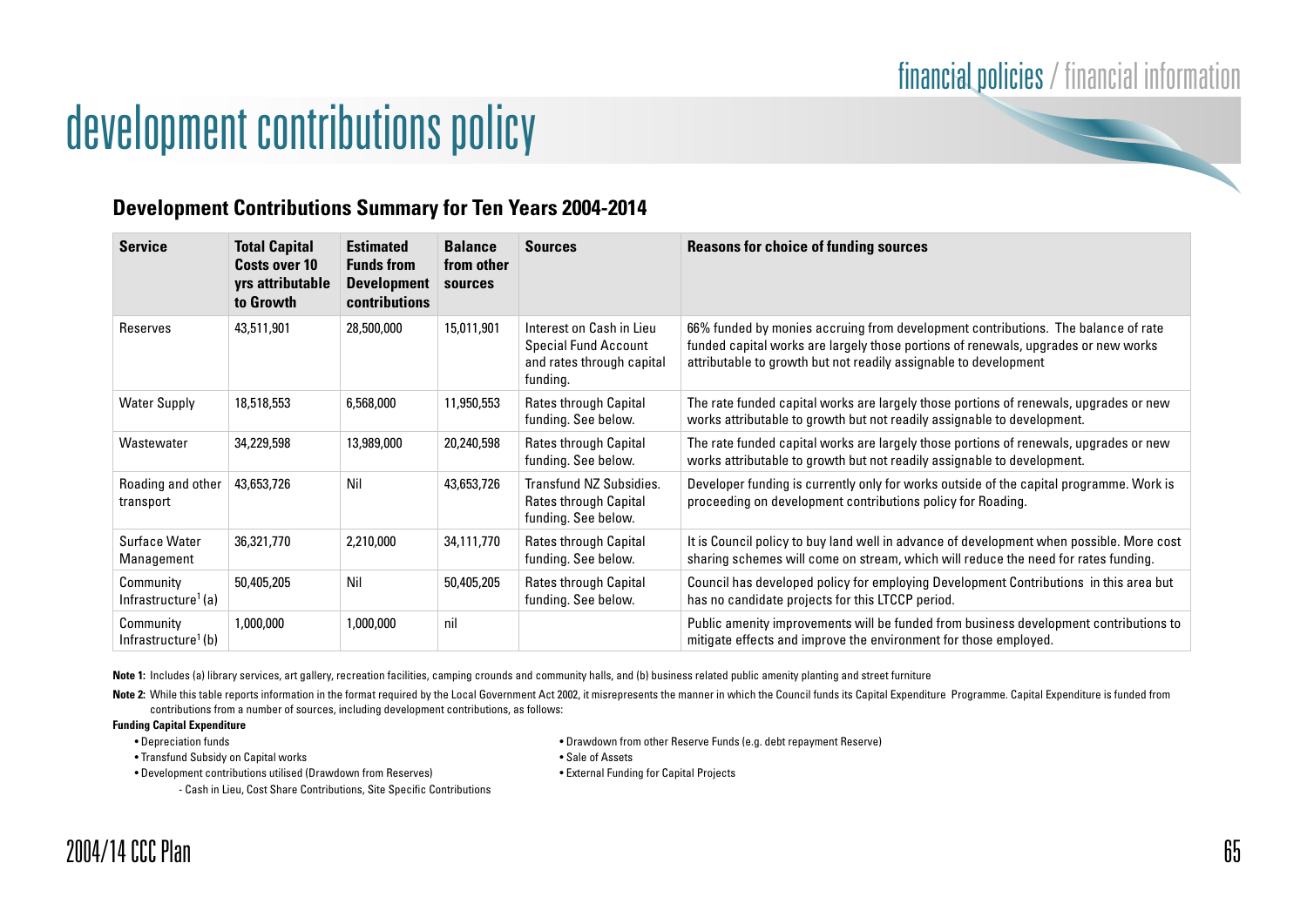### **3.0 Estimating growth**

Development contribution calculations depend on anticipating the amount of growth the city is likely to experience over a given time period. The estimate may be needed across the city as a whole for city wide contributions, or for particular locations in the case of cost share areas.

For **city wide estimates** household growth as assessed by Statistics New Zealand is used as the basis for development contribution calculations. This projection is made specifically for Christchurch City, identifies occupied permanent, private dwellings, and allows for future fertility, mortality, net migration and household patterns of the population. Three alternative projection series have been developed using different assumptions about these variables. Medium projections have been chosen as the basis for development contribution calculations.

#### **Projected Households for Territorial Authority Area 1996 (Base)-2021**

| Area                                | <b>Variant</b> | <b>Year at 30 June</b> |      |         |      |      | <b>Change 1996-2021</b> |               |               |    |
|-------------------------------------|----------------|------------------------|------|---------|------|------|-------------------------|---------------|---------------|----|
|                                     |                | 1996                   | 2001 | 2006    | 2011 | 2016 | 2021                    | <b>Number</b> | $\frac{9}{6}$ |    |
|                                     | <b>High</b>    |                        | 129  | 137     | 144  | 151  | 159                     | 41 700        | 35            |    |
|                                     |                |                        | 600  | 000     | 300  | 700  | 500                     |               |               |    |
|                                     |                |                        |      | 125     | 130  | 136  | 141                     | 146           | 29 100        |    |
| <b>Christchurch City   Medium  </b> |                |                        |      | 117 800 | 200  | 800  | 200                     | 600           | 800           |    |
|                                     | Low            |                        | 121  | 124     | 128  | 131  | 134                     |               |               |    |
|                                     |                |                        |      | 000     | 900  | 400  | 800                     | 700           | 17 000        | 14 |

For **cost share areas** estimates of number of lots, household units or other developments from which a contribution can be expected are based on analysing:

- The existing zoning in the cost share area and the implied likely development based on existing City Plan rules;
- The likely development of localities within the cost share area where the City Plan has indicated deferred zoning or identified areas for future growth, or the Council has signalled a proposed variation to the City Plan; and

## development contributions policy

• Other potential development within the area where the City is experiencing pressure for re-zoning to more intensive land uses

### **4.0 Development Contributions Provisions**

#### **4.1 Reserves**

#### **4.1.1 History**

The requirement to set aside land for recreational purposes has been recognised in New Zealand legislation since the first townships were laid out.

The 1875, the Plans of Towns Regulations Act stipulated that one tenth (10%) of townships be retained for recreational purposes. These reserves were in addition to land set aside for rubbish disposal, gravel pits, etc. The one tenth requirement was retained in all legislation, up until the Resource Management Act 1991, for commercial and industrial subdivisions. The residential contribution became standardised at 4 perches per additional allotment, possibly because the early residential sections were 40 perches, the original quarter acre, reflecting the 10% requirement.

A discussion on the history of reserve contributions is contained in Appendix 1, where it is concluded that contributions towards reserves within Christchurch City have been able to be required at a rate of at least 7.5% of the land being subdivided (cash or land) since the 1800's. In many circumstances, more has been able to be required (10% or 130m2 per new lot). The Council has generally required the maximum allowable contribution to be provided for reserves. This has resulted in the level of open space, amenity plantings and recreation opportunities that the City's residents currently enjoy and expect to continue to benefit from.

#### **4.1.2 Current Legislative Provisions for Reserve Contributions**

As covered above in clause 1.2 the Council can use either the Resource Management Act 1991 (RMA) or the Local Government Act 2002 (LGA) to levy financial or

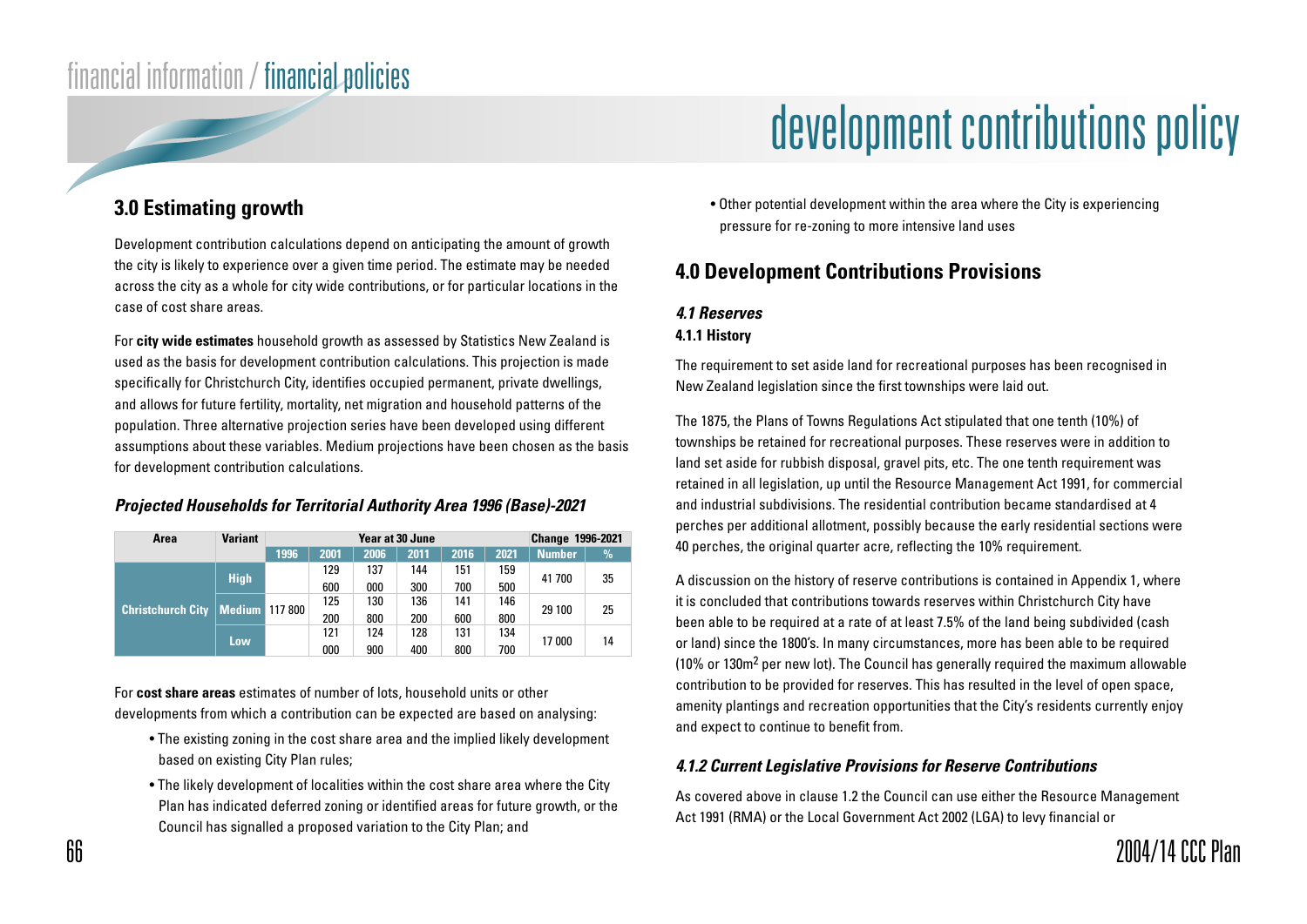development contributions, or a combination of both. This Council has decided to establish its contribution policy within the requirements of the LGA.

This Act sets down a prescriptive rule for reserve contributions. Under Section 203 of the LGA, development contributions for reserves must not exceed the greater of:

- (a) 7.5% of the value of the additional allotments created by a subdivision; and
- (b) the value equivalent of 20 square metres of land for each additional household unit created by the development.

#### **4.1.3 The Need for Reserves and Facilities for Open Space and Recreation in the City**

Open space and recreational areas are essential requirements of any pleasant and healthy community. Outdoor areas for sport, play and enjoyment of the open air are an integral part of the recreational requirements of any community. Open spaces with tree and garden plantings are also important to enhance and maintain the visual amenity of all parts of the City. The City Plan recognises that such areas contribute towards the quality of the City's environment providing aesthetic coherence, cultural and recreational pleasure.1

The City Plan further recognises that a wide range of types of open spaces and facilities are required to meet the needs of the community.2 These include small neighbourhood open spaces which provide for both passive activities and also play areas for young children. Larger open spaces with sports fields for active recreation often include play areas as well. Metropolitan open spaces and facilities provide for a wide range of recreational opportunities, potentially including sports fields, stadia, or specialised recreational facilities. In addition, the City includes open space whose primary function is the conservation of natural and heritage features and landscapes. These open spaces also often provide for recreational opportunities, and may have important roles in areas such as education and in enhancing amenity values.

1 Explanation and Reasons to Policies 14.1.3, 4.2.1 and 4.2.2, Volume 2, Proposed City Plan 2 Explanation to the Open Space and Recreation Objective in Section 14, Volume 2, Proposed City Plan The above mentioned Explanation also notes that accessibility and, therefore, the distribution of open space and recreational facilities around the City are also important. In regard to local parks, distribution is especially important as these areas are used particularly by the less mobile sectors of the community, such as young children and the elderly. Sports areas should also be accessible, although it is recognised that part of the organised sport experience involves travelling to different areas of the City to compete. Large or specialised recreational areas tend to be distributed where there are available land resources. Conservation areas tend to be sites where there are existing conservation and significant natural values, for example the coast, along waterways and areas of the Port Hills.

The quality of open space and recreational facilities is also noted as being important because those that are not maintained, or do not meet the needs of the community, are unlikely to be fully utilised. Similarly, public enjoyment and awareness of recreational opportunities is often enhanced by involving the community in the design, maintenance and management of the City's recreational resources.

The City Plan also notes that increased plantings of trees on publicly owned land, including parks and reserves, not only reinforces the 'Garden City' image of Christchurch, but is an important part of achieving the Council's energy policy relating to carbon dioxide absorption.3

#### **4.1.4 Effects of Community Growth on Provision for Reserves and Facilities for Open Space and Recreation**

If communities grow in size and population without providing for recreational and open space needs, adverse environmental effects will become apparent, such as the lack of visual relief and space for large scale plantings and overcrowding of existing recreational areas. The City Plan acknowledges taking of contributions towards reserves as communities grow and expand is a means of avoiding such adverse effects.<sup>4</sup>

3 Explanation and Reasons to Policy 3.1.6, Volume 2, Proposed City Plan 4 Explanation and Reasons to Policy 14.1.3, Volume 2, Proposed City Plan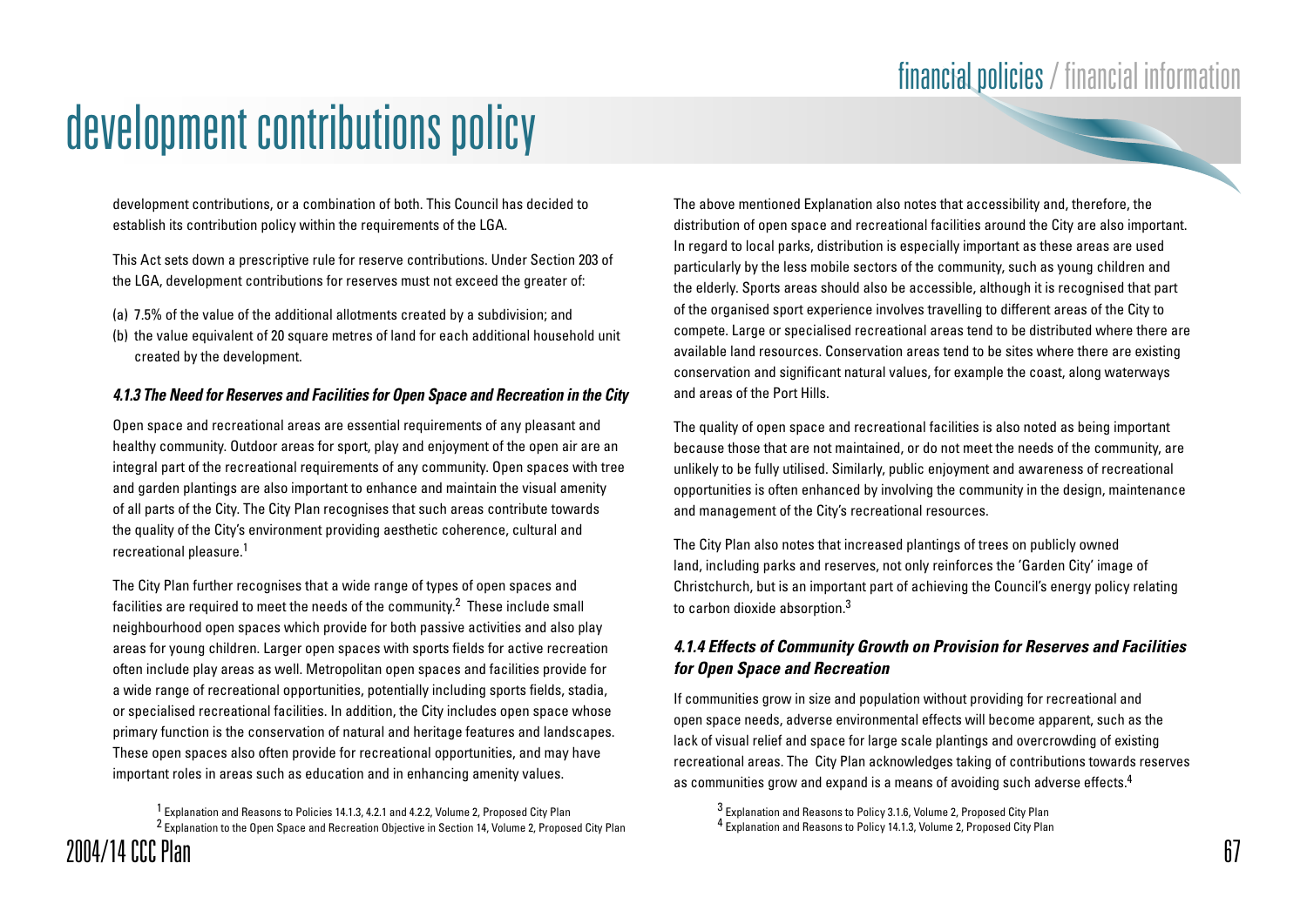## development contributions policy

The development of land for residential purposes, in conjunction with population growth, increases the actual or potential number of users of open space and recreation facilities. Similarly, the development of land for business purposes usually implies an increase in employment in an area with consequent demands for open space, as well as affecting local amenity values for workers and visitors.<sup>5</sup>

Most communities within Christchurch are well provided with neighbourhood and district parks. However, the Council acknowledges, in the City Plan for example, that there are some areas which are clearly under provided compared with most areas, as well as areas with considerably more parks than average.<sup>6</sup> The current expectations of the City's residents for ample provision of open space and recreation opportunities need to be retained, as the area of the City grows in size, and as the levels of development in existing areas intensify.

The Council accepts, through the City Plan, that the City is fairly well provided with reserves of ecological and/or conservation value.7 Future need for such parks will predominantly result from a specific need to protect such areas by way of public ownership, including protection from encroaching housing and business development. This is also supported through the objectives and policies in the City Plan relating to waterways.<sup>8</sup> In addition, the growing population of the City continues to put pressure on the use of conservation parks for recreational purposes, such as walking and cycling. The importance of pedestrian and cycling linkages is also emphasised in the City Plan.<sup>9</sup>

The City Plan recognises that requirements for additional metropolitan facilities, or the better development of existing parks, are principally the result of changing preferences or expectations of the existing population, rather than from new subdivision, housing

7 Explanation and Reasons to Policy 3.1.6, Volume 2, Proposed City Plan

and development.10 However, in areas of increasing residential intensity, there is an increased need to ensure that all parks can be used efficiently, effectively and enjoyably, by as many people as possible.

In summary, Christchurch City is currently well provided with reserves and open space, of a wide range of types and purposes, that generally meet the current needs of its community. This is a highly valued aspect of life in Christchurch City and its residents anticipate that this will continue, as the City grows in size, and as the levels of development in existing areas intensify.

#### **4.1.5 Specific Effects of Residential Subdivision and Development**

Although the population of the City is not growing at the same rate as the growth in the numbers of residential units (reflecting the declining average household size), there is a significant growth in the number of residential allotments and units in the City. Without the provision of additional open spaces, or the continued development of existing open spaces, in response to this growth in the community, adverse effects will occur.<sup>11</sup> The adverse effects of this growth that need to be avoided are:

- a lack of neighbourhood parks in new subdivisions;
- an inadequacy of local neighbourhood parks in areas with growing numbers of units/town houses, where infill housing and redevelopment are taking place;
- a lack of visual relief and space for planting in newly developing areas or areas with increased intensity of development;
- overcrowding of existing active recreation and sporting areas throughout the City, as a result of increased population;
- overcrowding of conservation areas, and similar natural areas, to provide for the outdoor recreation needs and experiences of an increased population or a

<sup>5</sup> Explanation and Reasons to Policy 14.1.3, Volume 2, Proposed City Plan

<sup>6</sup> Explanation and Reasons to Policy 14.1.3, Volume 2, Proposed City Plan

<sup>8</sup> Sections 2 and 10, Volume 2, Proposed City Plan

<sup>9</sup> Sections 7, Volume 2, Proposed City Plan

<sup>10</sup> Explanation and Reasons to Policy 14.1.4, Volume 2, Proposed City Plan

<sup>11</sup> Explanations and Reasons to Policies 14.1.3 and 14.1.4, Volume 2, Proposed City Plan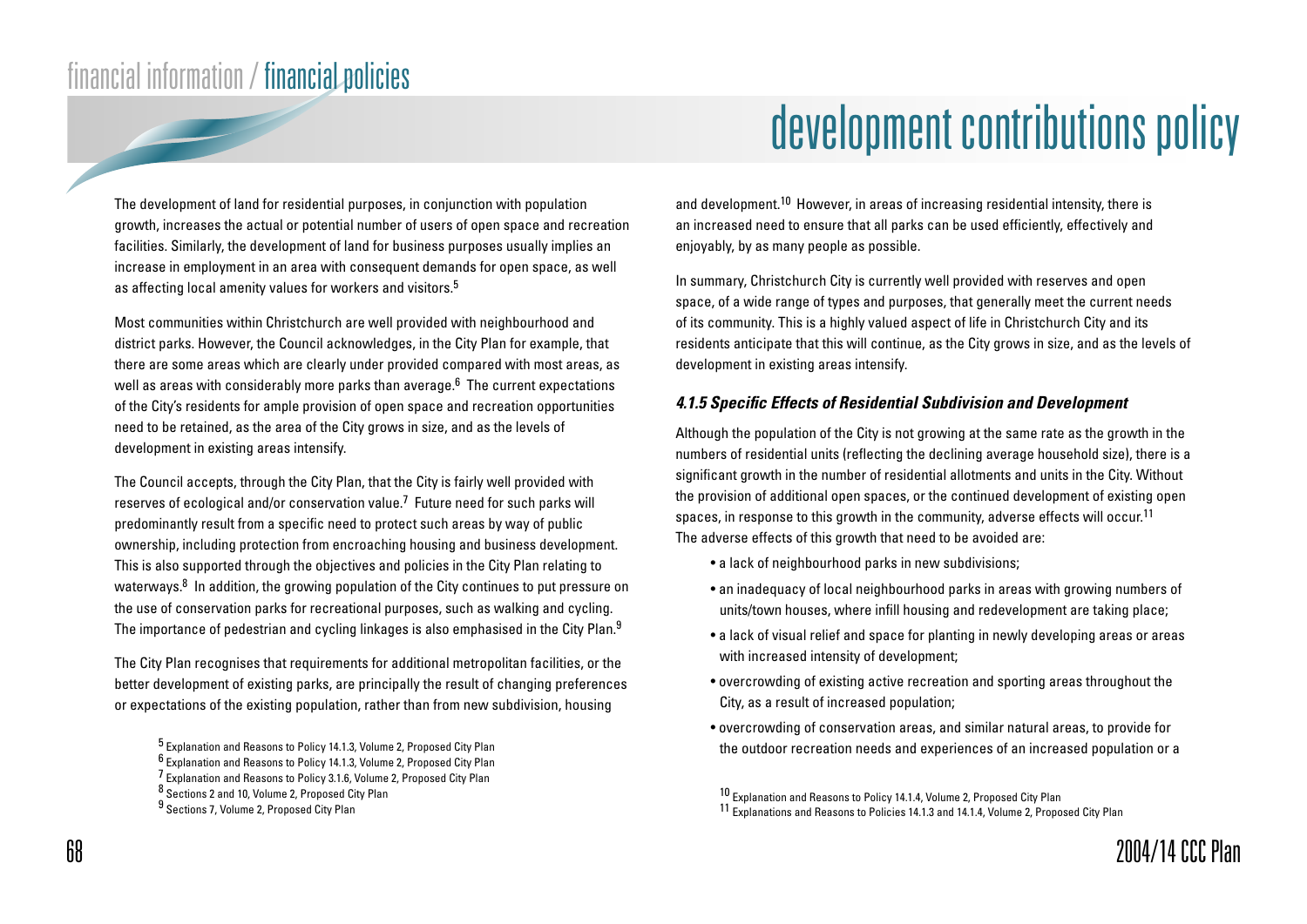

- reduced accessibility to open spaces and recreational opportunities; and
- a lack of cash resources to develop new parks to a useful state so that they can serve areas of new subdivision and development.

#### **4.1.6 Specific Effects of Business Subdivision and Development**

The subdivision and development of land for the purposes of business activity also creates potential adverse effects on both the amount of open space in the City and the general amenity values of business areas.12 Amenity is altered by building structures and car parking. Physical spaces for people, both workers and visitors, for leisure activities are lost. Business development usually implies an increase in the employment in an area, and this additional population also requires areas of open space in the vicinity for their leisure needs. The adverse changes to the environment that business development may create, both within and adjoining areas of business activity, can be ameliorated by:

- providing open space for tree and garden plantings to increase the amenity values of business areas that are otherwise dominated by buildings and hard surfacing;
- providing opportunities to meet the leisure needs of workers and visitors to business areas;
- providing linkages for walking and cycling through business areas;
- enabling the visual and environmental improvement of business environments through the provision of public open space; and
- enabling the development of planted areas as "green lungs" to mitigate the high level of buildings and hard surfaces within business areas.

12 Explanations and Reasons for Policies 14.1.3 and 14.1.4 and Objectives 12.2, 12.5 and 12.7, Volume 2, Proposed City Plan

#### **4.1.7 Development Contributions for Reserves**

Contributions towards public reserves for open space and recreation, on subdivision and/or development for residential purposes and on subdivision in the case of business development, is the means chosen by the Council to avoid the abovementioned adverse effects and to provide for the identified needs.13 Subdivision provides an appropriate mechanism to achieve such provision because it creates the legal framework for the development of the sites and the buildings which cause the demand for additional land and facilities for open space and recreation. Similarly, contribution on residential development is another mechanism, where intensification of buildings for residential purposes takes place independently of subdivision.

#### **4.1.7.1 Residential Contributions**

The Council seeks to continue the level of reserve acquisition and development that has characterised the previous ten years, recognising that the medium growth projections as set out in clause 3.0 above represent a level of growth very similar to that experienced in the immediate past. Recent growth is illustrated in the following table:

13 Explanation and Reasons to Policy 14.1.3, Volume 2, Proposed City Plan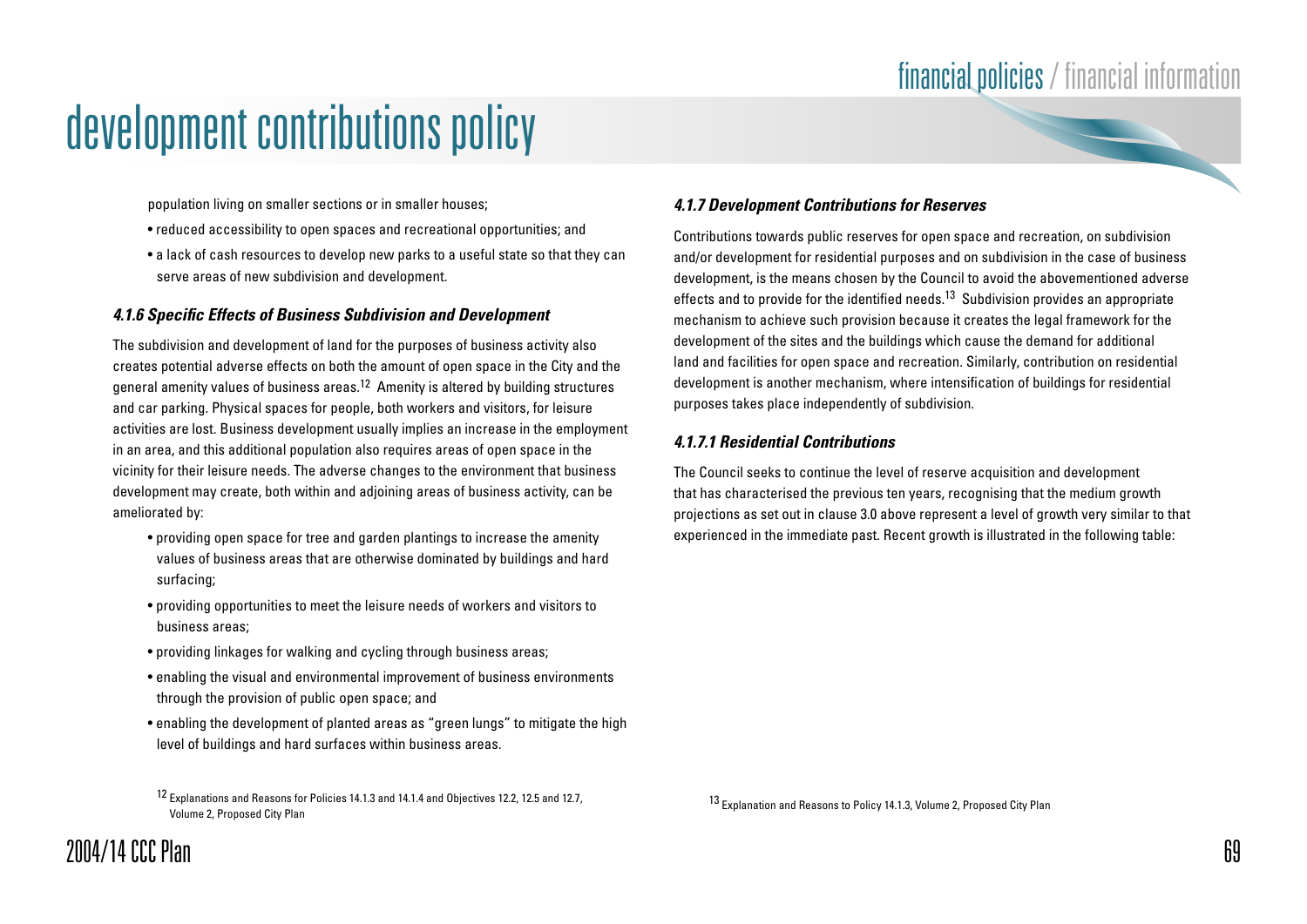#### **Table: Population and Housing Growth in Christchurch City**

|                                                                      | Source of<br><b>Information</b> | <b>Timeframe</b><br>over which<br><b>records</b><br>have beeen<br>assessed | <b>Average</b><br>Annual<br>Level of<br>Growth |
|----------------------------------------------------------------------|---------------------------------|----------------------------------------------------------------------------|------------------------------------------------|
| <b>POPULATION</b>                                                    |                                 |                                                                            |                                                |
| Increase in Resident Population                                      |                                 | 1991 / 2003                                                                | $+3233$ people                                 |
| Net Overseas Migration                                               |                                 | 1992 / 2003                                                                | +700 people                                    |
| <b>RESIDENTIAL LOTS</b>                                              |                                 |                                                                            |                                                |
| <b>Total Land Subdivided for Residential Use</b>                     |                                 | 1994 / 2002                                                                | 91.2 ha                                        |
| New Residential Lots Created                                         |                                 | 1994 / 2002                                                                | 817                                            |
| New Residential Lots Taken Up for Dwellings<br>and/or Units          |                                 | 1994 / 2002                                                                | 776                                            |
| <b>RESIDENTIAL BUILDING CONSENTS</b>                                 |                                 |                                                                            |                                                |
| Total Building Consents issued for new<br><b>Dwellings and Units</b> |                                 | 1997 / 2002                                                                | 1640                                           |
| <b>Building Consents issued for New Dwellings</b>                    |                                 | 1997 / 2002                                                                | 864                                            |
| <b>Building Consents issued for New Units</b>                        |                                 | 1997 / 2002                                                                | 776                                            |

If Christchurch City is to remain well provided with reserves and open space to meet the anticipated needs and values of its community, additional reserves and improved use of existing reserves are needed as the residential areas of City grow in size and as the levels of development in existing areas intensify.

The Council has established that the current level of reserve open space in Christchurch is 18 ha per 1000 population and has set a goal for future planning and budget provision to, at least, maintain this level and also provide for strategic acquisition of reserves to meet the long term needs of the city. To achieve this goal

## development contributions policy

the Council has, historically (1997-2003), vested reserve land from development with an average annual value of \$4,924,000 along with purchasing and improving land for reserves through an average annual expenditure programme of \$7,424,000. This equates to a total of \$12,365,000 as an average annual value of reserve acquisition and improvement required.

Development contributions are sought to fund the growth related aspects of this expenditure where these are clearly related to development. In recent years this has averaged \$3,612,000 and has been matched by cash in lieu development contributions averaging \$3,655,00 per year. It is anticipated that future growth related requirements will average \$4,442,162 per year and that 66% of this will be readily assignable to development.

In summary the Council has established that to provide adequate open space developed to a satisfactory standard to meet future needs resulting from development, it will continue to require a level of contribution close to that previously achieved. To do this it will need to levy contribution charges at the maximum rates allowed by the Act, modified by a remissions policy as set out below.

#### **4.1.7.2 Business Contributions**

The required levels of planting, amenity open space and buffers with residential areas that are required in each of the business zones have been considered. The high level of open space and plantings, and low level of building coverage, required in the Technology Park and the Produce Park (Business 4P and 4T Zones) provide for the above described open space needs and no further provision by way of development contributions is required with respect to them.

In other business zones, although there are some requirements in the zone standards for planting along street frontages, this serves only to mitigate the visual impact of buildings from the street. Development contributions towards reserves are proposed, in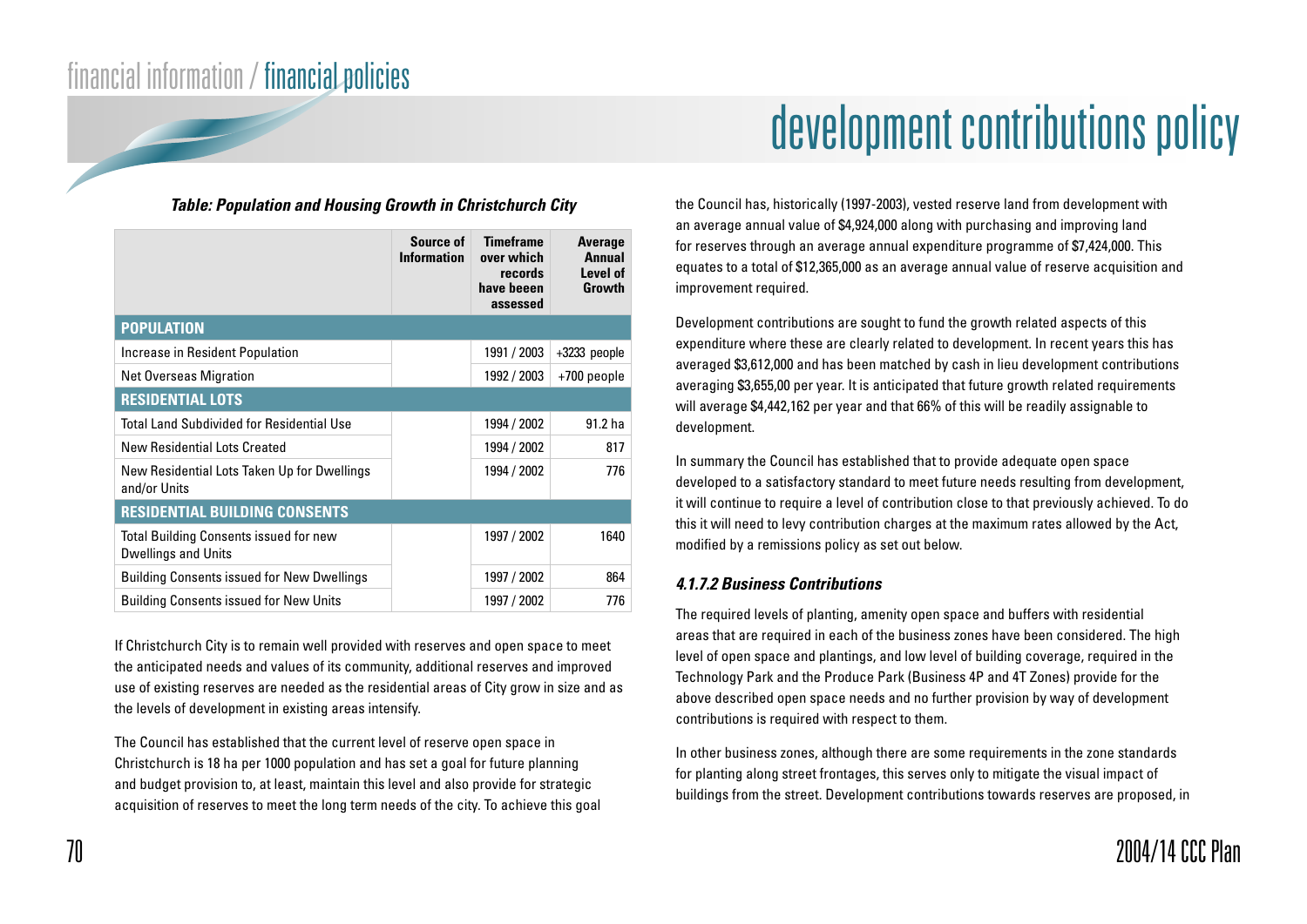order to ameliorate the effects described in 4.1.4 and 4.1.6 above, without reducing the proportion of each site that is available for buildings, parking areas, hard surfacing, and other on-site uses.

The Council has assessed that a sufficient area of reserves would be provided at 7.5% of the total area of business subdivision as allowed by the Act.

#### **Note**

For development contributions towards open space and recreation from business development not involving subdivision, contributions are based on the cash equivalent of 2m<sup>2</sup> of open space for every 100m<sup>2</sup> of new building development as described under the provisions for Community Infrastructure in clause 4.3 below

#### **4.1.8 Reserves Contributions Schedule**

#### 4.1.8.1 The Requirement for a Contribution

The Council will make a requirement for a contribution to be paid in terms of the formula expressed in (4.1.8.2) below at the time of granting:

- (i) a resource consent under the Resource Management Act 1991; or
- (ii) a building consent under the Building Act 1991.

#### Payment of the contribution will be made:

- (iii) for a requirement made when granting a subdivision consent, at a time prior to the issue of a Section 224 RMA certificate; or
- (iv) for a requirement made when granting a land use consent or a building consent, at the time when uplifting the building consent.

In the event of the contribution not being made at the above specified times the Council shall:

- (v) in the case of a subdivision consent, withhold the certificate under Section 224 (c) RMA 1991;
- (vi) in the case of a land use consent, prevent the commencement of the resource consent under the RMA 1991; or
- (vii) in the case of a building consent, withhold a code compliance certificate under Section 43 of the Building Act 1991.

#### 4.1.8.2 Maximum Rate of Contribution

- $\bullet$  7.5% of the value of additional residential allotments<sup>1</sup>, at the time of subdivision consent (either in cash or land equivalent), less any contribution made at the time of previous building consent<sup>3</sup>.
- 7.5% of the value of additional business allotments<sup>2</sup>, at the time of subdivision consent (either in cash or land equivalent), less any contribution made at the time of previous building consent<sup>3</sup>.
- 5% of the value of additional rural allotments at the time of subdivision consent. The value of the rural allotment for this purpose shall be the equivalent value of a house site of 1,000m2 within each allotment.
- Cash equivalent of the value of 20m<sup>2</sup> of land for each additional residential unit created<sup>4</sup>, at the time of building consent, less any contribution made at the time of previous subdivision3.
- Notes 1.Allotments shall have the same meaning as defined in the Proposed City Plan and shall include allotments within all zones where additional saleable allotments are created for residential purposes.
	- 2. Allotments shall have the same meaning as defined in the Proposed City Plan and shall include allotments within all business zones and within the Special Purpose (Airport) Zone and within areas B or B1 of the Special Purpose (Wigram) Zone, but excludes additional allotments created in the Business 4T and 4P Zones.
	- 3.Provided that any previous building was erected or subdivision occurred within the preceding ten years.
	- 4.Additional residential unit means a second or subsequent unit on the same title.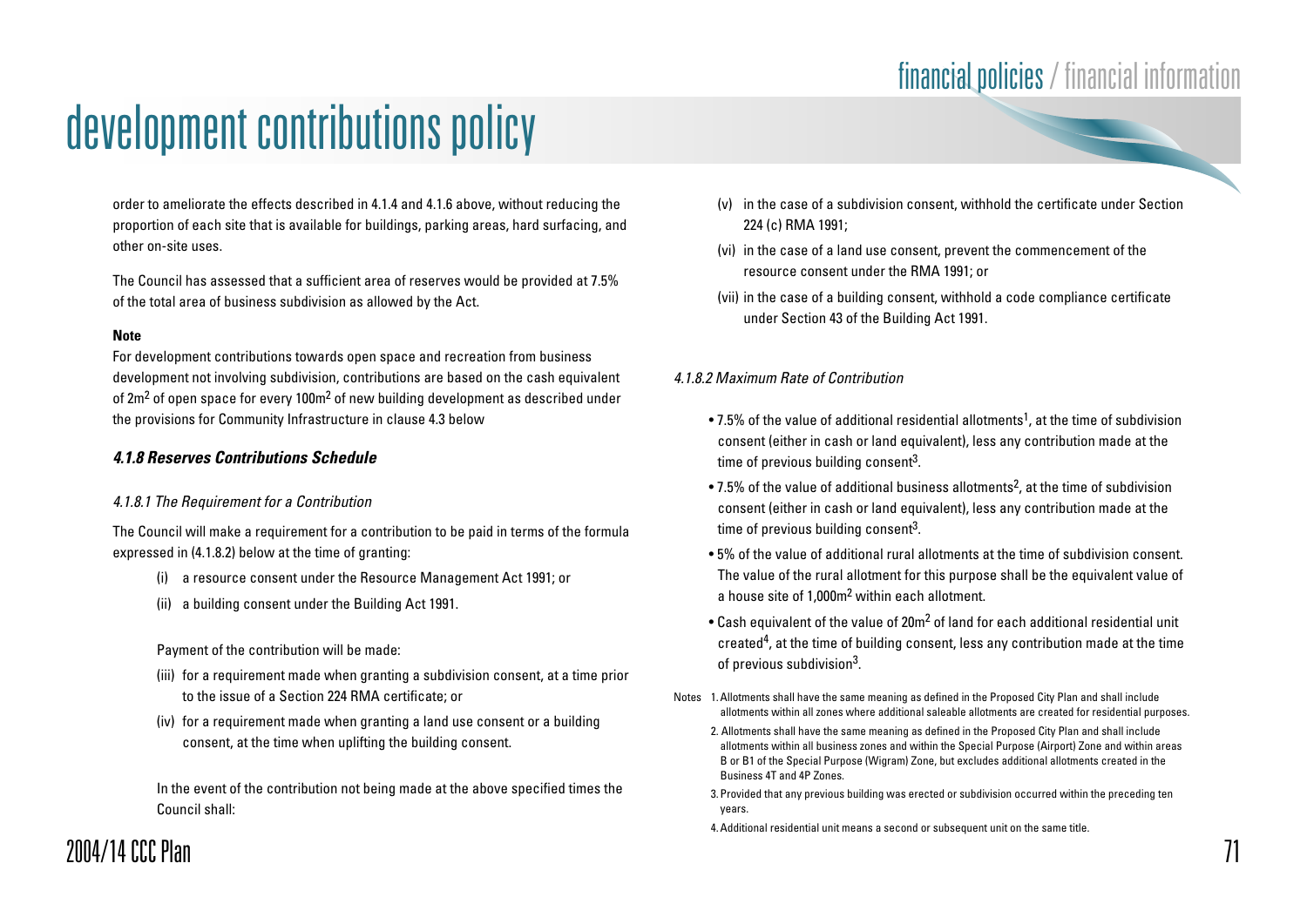# development contributions policy

#### 4.1.8.3 Basis of Valuation to Calculate Cash Contributions

In the case of subdivision consents, the Council will appoint a registered valuer to provide individual allotment values and a mean value will be determined and applied to the formulae in 4.1.8.2 above. If this valuation is disputed by the developer a second registered valuer will be appointed acceptable to both the Council and the developer to provide a new valuation, with the costs of such valuation shared equally between the parties. If a dispute remains following this procedure the matter will be referred for arbitration.

Where a balance lot is created as a result of subdivision whose value is markedly different from the remaining lots the Council will, at the request of the developer, exclude it from the calculation of mean value. If such a balance lot is subsequently subdivided a full appropriate development contribution will be required

In the case of building consents and land use consents the value of land shall be based on the "locality land value" schedules<sup>1</sup>.

Note 1.Adjustments to the schedule will be undertaken on an annual basis. There are two such schedules, one for Living Zones and one for Business Zones.

#### 4.1.8.4 Basis of Valuation to Calculate Land Equivalent

The Council will appoint a registered valuer to provide a fair market value at the time of application for the land to vest as reserve, such valuation to reflect the value of the lot in the completed development.. This value shall then be reconciled with the cash value of the contribution as calculated by applying the formulas in 4.1.8.2 above. If the land value is less than the cash value of the contribution the difference shall be paid to the Council in cash or through approved development works on the reserve. If the land value is greater than the cash value of the contribution the Council will purchase the balance of the land at the same valuation.

Where this valuation is disputed by the developer a second registered valuer will be appointed acceptable to both the Council and the developer to provide a new valuation, with the costs of such valuation shared equally between the parties. If a dispute remains following this procedure that cannot be resolved the matter will be referred for arbitration.

#### 4.1.8.5 Bonding of Contribution

- (i) There will be no bonding of the contribution for a requirement to pay when granting a land use consent or a building consent.
- (ii) A requirement to contribute pursuant to a subdivision consent may be delayed by the registration of a bond against the Certificate of Title for the allotments preventing their sale until the contribution is paid and subject to the following:
	- (a) payment of a bonding fee;
	- (b)the assessed amount of payment being adjusted in accordance with revised valuations if not paid within two years of assessment;

(c)payment shall be either:

- the total assessment being paid on the sale of half the number of allotments in the subdivision less one; or
- an installment system based on the assessments being divided by the total number of allotments less one, with payment commencing at the first transfer.
- (iii) The bond will expire after two years from the date of setting the amount and any outstanding amount will be charged interest at the three year borrowing SWAP rate as advised at 11:00 am on Reuter's FISSWAP page, or equivalent, on the day the bond is entered into, plus 0.1%.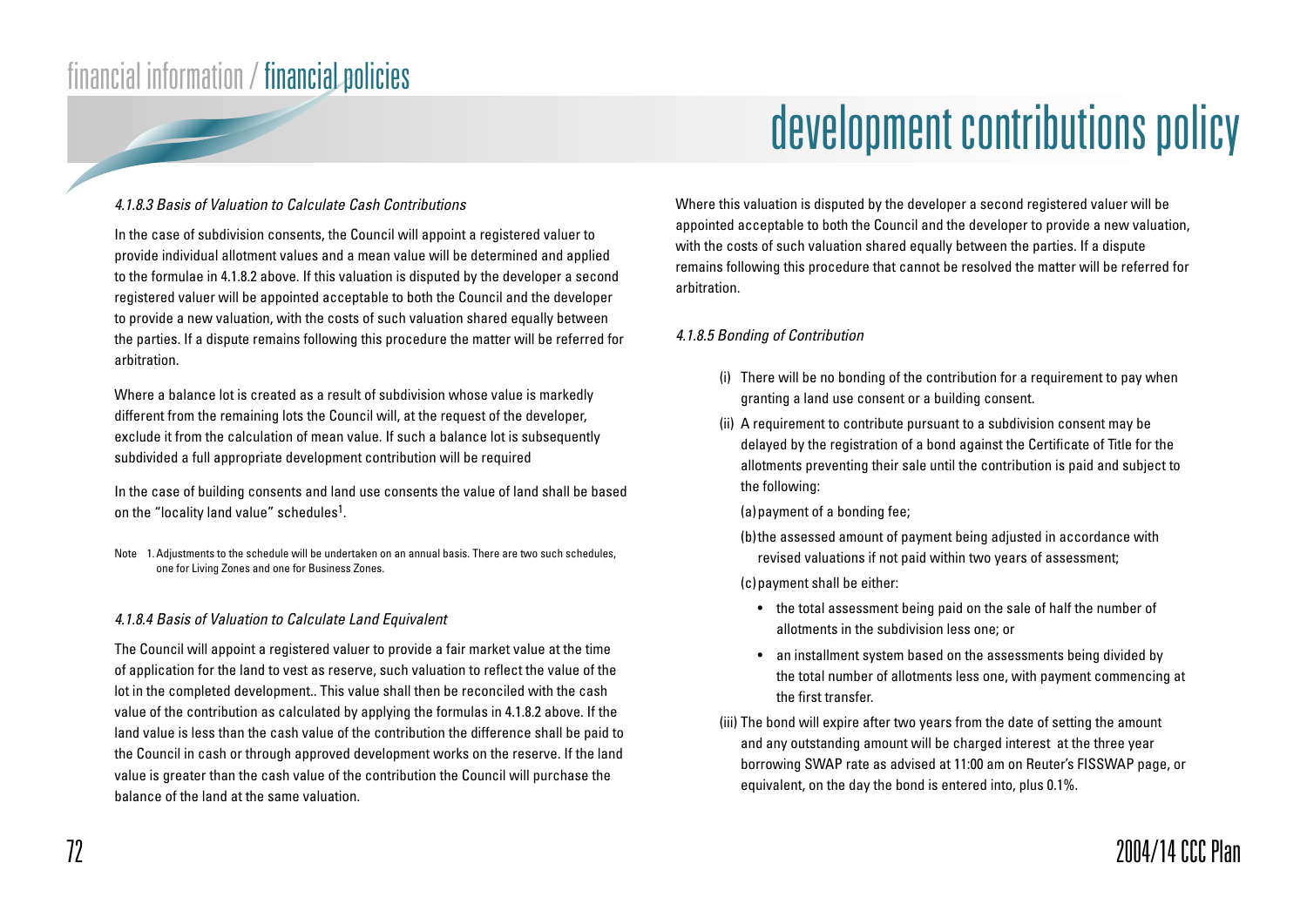# development contributions policy

#### 4.1.8.6 Explanation of and Criteria Applying to Remissions

For the Development Contributions relating to Reserves as set out in 4.1.8.2 above remissions are available providing certain criteria are met. These are described in Appendix 2.

Areas where remissions will be considered are where the development:

- includes development works on Reserves
- contains existing lots or buildings;
- provides land whose primary purpose is surface water management;
- provides esplanade reserves or strips;
- provides for the retention of historic buildings, objects or places; vegetation/ trees; natural, ecological or habitat values;
- provides artworks in public places;
- provides social/affordable housing;
- provides elderly persons' housing; and
- provides Central City housing undertaken in conjunction with business development or subdivision.

#### 4.1.8.7 Criteria for taking Land as opposed to Cash

The Council retains discretion on whether it will receive cash or land to meet the development contribution requirement for reserves. The criteria that apply to this consideration are set out in Appendix 3.

### **4.2 Network Infrastructure**

#### **4.2.1 The Requirement for a Contribution**

The Council will make a requirement for a contribution to be paid in terms of the policy expressed in 4.2.2 to below at the time of granting:

- (i) a resource consent under the Resource Management Act 1991; or
- (ii) a building consent under the Building Act 1991.

Payment of the contribution will be made:

- (iii) for a requirement made when granting a subdivision consent, at a time prior to the issue of a Section 224 RMA certificate; or
- (iv) for a requirement made when granting a land use consent or a building consent, at the time when uplifting the building consent.

In the event of the contribution not being made at the above specified times the Council shall:

- (v) in the case of a subdivision consent, withhold the certificate under Section 224 (c) RMA 1991;
- (vi) in the case of a land use consent, prevent the commencement of the resource consent under the RMA 1991; or
- (vii) in the case of a building consent, withhold a code compliance certificate under Section 43 of the Building Act 1991.

#### **4.2.2 Scope**

**Network Infrastructure contributions** are sought for Water Supply, Wastewater, Roading and other Transport and Surface Water Management services. The policy allows these contributions to be levied as city-wide charges applying to all lots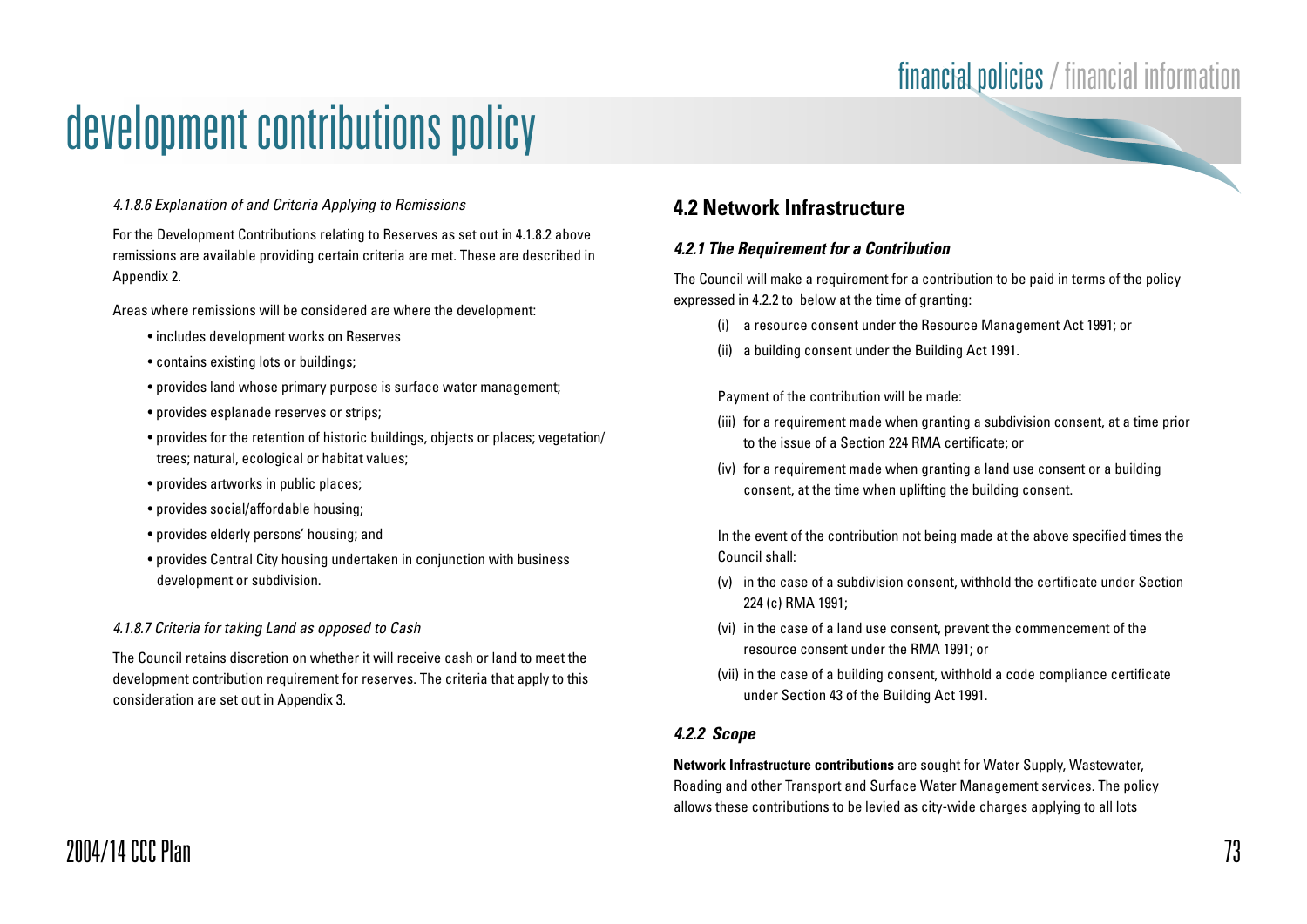# development contributions policy

benefiting from the service, as charges within defined cost share areas, or as levies applying to an individual development.

#### **4.2.3 City–Wide Infrastructure Contributions**

On a city-wide basis the Council may require a development contribution where subdivision or development is occurring that benefits from, and has a definite impact on, infrastructure located remote from the development site. The infrastructure may be required for the delivery of services to the development or to avoid, remedy or mitigate its effects, and may include one or more combinations of water supply, wastewater, surface water management or roading services. The cost of land purchased to accommodate the infrastructure or to provide the space required for dealing with effects may be included in the value of the works.

Three such existing charges are described in Schedule A, being a Water Supply Headworks Capacity Upgrade charge, a Wastewater Treatment Plant Capacity Upgrade charge and a Wastewater Reticulation Capacity Upgrade charge. The calculation of these charges accords with the procedure set out below. Implementation of new citywide development contributions in accordance with the requirements of this section, or any change to the value of existing contributions, will require a special consultative procedure.

The scheduled city-wide development contributions will be required for all new vacant lots created and, in addition, for second or subsequent residential or business units constructed on a single title.

The procedure for calculating the lot/dwelling charge is to first determine the cost of that portion of infrastructure specifically required to meet the needs of the new development, assess the number of new units of demand created by the new development and calculate the lot/unit contribution to meet the costs so determined. The procedure is described in more detail in the box below.

For certain infrastructure, the lot/unit charge may be reduced where the average lot size is significantly less than the defined expected minimum for living zones, being 450  $m^2$ :

| <b>Average lot size (sq.metres)</b>                                    | <b>Wastewater</b> | <b>Water supply</b> |
|------------------------------------------------------------------------|-------------------|---------------------|
| Per lot or unit for average lot size > 450 sq. metres                  | 100%              | 100%                |
| Per lot or unit for average lot size between 300 qnd<br>450 sq. metres | 100%              | 75%                 |
| Per lot or unit for average lot size < 300 sq. metres                  | 100%              | 50%                 |
| Per occupant for accommodation facilities without<br>defined units     | 25%               | 25%                 |

No distinction will be made for business property compared to residential, the lot charges remaining the same for each. Additional charges for larger than normal business connections to services may be levied at the building permit stage.

Typically, a ten year time period will be used to determine both the infrastructure costs and the new units of demand. This is considered long enough to ensure average charges are achieved, but not so long as to create significant uncertainty about infrastructure costings and growth projections. Where the city–wide contribution is for a specific upgrade or new work, the time period for estimating the new units of demand will equal the time period required to absorb the additional capacity created. Contributions will cease when the specific infrastructure costs have been met.

Calculation of the lot charge will be made using the net cost of infrastructure after the deduction of subsidies and allowing for benefits accruing to existing residents.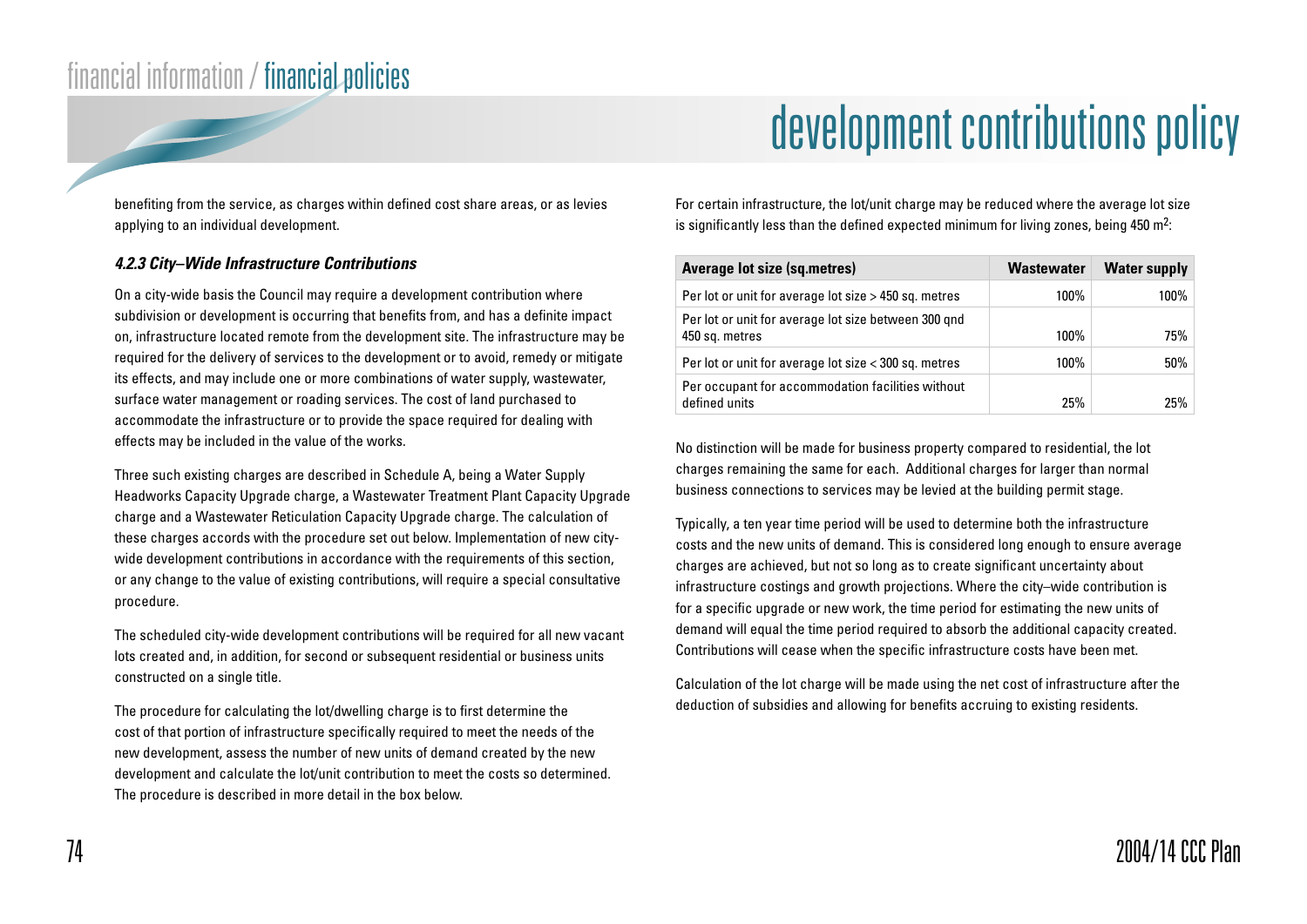#### **CALCULATION STEPS FOR CITY-WIDE DEVELOPMENT CONTRIBUTIONS**

#### **a) For on-going multiple capital works**

For the coming ten year period the likely household and business growth is established and expressed as the number of new lots/units created (A).

The changes in demand on specific remotely located, city infrastructure services arising from the household and business growth is identified.

These demands are converted into projects and the project costs specifically attributable to growth are established.

From the resulting ten year total project cost any credits, such as subsidies or benefits accruing to existing residents and businesses are deducted (net total  $=$  \$B).

The lot/unit development contribution is calculated by dividing total B by A.

For a particular development, average lot size is checked to see if a reduction in the per lot development contribution is applicable.

As the infrastructure construction proceeds total B is adjusted to reflect actual costs and, if necessary, the development contribution is altered through the Annual Plan/LTCCP process. This alteration will not be used to by the Council to seek additional payment on amounts already received, nor will the Council consider claims for reimbursement of contributions already paid based on this alteration.

Each year the 10 year capital costs and the 10 year growth projections are re-calculated and the new lot/unit development contribution notified by special consultative procedure through the Annual Plan.

#### **CALCULATION STEPS FOR CITY-WIDE DEVELOPMENT CONTRIBUTIONS**

#### **b) For specific infrastructure works or upgrades**

The increase in capacity achieved by the new infrastructure or upgrade is calculated and expressed as units of demand (total A).

The total current project cost is established.

From the resulting project cost any credits, such as subsidies or benefits accruing to existing residents and businesses are deducted (net total = \$B).

The lot/unit development contribution is calculated by dividing total B by A.

For a particular development, average lot size is checked to see if a reduction in the per lot development contribution is applicable.

As the infrastructure construction proceeds total B is adjusted to reflect actual costs and, if necessary, the development contribution is altered through the Annual Plan process.

Once construction is complete the value of the works is adjusted annually by applying the Consumer Price Index and the contribution re-calculated. Any such adjustments are notified by special consultative procedure through the Annual Plan. This alteration will not be used by the Council to seek additional payment on amounts already received, nor will the Council consider claims for reimbursement of contributions already paid based on this alteration.

The requirement for a contribution is cancelled as soon as the net total B, adjusted to reflect actual construction costs and the movement in Consumer Price Index, has been recovered.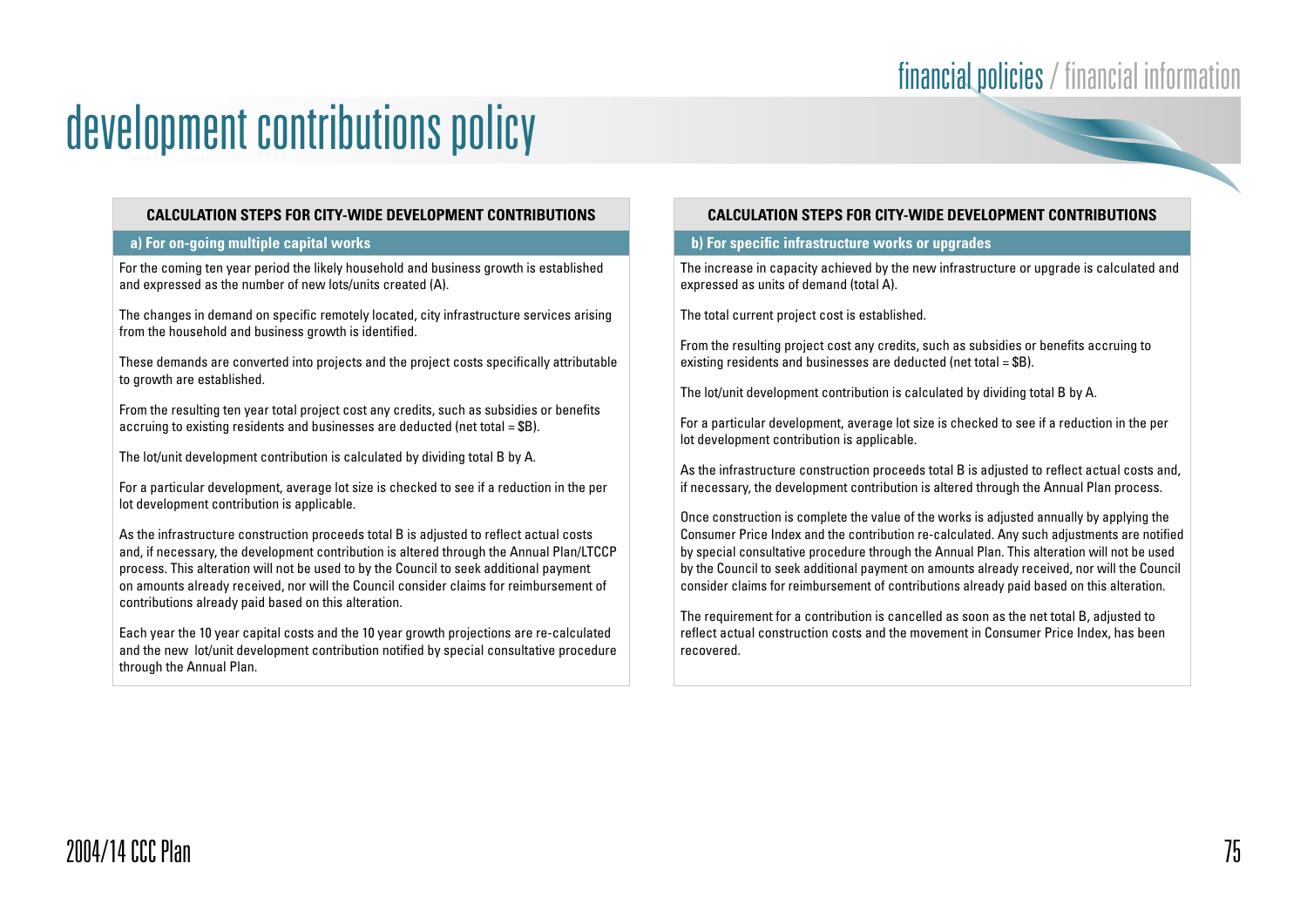## development contributions policy

#### **4.2.4 Development Contributions from Local Cost Share Areas**

Cost share areas may be established to ensure the orderly, efficient and equitable provision of infrastructure required to provide services to a development or to avoid, remedy or mitigate any adverse effects attributable to it.

A cost share area may be applied where a development area is made up of a number of land titles whose further subdivision and development is likely to occur over a period of several years.

Establishment of a cost share area will be achieved through a special consultative procedure, initiated by the Council, and initial funding of infrastructure works may be provided either by the Council or by private interests. For either case the documentation establishing the cost share area, detailing the nature of the physical works and the way in which costs are to be shared, will be prepared and held by the Council and made available for public inspection.

When cost share area infrastructure works are initially provided by private interests the Council will, for the life of the scheme, act in the capacity of broker between those interests and subsequent cost share contributors.

Where a cost share area is established and the infrastructure is initially funded by a private interest, the Council may agree to a date being set when it will accept responsibility for any remaining contributions owing and will, on the date set, reimburse the private party with the current value of those contributions. The cost share area documentation will be amended to reflect the changed roles.

Before a cost share area is established, the Council will determine the nature of the infrastructure and land required and define those elements which are to be cost shared. Such infrastructure and/or land may lie within or outside the cost share area and may consist of any or a combination of water supply, surface water management, wastewater, or roading and other transport services.

Works already included in calculations used to establish city-wide lot charges (see clause 4.2.2) shall be excluded from those works identified for inclusion in a specific cost share area declaration.

The present day cost of infrastructure will be estimated and this figure will then be modified as follows:

- Where infrastructure has been sized to provide services to parties not represented by the cost share contributors, the value of the work required to provide that additional service will be borne by the Council. The cost of providing that additional service may be recovered by the Council through a future cost share area. Should the application by the Council of minimum standards require the installation of services that have some unused capacity, the full cost of the installation will be carried by the cost share area.
- The value of the works to be cost shared will be reduced by any subsidies or other credits received.
- As construction of cost shared infrastructure proceeds, the value of the works and the level of contribution will be adjusted to reflect the actual construction costs. These adjustments will be proposed through the Annual Plan process.
- When cost shares become due the amount to be paid will be adjusted by applying the consumer price index to the values established at the time of construction of the works.

Cost shares will be set to recover the net cost of infrastructure and will use a method of allocating the costs amongst existing titles which reflects the benefit received and which may also take account of the cost of servicing where there are significant differences in these costs across the area.

Cost share area documentation will be available for inspection during office hours at all Council service centres.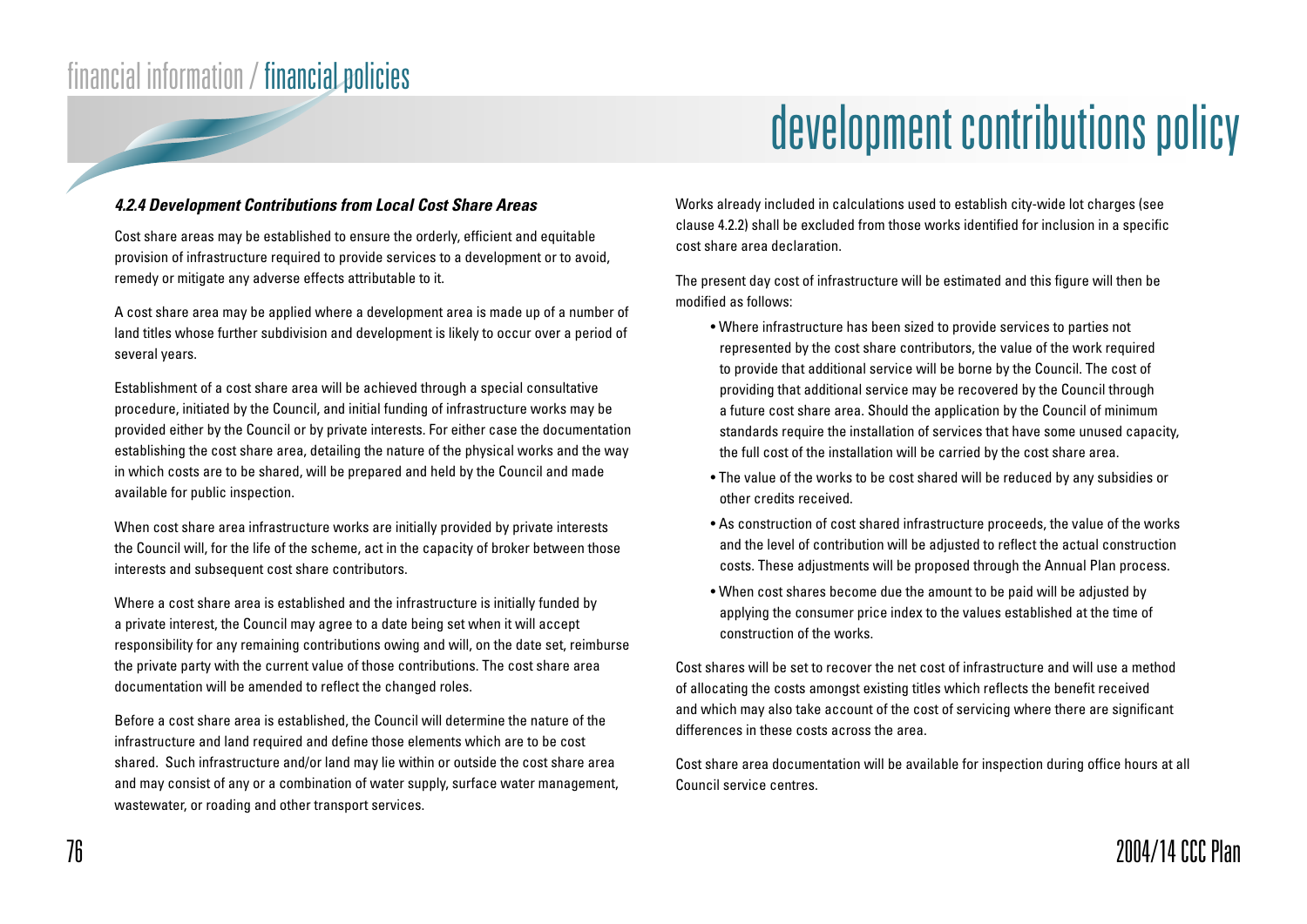# development contributions policy

Because cost share areas may be established to fund particular elements of infrastructure it is permissible for two or more cost share areas to overlap.

Cost share area contributions will be payable at subdivision for each additional lot to be serviced and at building consent for each second or subsequent dwelling per lot.

Existing cost share areas are detailed in Schedule A and mapped in Appendix 4.

#### **4.2.5 Development Contributions for Works Adjacent**

Development contributions may be requested for, or toward, the cost of works adjacent to development made necessary to provide or improve services to the development or to avoid, remedy or mitigate its effects. These development contributions may be applied as a condition of subdivision or building consent.

Before requesting such contributions, the Council will ensure that the cost of the works has not already been covered by the declaration of a cost share area or the application of a city-wide lot charge.

In determining the contribution amount, the Council will estimate the cost of the infrastructure required and establish the portion of this cost that reflects the extent to which the infrastructure serves the development.

The net cost determined above will be further reduced by deducting subsidies and any other credits applying to the works.

These works can seldom be identified in detail in advance of consent applications and are covered in the Council's LTCCP by cost and revenue allowances within each activity under a miscellaneous works heading. For roading upgrades adjacent to development, contribution ratios are set out for a number of situations in schedule B.

### **4.3 Community Infrastructure**

#### **4.3.1 Definition**

Community Infrastructure is defined in the Local Government Act 2002 as meaning:

- (a) land, or development assets on land, owned or controlled by the territorial authority to provide public amenities; and
- (b) includes land that the territorial authority will acquire for that purpose.

#### **4.3.2 The Requirement for a Contribution**

The Council will make a requirement for a contribution to be paid in terms of the policy expressed below at the time of granting:

- (i) a resource consent under the Resource Management Act 1991; or
- (ii) a building consent under the Building Act 1991.

Payment of the contribution will be made:

- (iii) for a requirement made when granting a subdivision consent, at a time prior to the issue of a Section 224 RMA certificate; or
- (iv) for a requirement made when granting a land use consent or a building consent, at the time when uplifting the building consent.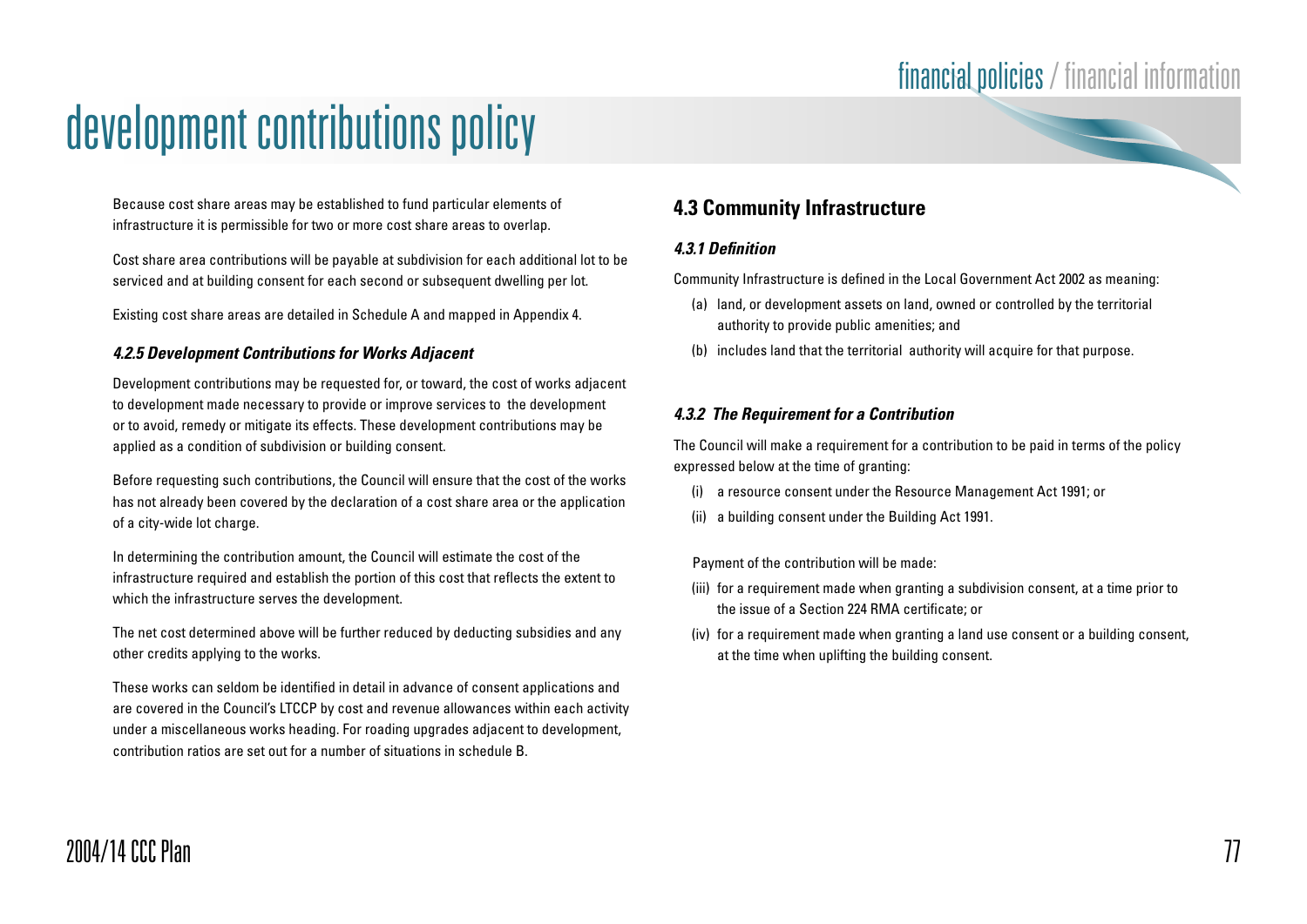In the event of the contribution not being made at the above specified times the Council shall:

- (v) in the case of a subdivision consent, withhold the certificate under Section 224 (c) RMA 1991;
- (vi) in the case of a land use consent, prevent the commencement of the resource consent under the RMA 1991; or
- (vii) in the case of a building consent, withhold a code compliance certificate under Section 43 of the Building Act 1991.

#### **4.3.3 Types of Community Infrastructure Contributions**

Development contributions for community infrastructure apply in two situations:

- Additional, non-residential, building development without subdivision; and
- Cost share areas for new public amenity assets

#### 4.3.3.1 Additional, Non-Residential Building Development

This occurs where a business, or other non-residential, development takes place without subdivision and a contribution is required to provide public amenity in the form of open space, planting and street furniture both for the benefit of the employed workforce and to mitigate the visual effects of the development. For such non-residential development not involving subdivision, contributions are based on the cash equivalent of 2m<sup>2</sup> of open space for every 100m<sup>2</sup> of new, net, non-residential, building development. This provision been tested against real developments in business areas, to compare with the level of financial contribution that has been taken under the transitional provisions of the RMA for actual developments that are currently taking place, or have taken place. The analysis confirmed that the requirement for a contribution based on the cash equivalent of 2m<sup>2</sup> of land for every 100m<sup>2</sup> of new non-residential building development would lead to an adequate contribution towards community infrastructure (to provide public amenities on Council land) in business areas.

## development contributions policy

The **Maximum Rate of Contribution** is the Cash equivalent of the value of 2m2 of land for each additional 100m<sup>2</sup> of new, net, non-residential, building floor area created, at the time of building consent, less any contribution made at the time of previous subdivision  $1$ .

Note: 1. Provided that the allotment containing the building was created within the preceding ten years.

#### 4.3.3.2 New Public Amenity Assets

The second situation applies where the Council is involved in expanding or providing new public amenity assets, and the need for such assets is driven by a growth in demand for the services. In this case the Council may establish a cost share area within which new development will be required to pay a contribution toward the cost of the public amenities.

No community projects have been identified for development contributions at the time of implementing this policy (1 July 2004). Where such projects are identified they will be scheduled in this policy document following a positive outcome of the required special consultative procedure.

The method of calculating development contributions for community infrastructure in the form of stand alone facilities will be as follows:

Using information on the current distribution and use of similar amenities in Christchurch, a catchment area is established representing the best estimate of either the locus of likely users of the facility or the locus of those likely to benefit from the public amenities created.

Existing development within the catchment area is analysed and expressed as equivalents of the chosen unit of demand. This unit will typically be a residential unit, or a lot capable of accommodating a single residential unit (total A).

The potential for growth within the catchment area is assessed considering the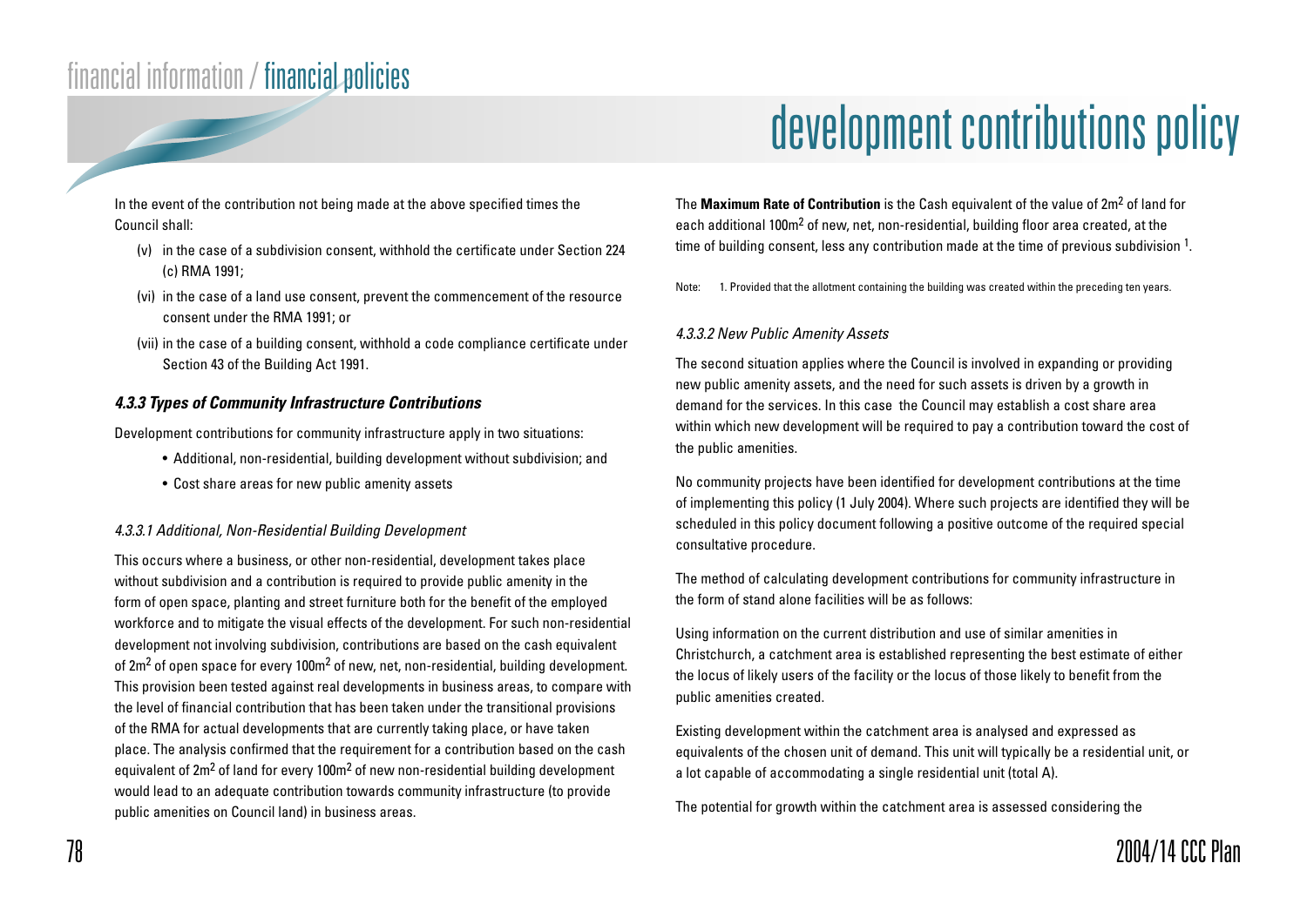$\overline{\phantom{0}}$ 

## development contributions policy

following matters and is again expressed as equivalents of the chosen unit of demand (total B):

- The existing zoning in the cost share area and the implied likely development based on existing City Plan rules;
- The likely development of localities within the cost share area where the City Plan has indicated deferred zoning or identified areas for future growth, or the council has signalled a proposed variation to the City Plan; and
- Other potential development within the area where the City is experiencing pressure for re-zoning to more intensive land uses.

The estimated cost of the new or expanded facility, or of the public amenities created as the case may be, and including any land purchase, is established and any other known sources of funding such as subsidies, grants or donations are deducted (total C).

A development contribution per unit of demand is then calculated by dividing total C by  $A+B$ .

Once construction of the facility or public amenity is complete the final costs are used to re-calculate the development contribution and this modified figure is notified through the next Annual Plan.

Development contributions are adjusted on an annual basis using the Consumer Price Index to reflect the cost to Council of providing the capital in the first instance.

Once the Council has established an intention to create a cost share area for an asset falling within the definition of **Community Infrastructure**, it is required to notify this intention through a special consultative procedure and can only resolve to implement the charge following the satisfactory conclusion of that process.

### **Appendix 1**

#### **Reserve Contributions: Historical Background**

The requirement to set aside land for recreational purposes has been recognised in New Zealand legislation since the first townships were laid out.

The 1875, Plans of Towns Regulations Act stipulated that one tenth (10%) of townships be retained for recreational purposes. These reserves were in addition to land set aside for rubbish disposal, gravel pits, etc. The one tenth requirement was retained in all legislation, up until the Resource Management Act 1991, for commercial and industrial subdivisions. The residential contribution became standardised at 4 perches per additional allotment, possibly because the early residential sections were 40 perches, the original quarter acre, reflecting the 10% requirement.

In those early days, the residential section needed a larger land holding because owners had to dispose of their own sanitary wastes, most grew their own vegetables, and many had to draw water via wells on their sections. Later section sizes gradually reduced in area, when different methods of disposing of sewage meant sections did not have to have the same amount of spare ground. However, the contribution rates did not change. It can be argued that if the public open space requirement was 4 perches for a 40 perch residential section, with only one house, then smaller allotments should contribute more for reserves as there is less spare land around each household unit.

The 4 perch requirement continued until the 1961 Counties Amendment Act, when a reduction was brought in for new allotments fronting new streets put in by the subdivider. Any new section fronting an existing street continued to contribute at the rate of 4 perches (100m2), whereas new lots fronting new streets contributed at 3 perches (75m2). The philosophy or reason behind the reduction was that the new road provided a proportion of open space. This is the reason why, when roads created under that legislation are closed or stopped, any money received from the sale of roads created under that legislation has to be paid into the cash in lieu of reserves account.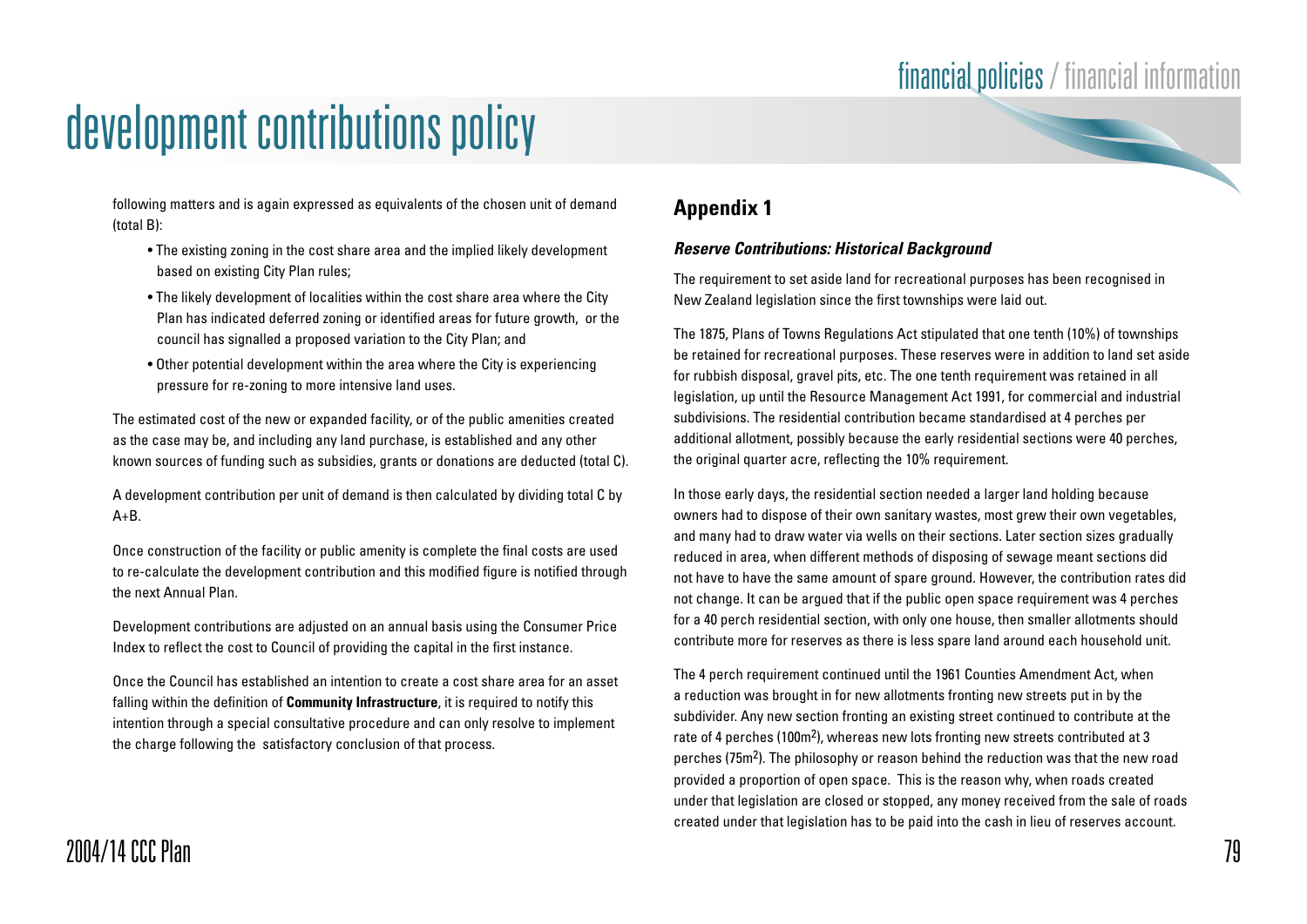# development contributions policy

### **Appendix 2**

#### **Explanation of and criteria applying to remissions**

#### **1.0 Circumstances where remission is considered inappropriate**

The Council does not consider the credit, or remission, of development contributions for open space and recreation appropriate in the following circumstances:

#### **1.1 Additional open space and recreation land**

The Council accepts that there are benefits for the future occupants of subdivisions of having plenty of local open space and recreation areas. However, the Council is often asked to take over and maintain larger open space and recreation areas within a new subdivision than are required under the development contribution provisions. Because there are also additional demands from the future occupants of such subdivisions on the Council's other open space and recreation resources, the Council also needs to ensure that it obtains sufficient cash contributions, in addition to land contributions, to fund the acquisition and development of district sports fields, walking and cycling tracks, and wilder areas on the City's outskirts. While the Council is prepared to accept the vesting and future maintenance of such land, it will not accept as a credit towards the development contribution required additional land for open space and recreation where it is only for the benefit of the future occupants of the subdivision.

No credit or remission, of development contributions for open space and recreation will, therefore, be given in the following circumstances:

• Where additional land is provided (over and above the development contribution requirements according to this Development Contributions Policy) for open space and recreation within a subdivision, where that land is only for the benefit of the people living in that subdivision.

In 1979, the Local Government Amendment Act came into force, amalgamating the Municipal Corporations Act and the Counties Amendment Act into one new regime. The reserve contribution requirements for residential properties changed dramatically. A greater emphasis was placed on the acquisition of land by allowing Councils to ask for up to  $130m<sup>2</sup>$  for additional lots irrespective of whether they fronted new roads or not, but restricted cash in lieu payments to 7.5% of the value of the additional lots. The difference between the two levels of contribution, land compared with money, weighed heavily in the favour of a cash payment from the subdividers' point-of-view, being approximately half the amount of a land contribution value. However, this was dependant upon where the reserve might be vested. If a subdivider was getting rid of unwanted land then the value of the reserve might be considerably less than 7.5% of the value of the additional allotments, notwithstanding being vested at the rate of 130m2 per additional allotment. Under the Local Government Amendment Act 1979, the reserve contribution from commercial and industrial subdivisions stayed at the original rate of 10%.

In addition to this, a new levy on development of land, separate from subdivision, was introduced. Some developers were erecting household units in comprehensive developments, then cross-leasing or unit titling, thus avoiding the payment of a subdivision reserve contribution. The new levy required a payment of 20m<sup>2</sup> worth of land in money or land to be vested for each household unit after the first two. The contribution was considerably different from a cash in lieu payment for a fee simple title subdivision. Two unit cross-leases or unit titles continued to avoid paying a contribution.

It can be seen from the above historical analysis, that contributions towards reserves within Christchurch City have been able to be required at a rate of at least 7.5% of the land being subdivided (cash or land) since the 1800's. In many circumstances, more has been able to be required (10% or 130m<sup>2</sup>). The Council has generally required the maximum allowable contribution to be provided for reserves in Christchurch City. This has resulted in the level of reserves – open space, amenity plantings, recreation opportunities, etc – that the City's residents currently enjoy and expect to be able to continue to enjoy.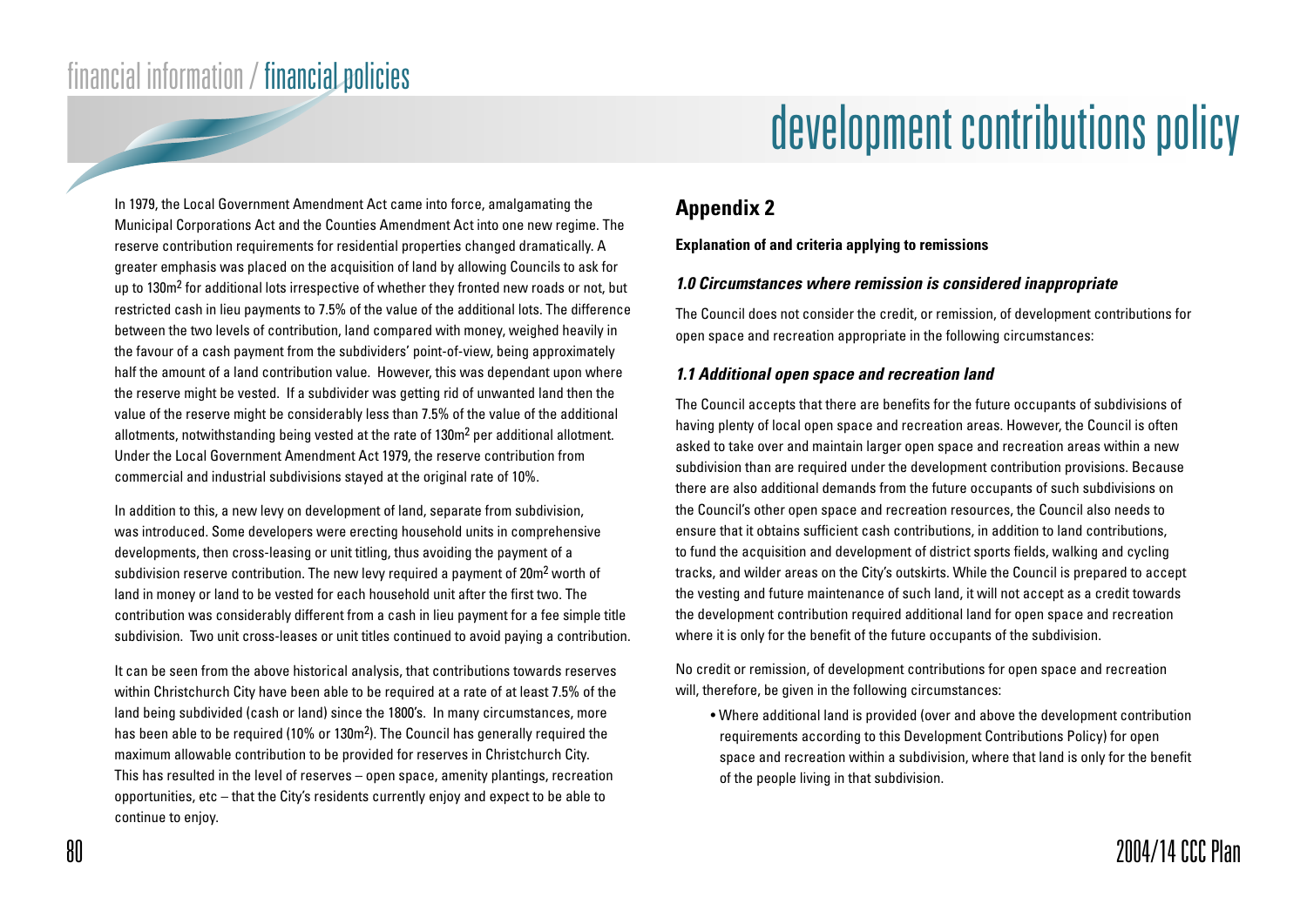#### **2.0 Circumstances where remission is considered appropriate**

The Council considers the credit, or remission, of development contributions for reserves appropriate in the following circumstances.

Credit, or remission, of development contributions for reserves (for the full value in the case of approved reserve development works, up to 50% with respect to elderly persons' housing, up to 25% with respect to Central City housing and heritage retention, up to 5% with respect to the provision of artworks in public places and up to 20% in all other circumstances, to a combined total of 50%) will therefore be given on a case-bycase basis at the request of the applicant in the following circumstances:

#### **2.1 Development of reserves**

The cost to a subdivider of forming and developing land to be vested in the Council for open space and recreation with planting, paths, seating and children's play equipment, etc, at the same time as developing other aspects of the subdivision is seen as a legitimate contribution towards the provision of useable open space and recreation areas within that subdivision and such approved works will qualify for a remission from the required reserve contribution. However, the Council will not accept as a remission from the required development contribution unnecessary levels of development, such as the provision of entrance gateways and fountains, etc. If developers choose to provide such features for the benefit of the subdivision, its future occupants and its competitiveness within the market, it is appropriate that they do so at their own expense.

Where a developer is funding reserve **development that has been approved by the Council**, a remission will be allowed from the development contribution for reserves to the value of such works, provided that they fall within and do not exceed the following standards (these standards are contained in the Christchurch City Council Code of Urban Subdivision.):

- 1. Grassing of the total lawn area in a suitable dwarf grass species, unless existing natural areas are to be retained.
- 2. Planting of specimen trees that attain a mature height of at least 15 metres and are a minimum of 2 metres in height at the time of planting, between 10 and 15 metres apart, over 30% of the total area.
- 3. Planting of trees, shrubs and/or ground covers in plant beds, over 10% of the total area.
- 4. Protection of existing trees on site.
- 5. Retention of any natural habitats and ecological sites.
- 6. Provision of basic structures, such as:
	- walking paths to connect the open space and recreation area to adjoining streets and provide access to play equipment and other features therein; and
	- two seats per 2000m2 of the total area.
- 7. Provision of basic children's or youth play equipment to the value of \$25,000, if required in that locality.
- 8. Development of the layout, landscaping theme and walking path connections in accordance with the Area Plan for the locality.

#### **2.2 Existing allotments and buildings**

As the purpose of development contributions is to provide for the open space and recreation needs of the additional people and housing generated as a result of subdivision and development, it is reasonable to continue to ensure that the development contribution required recognises that credits are available for existing titles for both subdivision and building consent applications. Title credits will only be granted where the net area of the title meets the standard of the zone in which the title is located. In 1996 the Council resolved to charge a reserve contribution on subdivision applications for cross lease and unit titles. Exemptions were granted where units had been built prior to 30 May 1996. Exemption was also granted to subdivision applications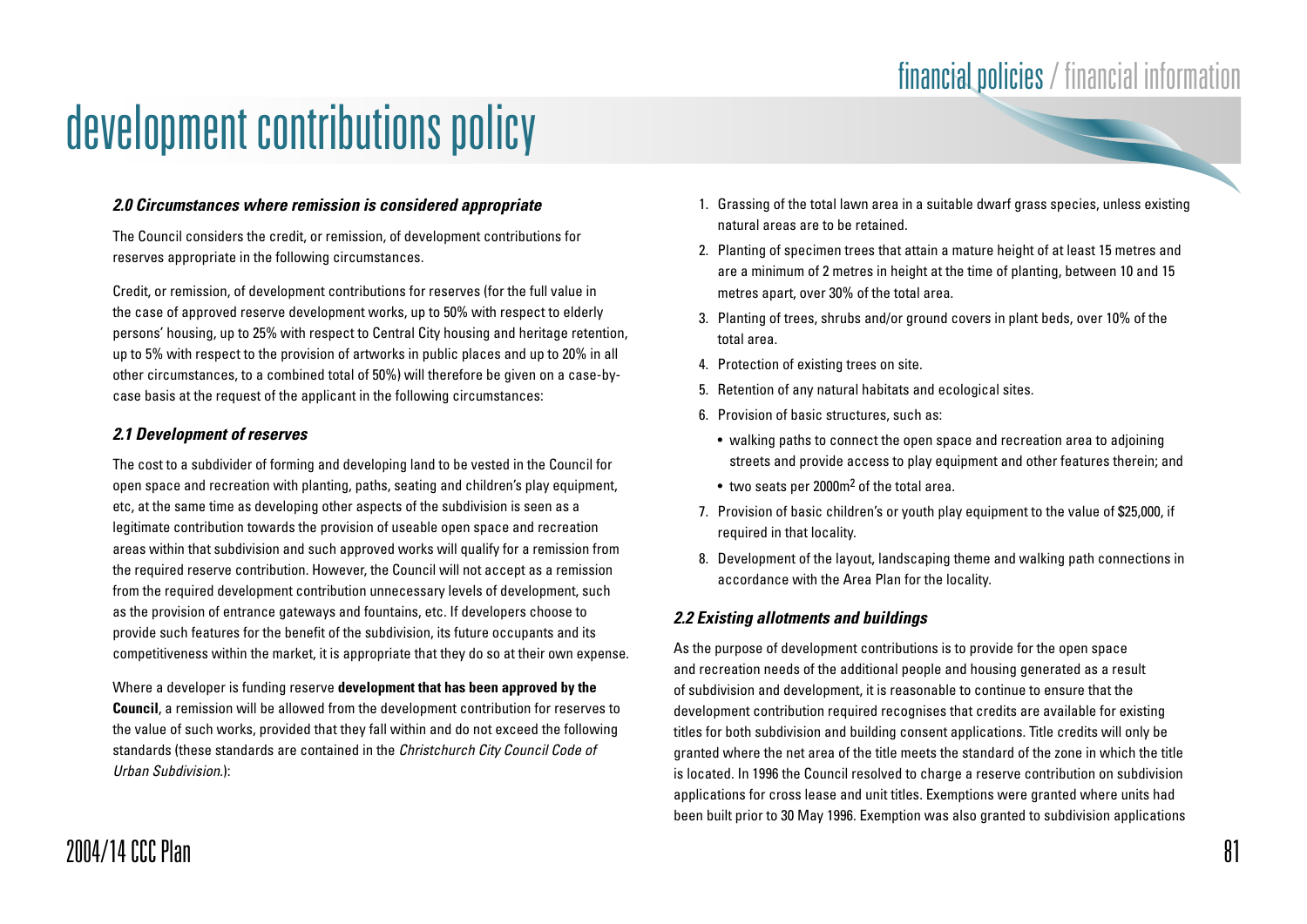for fee simple titles where any new lot had an existing building constructed prior to 30 May 1996. It is proposed to continue with granting these credits.

The following credits, or remissions, of development contributions for reserves will be given, on a case-by-case basis as follows:

- a credit, at the maximum rate that can be charged or of the actual amount previously paid, per allotment existing prior to the subdivision taking place; or
- a credit, at the maximum rate that can be charged or of the actual amount previously paid, per unit existing prior to the residential development taking place.
- a credit, at the maximum rate that can be charged or of the actual amount previously paid, per allotment containing buildings built predominantly before 1996 and where no additional buildings can be erected without redevelopment. A development contribution will be required where the allotment has potential for the erection of additional residential buildings and upon redevelopment if the number of residential units is increased.

#### **2.3 Surface water management**

As a general consideration, the provision of land and/or cash for surface water management and open space and recreation reserves will be treated as two separate entities in terms of assessment of development contributions upon subdivision and/or development.

However, it is desirable in many instances that provision of these two requirements is combined to provide enhanced open space and recreation facilities which reflect recreational, landscape, heritage, drainage, cultural and ecological values.

The attributes and effects of such open space and recreation areas are:

• Surface water management and open space and recreation functions being achieved within one area. Such open space and recreation areas will provide

## development contributions policy

for the more efficient use of natural and physical resources.

- Open space and recreation areas of a more diverse size. Where the combination of surface water management and open space and recreation functions result in larger open space and recreation areas, these may contribute to the rural and/or urban amenity of both the local and city-wide environment and compensate for adjoining smaller residential lot sizes and/or higher density residential development.
- Open space and recreation areas of a more diverse type, with more diverse and quality natural features. Such open space and recreation areas may contribute to the rural and/or urban amenity of both the local and city-wide environment and provide green pedestrian and cycling linkages/corridors between streets.
- Open space and recreation areas of a greater bio-diversity with respect to plant species and avian and aquatic ecology. Such open space and recreation areas may contribute to the rural and/or urban amenity of both the local and city-wide environment and Christchurch's 'Garden City' image in particular.
- Open space and recreation areas that are natural, and not engineered, looking. Such open space and recreation areas may contribute to the rural and/or urban amenity of both the local and city-wide environment by restoring, maintaining and enhancing natural features.
- Multiple open space and recreation functions being achieved within one area. Such open space and recreation areas provide more, and a variety of, passive recreation opportunities.
- Open space and recreation areas in which natural features are restored, maintained and enhanced. Such open space and recreation areas contribute to recognising the importance of, and providing for, the relationship of Maori, their culture and traditions with ancestral lands, waters, sites, waahi tapu and other taonga.
- Open space and recreation areas which provide an environmentally acceptable means of avoiding, remedying or mitigating the adverse effects of inundation or flooding, by protecting the natural functioning of floodplains, retention basins

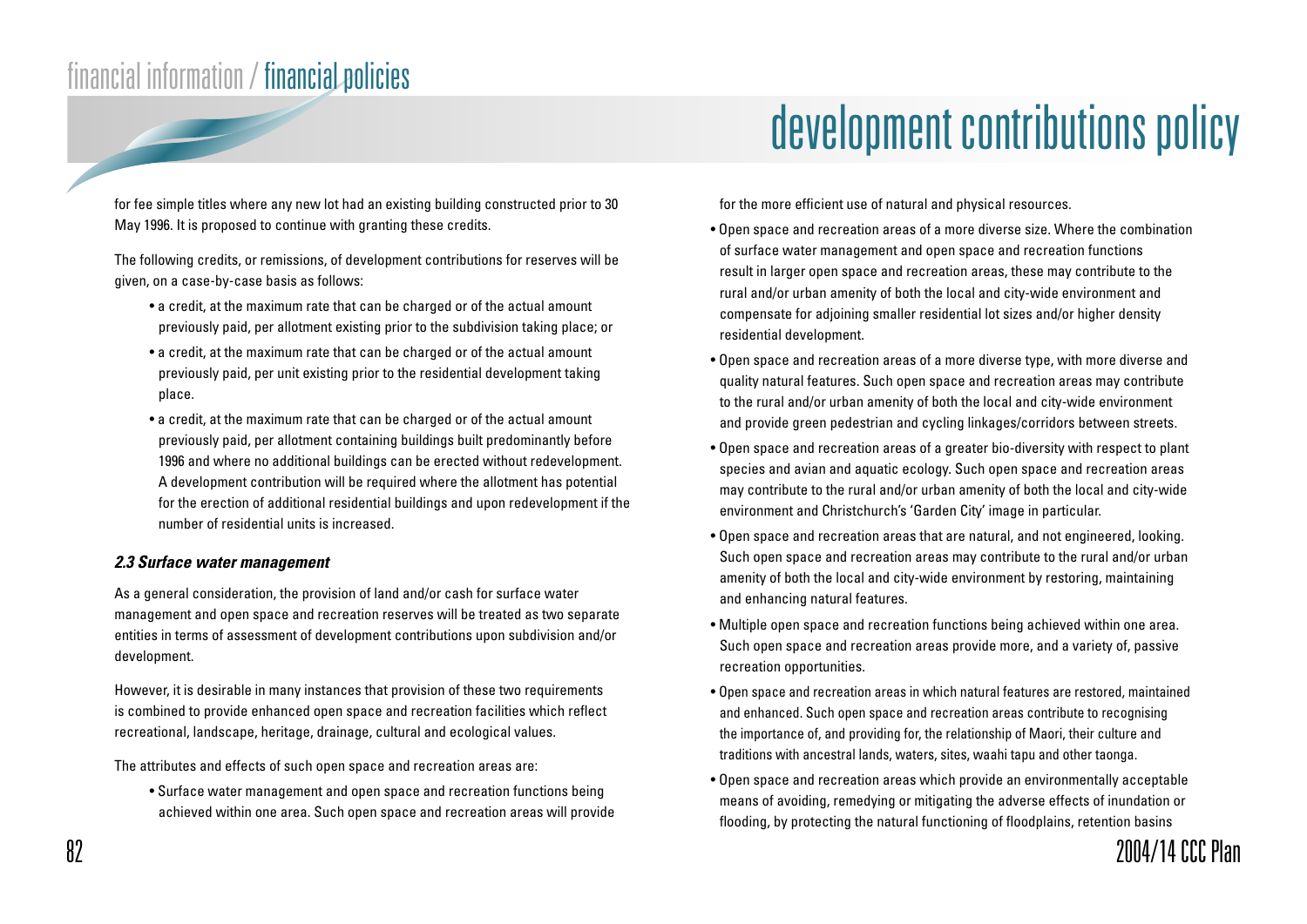and ephemeral waterways, maintaining their natural water storage capacity and enabling regulation of the rate of discharge of floodwaters.

Where the provision of land and/or cash for surface water management also goes some way to achieve the required provision of land and/or cash development contributions for reserves, it is considered reasonable that the latter requirement be remitted in part according to the circumstances. This could occur either through the provision of land on the site of the subdivision and/or development for both surface water management and reserves, or through a cash contribution to a cost-sharing area where the expenditure of it will buy land which meets both requirements.

A remission of development contributions for reserves will, therefore, be given where the provision of land and/or cash for surface water management fulfils some or all of the following circumstances:

(i) Water environment

Being land:

- subject to no more frequent flooding than a 5 year event return period of flooding on the flat and a 20 year return period of flooding on the hills.
- of soil type/s and a water table such that flooding is no deeper than 100mm and drains away within 3 days.
- on which the nature and/or design of waterways thereon is such that it protects the waterway hydrology while providing for visual amenity by maintaining base water flow in a naturalised channel.
- (ii) Location

Being land:

- on the site of the subdivision and/or development, or identified elsewhere for purchase through the expenditure of cash contributions.
- of at least 20m wide fronting a local street which immediately adjoins a living zone or zones.
- on which existing natural features such as streams, wetlands and mature trees (for their species) are co-located.
- adjoining or linking through to existing land for open space and recreation purposes.
- within 5 10 minutes walk from both the living and business areas they are intended to serve.
- which, for district parks, is within 400m walking distance of the nearest bus stop.
- safely accessed by pedestrians via an on-site public car park, or an immediately adjoining public car park, or a pedestrian crossing or pedestrian islands on the road or roads immediately adjoining it.
- located in an area of low rural and/or urban amenity values and/or bio-diversity.
- (iii) Size

Being land:

- on which that part suitable for surface water management use is at least 300m2 (i.e. excluding the property access and/or casual recreation use functions).
- on which that part suitable for casual recreation use is at least 2000m2 (i.e. excluding the property access and/or surface water management functions).
- (iv) Function

Being land:

- capable of multiple use, including for walking, cycling and other passive and casual recreation.
- (v) Design

Being land:

- of a topography that is natural, and not engineered, looking.
- of a topography such that the boundary between private and public land can be identified without the need to erect fences.

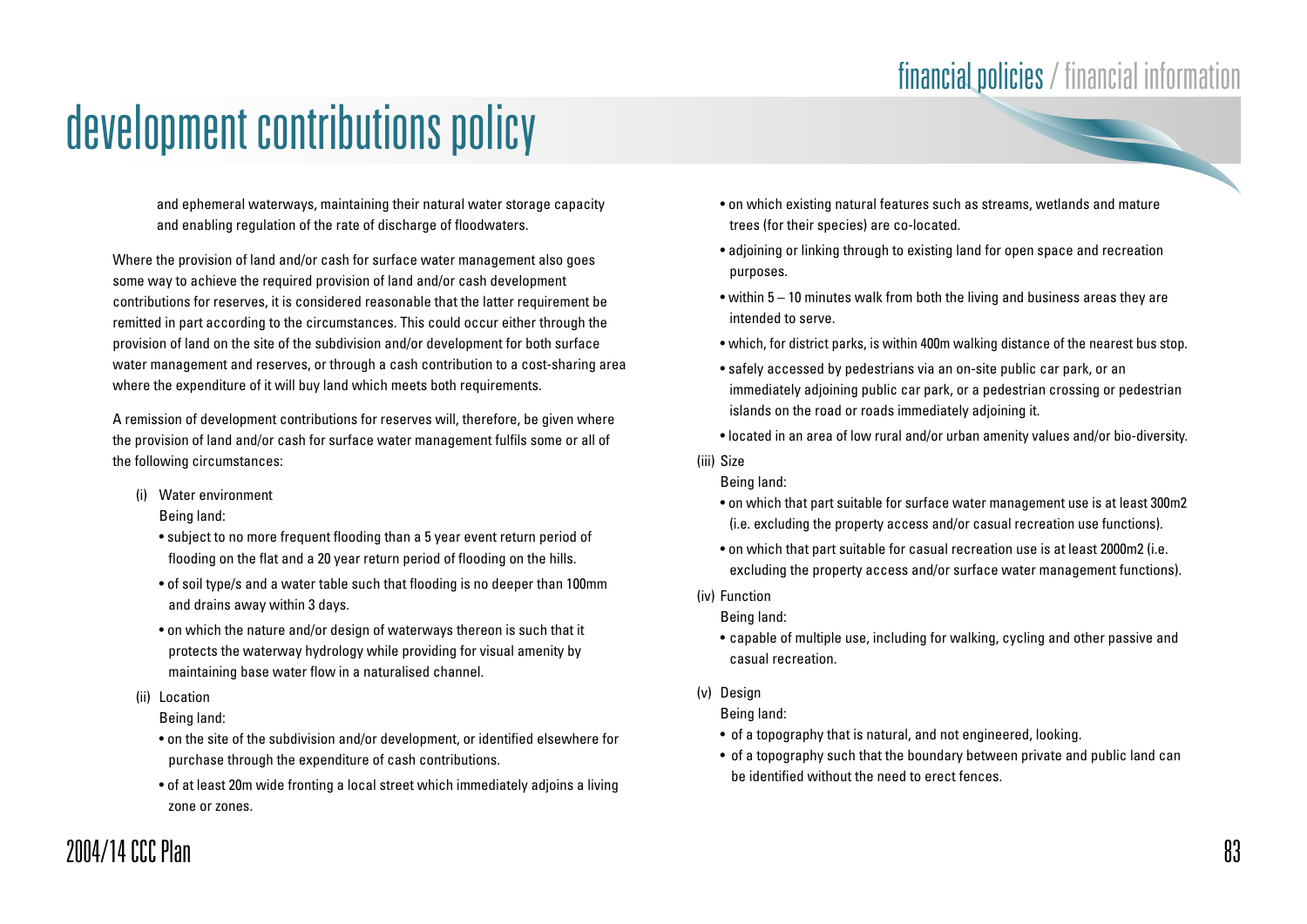# development contributions policy

- with an entrance through which access is possible by every person, including those in wheelchairs and with pushchairs, etc, but not those in or on vehicles (except for maintenance purposes) or motorbikes.
- with paths and tracks of a gradient no steeper than 1:20, on which access is possible by every person including those in wheelchairs and with pushchairs, etc.
- on which there is good visual and a physical separation of at least 5m between paths and tracks and the waterway.
- on which the species of planting between paths and tracks is of mixed height and density, to allow views from them through to the waterway.
- on which the planting encourages bio-diversity with respect to avian and aquatic ecology (e.g. planting which provides birds with food, nesting places and security and which provides fish with spawning places, shade and invertebrate habitat).
- suitable in terms of accessibility and topography for development with street furniture such as seats, picnic tables and children's play equipment.
- which will enhance both rural and/or urban amenity values (which the Resource Management Act 1991 defines as "those natural or physical qualities and characteristics of an area that contribute to people's appreciation of its pleasantness, aesthetic coherence, and cultural and recreational attributes") and/or bio-diversity.

#### **2.4 Esplanade reserves or strips**

As a general consideration, the provision of land and/or cash for esplanade reserves or strips and open space and recreation reserves will be treated as two separate entities in terms of assessment of development contributions upon subdivision and/or development.

However, it is desirable in many instances that provision of these two requirements is combined to provide enhanced open space and recreation facilities which reflect conservation, public access, recreational, landscape, heritage, drainage, cultural and ecological values.

The attributes and effects of such open space and recreation areas are:

- Esplanade reserves or strips and open space and recreation functions being achieved within one area. Such open space and recreation areas will provide for the more efficient use of natural and physical resources.
- Open space and recreation areas of a more diverse size. Where the combination of esplanade reserves or strips and open space and recreation functions result in larger open space and recreation facilities, these may contribute to the rural and/or urban amenity of both the local and city-wide environment and compensate for adjoining smaller residential lot sizes and/or higher density residential development.
- Open space and recreation areas of a more diverse type, with more diverse and quality natural features. Such open space and recreation areas may contribute to the rural and/or urban amenity of both the local and city-wide environment and provide green pedestrian and cycling linkages/corridors between streets.
- Open space and recreation areas of a greater bio-diversity with respect to plant species and avian and aquatic ecology. Such open space and recreation areas may contribute to the rural and/or urban amenity of both the local and city-wide environment and Christchurch's 'Garden City' image in particular.
- Open space and recreation areas that are natural, and not engineered, looking. Such open space and recreation areas may contribute to the rural and/or urban amenity of both the local and city-wide environment by restoring, maintaining and enhancing natural features.
- Multiple open space and recreation functions being achieved within one area. Such open space and recreation areas provide more, and a variety of, passive recreation opportunities.
- Open space and recreation areas in which natural features are restored,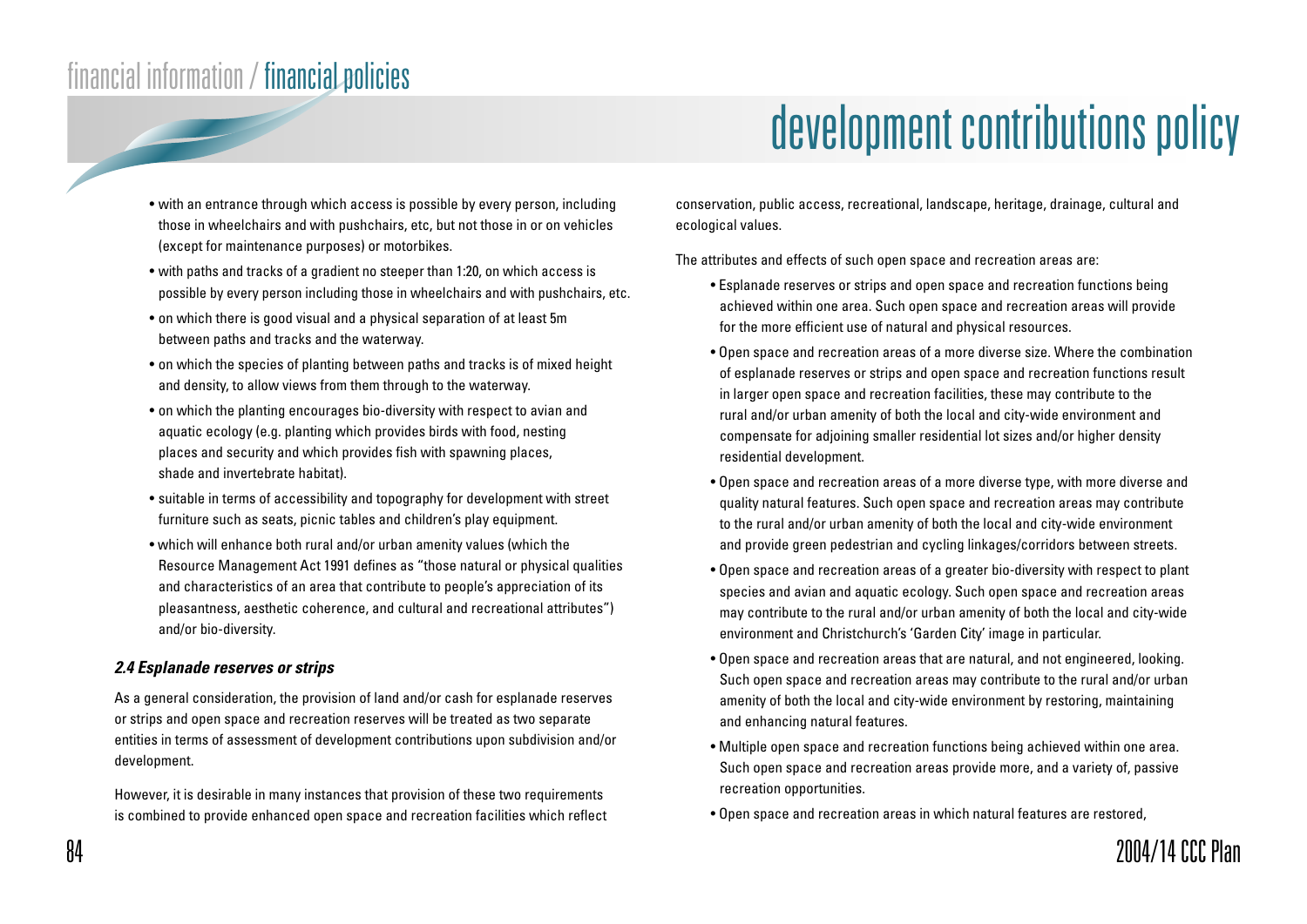maintained and enhanced. Such open space and recreation areas contribute to recognising the importance of, and providing for, the relationship of Maori, their culture and traditions with ancestral lands, waters, sites, waahi tapu and other taonga.

- Wider than standard esplanade reserve provision. Such open space and recreation areas provide more opportunity for landscaping and protection of both landscaping and waterways from inappropriate subdivision, use and development.
- Open space and recreation areas which provide an environmentally acceptable means of avoiding, remedying or mitigating the adverse effects of inundation or flooding, by protecting the natural functioning of floodplains, retention basins and ephemeral waterways, maintaining their natural water storage capacity and enabling regulation of the rate of discharge of floodwaters.

Where the provision esplanade reserves or strips also goes some way to achieve the required provision of land development contributions for reserves, it is considered reasonable that the latter requirement be remitted in part according to the circumstances.

A remission of development contributions for reserves will, therefore, be given where the provision of esplanade reserves or strips fulfils some or all of the following circumstances:

(i) Water environment

Being land:

- subject to no more frequent flooding than a 2 5 year event return period of flooding on the flat and a 10 - 20 year return period of flooding on the hills.
- of soil type/s and a water table such that flooding is no deeper than 100mm and drains away within 3 days.
- on which the nature and/or design of waterways thereon is such that it

protects the waterway hydrology while providing for visual amenity by maintaining base water flow in a naturalised channel.

(ii) Location

Being land:

- on the site of the subdivision and/or development, or identified elsewhere for purchase through the expenditure of cash contributions.
- adjoining the sea, a river whose bed has an average width of 3m or more, or a lake whose bed has an area of 8ha or more.
- of least 20m wide, except as provided by any rule in the City Plan or a resource consent which waives or reduces the width of the esplanade reserve or strip, immediately adjoining a living zone or zones.
- on which existing natural features such as streams, wetlands and mature trees (for their species) are co-located.
- adjoining or linking through to existing land for open space and recreation purposes.
- within 5 10 minutes walk from both the living and business areas they are intended to serve.
- which, for district parks, is within 400m walking distance of the nearest bus stop.
- safely accessed by pedestrians via an on-site public car park, or an immediately adjoining public car park, or a pedestrian crossing or pedestrian islands on the road or roads immediately adjoining it.
- located in an area of low rural and/or urban amenity values and/or biodiversity.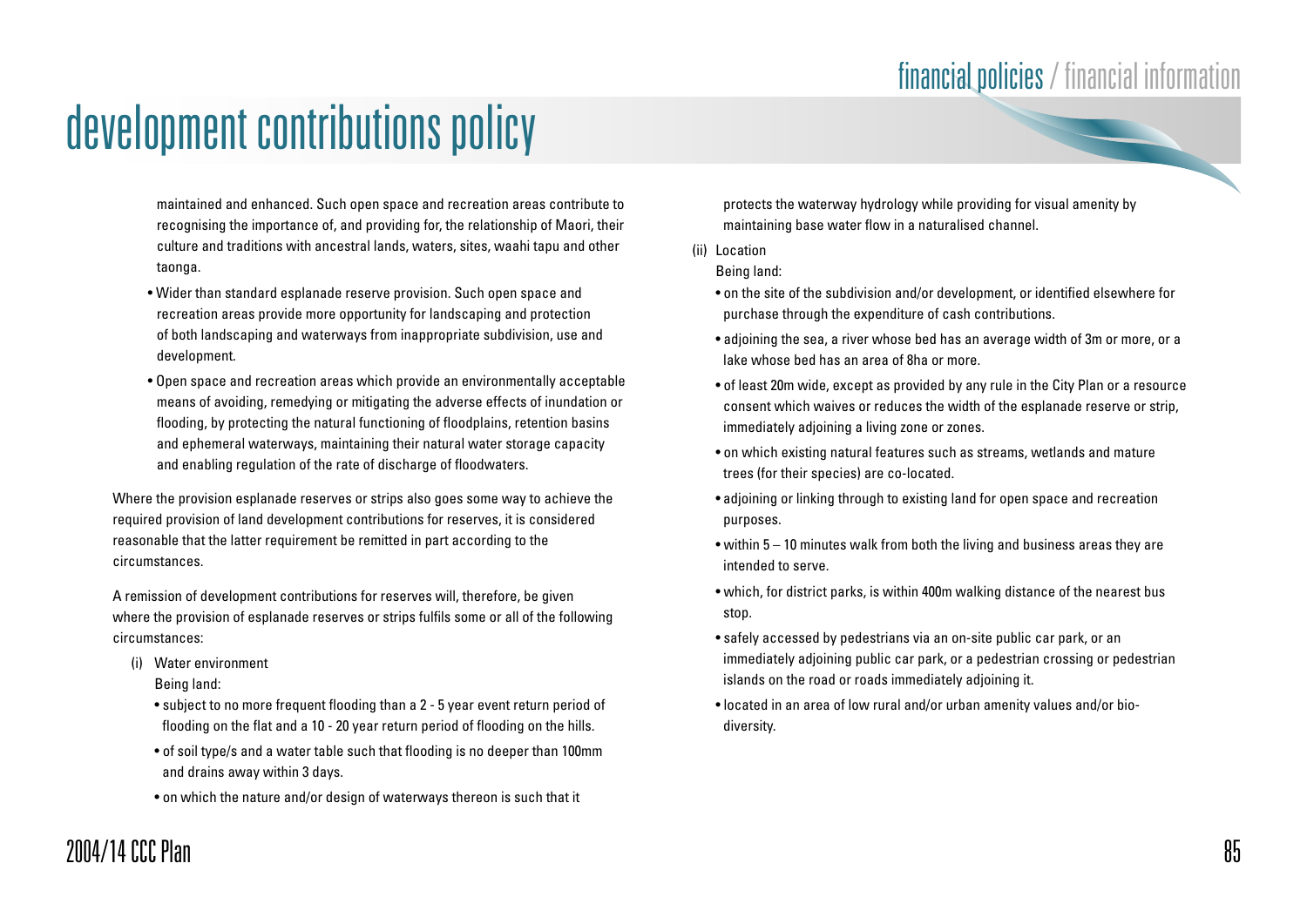## development contributions policy

#### (iii) Size

#### Being land:

• on which that part suitable for esplanade reserve or strip use is at least 20m wide (i.e. excluding the reserve or strip access and/or casual recreation use functions), except as provided by any rule in the City Plan or a resource consent which waives or reduces the width of the esplanade reserve or strip.

#### (iv) Function

#### Being land:

• capable of multiple use, including for the protection of conservation values, public access to or along and public recreational use of the land and adjoining sea, river or lake; where use is compatible with conservation values.

#### (v) Design

#### Being land:

- of a topography that is natural, and not engineered, looking.
- of a topography such that the boundary between private and public land can be identified without the need to erect fences.
- with an entrance through which access is possible by every person, including those in wheelchairs and with pushchairs, etc, but not those in or on vehicles (except for maintenance purposes) or motorbikes, where access is compatible with conservation values.
- with paths and tracks of a gradient no steeper than 1:20, on which access is potentially possible by every person including those in wheelchairs and with pushchairs, etc, where access is compatible with conservation values.
- on which there is good visual and a physical separation of at least 5m between paths and tracks and the waterway.
- on which the species of planting between paths and tracks is of mixed height and density, to allow views from them through to the waterway.
- on which the planting encourages bio-diversity with respect to avian and

aquatic ecology (e.g. planting which provides birds with food, nesting places and security and which provides fish with spawning places, shade and invertebrate habitat).

- suitable in terms of accessibility and topography for development with appropriate street furniture, such as seats.
- which will enhance both rural and/or urban amenity values (which the Resource Management Act 1991 defines as "those natural or physical qualities and characteristics of an area that contribute to people's appreciation of its pleasantness, aesthetic coherence, and cultural and recreational attributes") and/or bio-diversity.

#### **2.5 Retention of historic buildings, objects or places, vegetation / trees, natural / ecological or habitat values**

A credible objective for any city is to develop a distinctive identity based on its own inherent characteristics. Characteristic natural and physical features of Christchurch that contribute to its identity and serve as reminders of its past include, either individually or in groups:

- around 600 historic buildings, objects or places;
- over 1400 heritage / notable trees; and
- areas of ecological significance

which have historical, social, cultural, spiritual, architectural, artistic, group, setting, landmark, archaeological, technological and craftsmanship significance. Such features are constantly being placed under threat of removal or damage as more intensive land uses are sought in response to development pressures. Their conservation is sought for the enjoyment and education of future residents of, and visitors to, the City.

A remission of development contributions for reserves will, therefore, be given where the subdivision and/or development will result in the retention of historic buildings,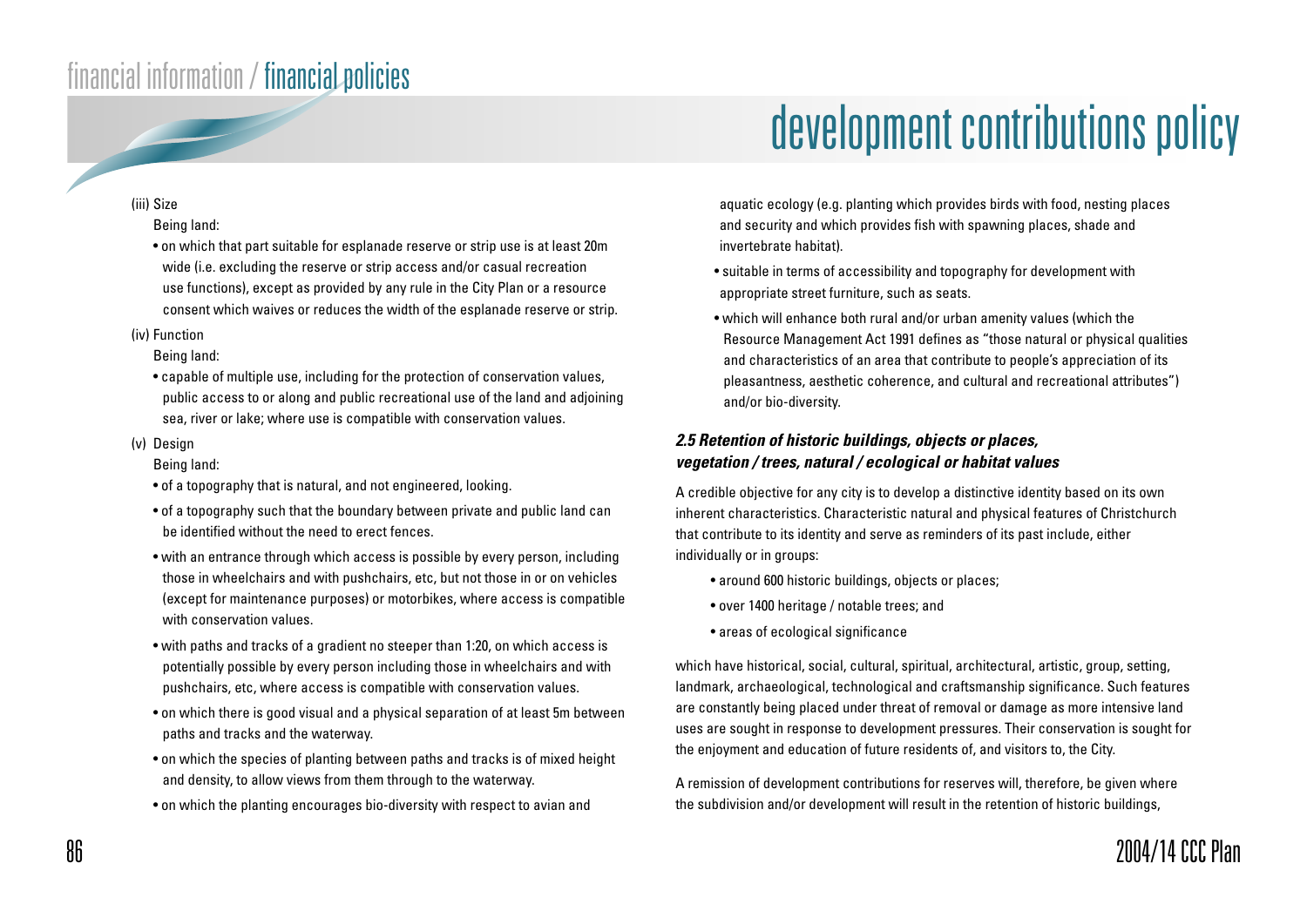### financial policies / financial information

# development contributions policy

objects or places, vegetation/trees, natural/ecological or habitat values in some or all of the following circumstances:

#### **(a) Heritage**

- the site contains a building, object or place that is listed in the City Plan, or by the New Zealand Historic Places Trust, and the group/category of the listing (with particular reference to the reasons for listing the building, object or place);
- the heritage elements of the building, object or place are to be retained;
- the heritage elements of the building, object or place are to be retained, having regard to the extent to which they are to be altered and the intrusiveness of any alterations;
- the setting/context of the heritage element(s) is/are to be retained, enhanced or protected;
- the heritage elements of the building, object or place contribute to private and public amenity in terms of the character and streetscape qualities of the local or City environment;
- the building, place or object is subject to a Heritage Order or Heritage Covenant, or the owner will agree to a Heritage Covenant or some other agreement with the Council to protect the heritage elements.

In considering the appropriateness of any such remission, the Council will have regard to:

- the extent to which retention of the heritage elements of the building, object or place would constrain the form of development able to be undertaken on the site (with reference to the relevant planning documents);
- the additional cost to the developer / subdivider of retaining the heritage elements of the building, object or place as opposed to incorporating them into or building a new structure of similar quality and proportions (with reference to the relevant planning documents), and keeping in mind the value likely to be added to the proposed development as a result of retaining the heritage

#### elements;

• whether the developer / subdivider has received, has applied for, or is eligible for, funds for retaining the heritage elements, and the amount of any such grant.

#### **(b) Vegetation / Trees**

- the trees on the site are listed as protected trees in the City Plan;
- the application provides for the long term retention and good health of any tree(s) listed as protected trees in the City Plan;
- it is proposed to retain vegetation / trees on the site that would maintain the amenity of the wider neighbourhood;
- provision is to be made for landscape links through the site;
- the vegetation / trees on the site are subject to a Covenant, or the owner will agree to a Covenant or some other agreement with the Council to protect the vegetation/trees.

#### **(c) Natural Features / Ecology / Habitat**

- the site contains natural/ecological or habitat values, such as Ecological Heritage Areas, including those identified in the City Plan;
- the natural/ecological or habitat values are to be retained;
- the natural/ecological or habitat values are to be retained, having regard to the extent to which they are likely to be affected by any development/activity on the site;
- the site contains waterways or wetlands;
- the waterway or wetland is to be maintained and enhanced as a natural feature;
- the natural/ecological or habitat values on the site are subject to a covenant, or the owner will agree to a covenant or some other agreement with the Council to protect those values.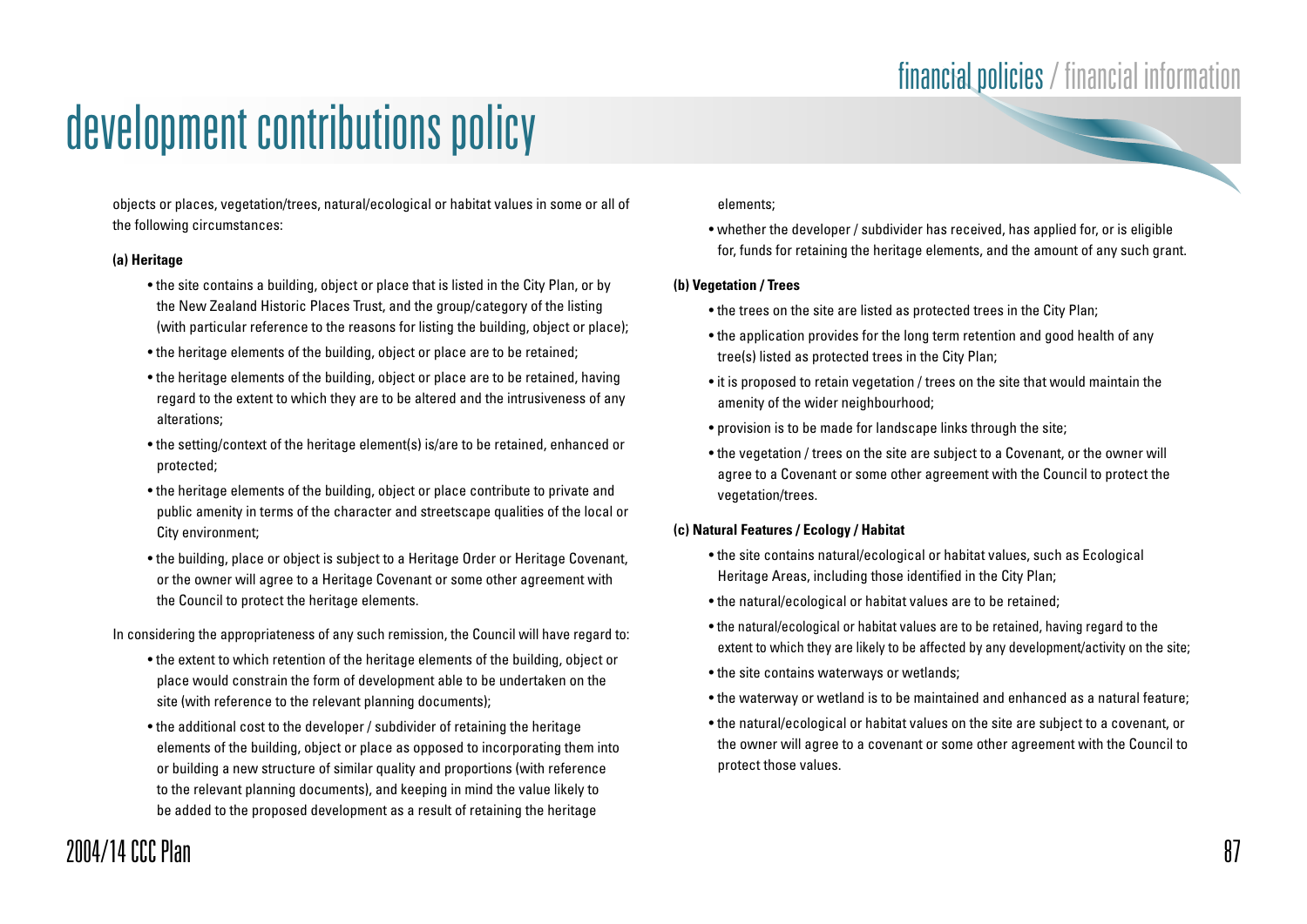# development contributions policy

In considering the appropriateness of any such remission, the Council will have regard to:

- the additional cost to the developer/subdivider of retaining the natural/ ecological or habitat values;
- whether the developer/subdivider has received, has applied for, or is eligible for, funds for retaining the natural/ecological or habitat values on the site, and the amount of any such grant.

#### **2.6 The provision of art works in public places**

The Council's 'Artworks in Public Places Policy' recognises that one way to enhance Christchurch's public spaces, city and community identity is through the introduction of artworks into the city environment. Development contributions comprise cash/or land, of which the cash may be used for the development of community or recreational facilities associated with the use of a reserve. Community facilities includes community infrastructure, which itself includes development assets on land owned or controlled by a territorial authority to provide public amenities.

A remission of development contributions for reserves will, therefore, be given where the subdivision and/or development results in the provision of artwork/s in suitably located public spaces, in the following circumstances:

- the provision of artwork/s in suitably located public spaces, which:
	- are appropriate;
	- are permanent;
	- are not transferable (except where relocated at the Council's discretion);
	- increase the central city's role as the heart of the city; and/or
	- enhance the unique qualities of Christchurch, particularly the physical characteristics such as parks, gardens, riverbanks and buildings which contribute to the city and local community identity of Christchurch.
- registration by, and copyright in the artwork being vested in, the Council.

'Public places' are any areas under the control of the Christchurch City Council including parks and reserves, streets, squares, riverbanks, bridges and buildings, sites and airspace, and other locations by agreement between the Council and property owners, and in which people can, where appropriate, interact with the artworks located thereon.

'Artwork/s' are the original concepts of professional artists, of both contemporary and traditional art forms, executed in any visual art/craft medium including sculpture, carved, cast, constructed; paintings, light works, projected or illuminated, prints, drawings, photographs, murals, banners, wall hangings, ceramics, assemblages or combinations of media; which may have auditory and/or tactile dimensions as well as visual elements; and which comprise either one or both of the following:

Urban and Environmental Artworks

- Stand alone artworks located in an urban or natural environment.
- Usually created for the space concerned or in special circumstances transferred to it.
- Not necessarily an integral element of the space but has a contextual relationship to it.
- Created by a professional artist.

#### Integrated Artworks

- Artworks created as part of the development of a site/building or functional artworks (e.g. seats, lampposts, water fountains) for a site/building.
- Conceived especially for, or as part of, the site and forms part of the built environment.
- Has a physical connection to the space concerned and may be integral in the building/site (i.e. there may be no separate artwork as such).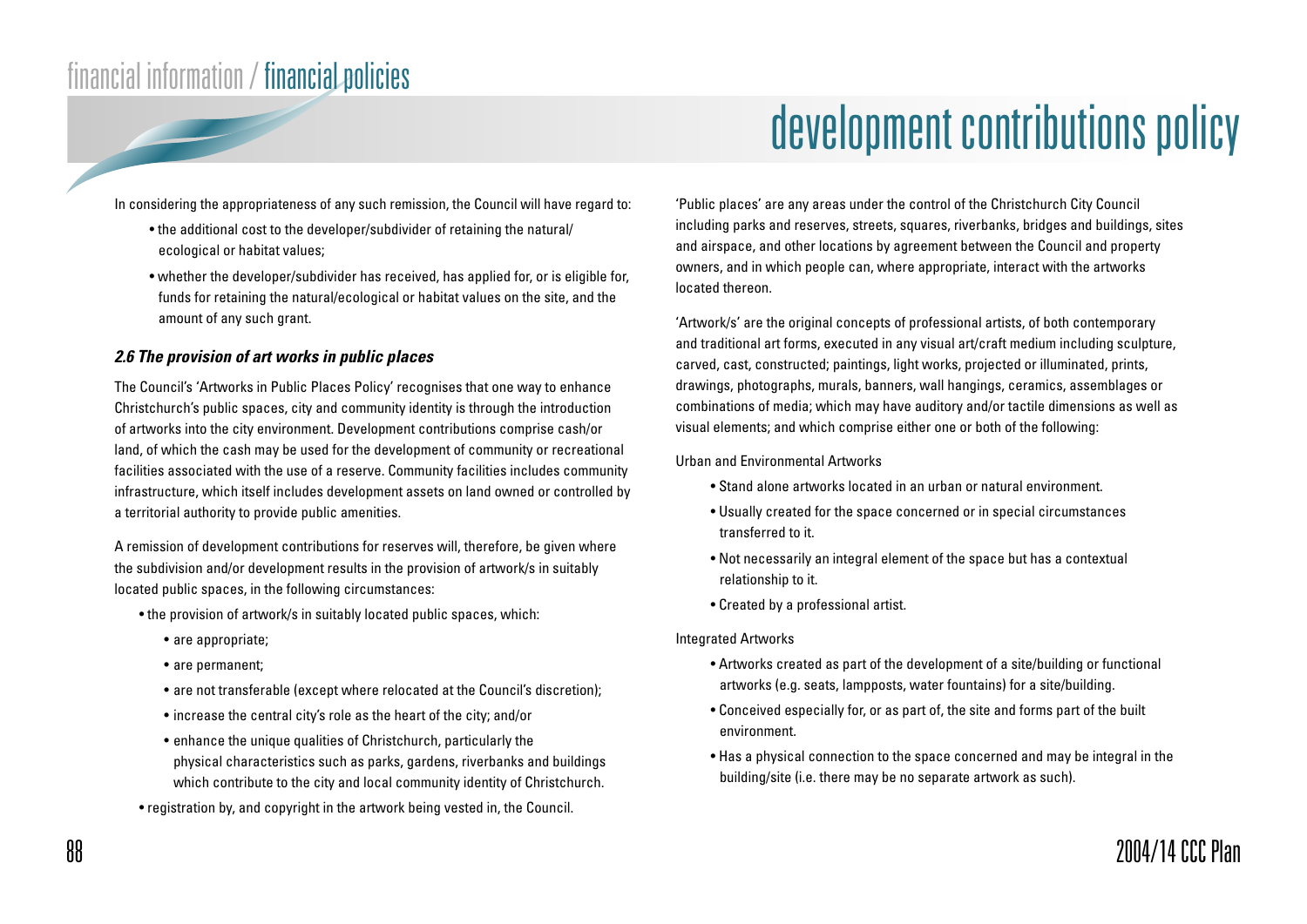• Created by a professional artist in collaboration with the project team for the site or building (e.g. architect, landscape, urban designer, engineer).

#### **2.7 The provision of social / affordable housing**

The City's population has different needs, which require a wide range of housing forms and tenure to satisfy them. Housing is one of the most significant costs and anything that limits these costs contributes to a better quality of life. The Council itself provides housing for people on low incomes and with a housing need, including beneficiaries, elderly persons, the disabled and single adults with or without children. The City Plan also signals an intention to investigate means of providing low cost housing in the Central City by Central Government, the Council, or other providers, or in conjunction with community groups.

A remission of development contributions for reserves will, therefore, be given where the subdivision and/or development results in the provision of social / affordable housing, in the following circumstances:

- the household units are subsidised and/or built and managed by the Council and/or by another public housing agency (e.g. Housing New Zealand, Southern Regional Health Authority and their successors) and/or by a private social housing agency (e.g. Habitat for Humanity) as social/affordable housing, and which:
	- is subject to a covenant or appropriate legal restriction:
	- restricting occupancy to people with a personal income of less than National Superannuation x 1.5 and associated asset levels as specified below; and
	- restricting the payment of rent to 70% of the average local market rent or no more than 25% of the occupant's income, whichever is the lesser; and
	- of quality and energy efficient unit design, construction and appearance suited to the occupants needs; and
- provides communal recreation facilities, such as a communal residents' lounge; and
- is located within 500m walking distance from the central city, or a district (business), centre; and
- is located within 500m walking distance of a bus stop on public transport routes.

National Superannuation levels from 1 December 2003 as below will be adjusted periodically in accordance with movements in the rates of National Superannuation and asset levels will be adjusted annually in accordance with the rate of inflation, linked to the income levels in the policy:

| <b>Family type</b>                   | <b>Annual Income</b> |
|--------------------------------------|----------------------|
| Single person – living alone         | \$19,133             |
| Single person $-$ sharing            | \$17,661             |
| Married couple (combined income)     | \$29,436             |
| Married couple (2 x combined income) | \$29,436             |

| Income type                  | <b>Asset Level</b> |
|------------------------------|--------------------|
| Single person – living alone | \$20,000           |
| Married couple               | \$30,000           |

Assets include:

- All motor vehicles
- Cash-in-hand
- Bank deposits
- Private superannuating schemes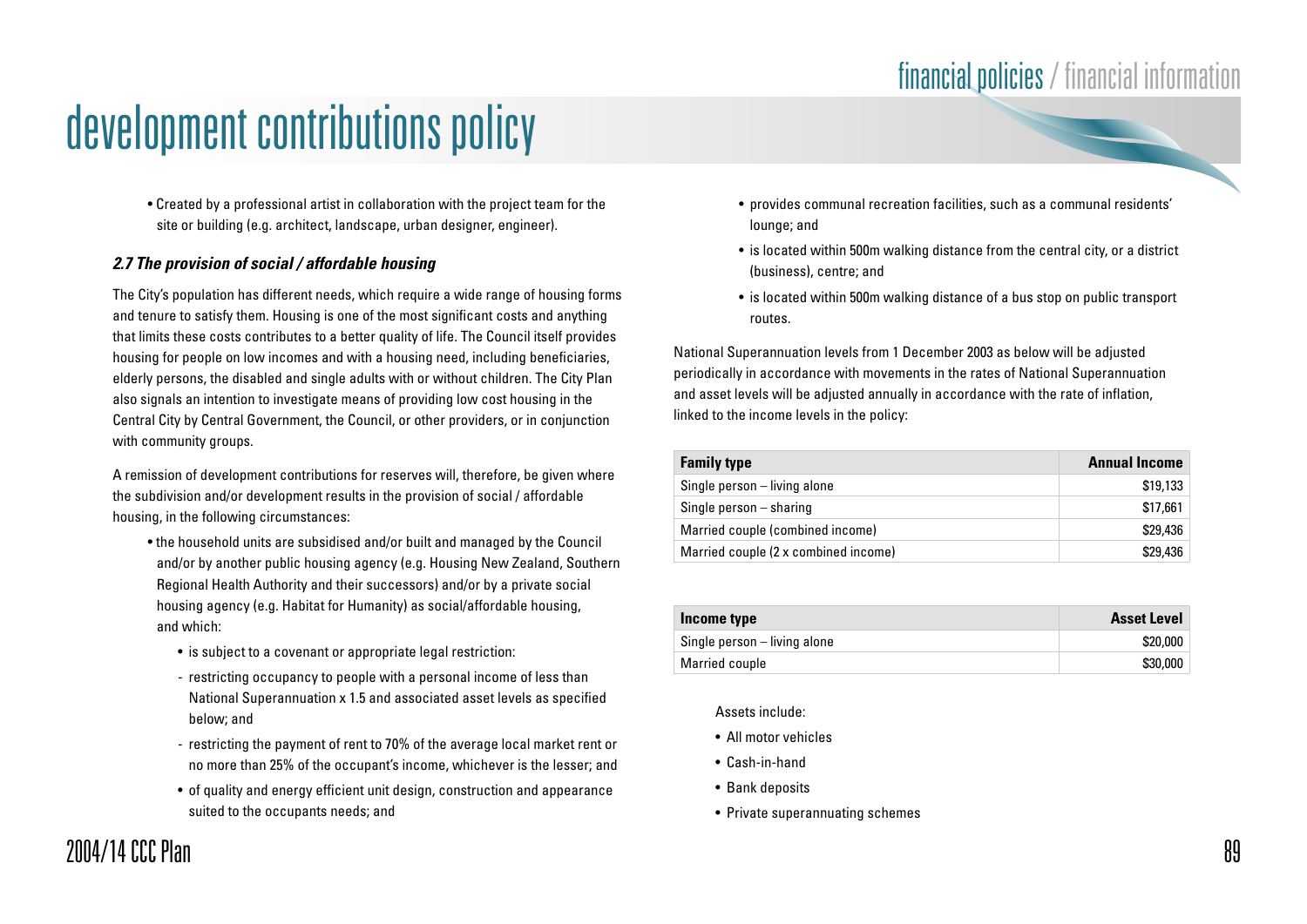# development contributions policy

- Bonus bonds
- Family Trusts
- Other investments
- Boats
- Other items of value in excess of \$1000.00
- Real estate, except where occupant is unable to utilise real estate due to marriage/dissolution settlement subject to solicitors confirmation and statutory declaration process.

#### **2.8 The provision of elderly persons' housing**

Elderly persons housing is strictly defined in the City Plan. The trend towards enabling people to remain in their previous housing and community for as long as possible has resulted in the average entry age to such housing tending to be high (the 'very elderly'). Given that the proportion of the population considered 'very elderly' is growing, the average needs for land and facilities for open space and recreation by the occupants of elderly persons housing are not considered to be as high and widespread as the needs of the general population of the City. A remission of the standard development contribution requirements is therefore considered to be reasonable with respect to elderly persons' housing.

A remission of development contributions for reserves will, therefore, be given where the subdivision and/or development is for the provision of elderly persons' housing, in the following circumstances:

• the residential subdivision and/or development is for elderly persons' housing in terms of the following definitions:

'Elderly persons' housing' is a group of residential units each with a gross floor area less than 80m<sup>2</sup> developed or used for the accommodation of elderly persons, which may in addition include a care home and/or associated studio units for the care and

accommodation of elderly persons, and where the group is either held under one title or unit titles under the Unit Titles Act with a body corporate and which is encumbered by a bond or other appropriate legal instrument which ensures that the use of the unit is confined to elderly persons.

'Elderly persons' are people over the age of 60 years or a person who qualifies for a permanent invalid's benefit on health grounds and extends to include the partner, spouse, dependents or caregiver of such a person, notwithstanding that the partner, spouse or caregiver may be under the age of 60 years.

#### **2.9 Central City housing**

The Council has a strong policy of encouraging the continued use and redevelopment of much of the Central City (within the Four Avenues, including the area bounded by Moorhouse Ave, Hagley Ave and Antigua St) for housing.

This policy includes different provisions for development contributions for reserves and public amenities for residential and non-residential developments. For residential development, the cash equivalent of 20m<sup>2</sup> of land for every new residential unit is sought as a development contribution towards reserves. Where a subdivision occurs, 7.5% of the value of the additional allotments is sought. For a non-residential development, a cash contribution is sought towards community infrastructure (to provide public amenities on Council land) at the rate of the cash equivalent of 2m<sup>2</sup> of land for every 100m<sup>2</sup> of new non-residential building development.

The Council considers that the open space and recreational needs of people living in the Central City are no less than people living in the outer areas of the City. The lack of space available on their own Central City properties makes the availability of public open space and recreation areas even more important.

For these reasons, the Council does not consider that it is justifiable to exempt Central City housing development from all development contributions for open space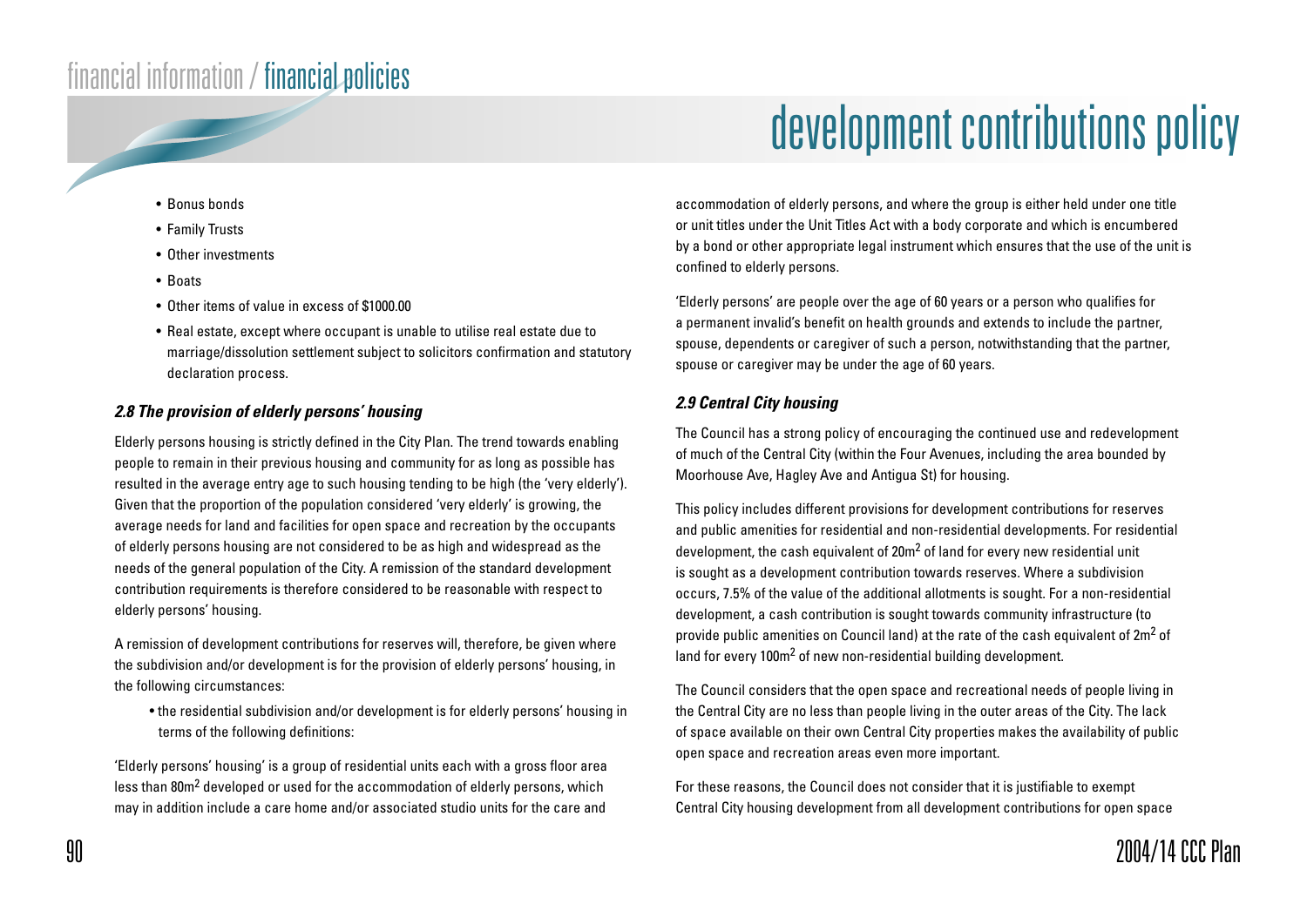and recreation. However, in order to provide direct encouragement for Central City housing to support Central City revitalisation initiatives of the Council (as identified in the Christchurch Central City Strategy Stage I (2001) document), a 25% remission is supported by the Council for development contributions for reserves from residential unit development undertaken as part of, or in conjunction with, business subdivision and development in the Central City Zone and Central City Edge Zone.

A remission of development contributions for reserves will, therefore, be given where the subdivision and/or development is for the provision of Central City housing, in the following circumstances:

- where the residential unit development is undertaken as part of, or in conjunction with, business subdivision and development in the Central City Zone or Central City Edge Zone and where at least the ground floor is in business use.
- Note: Although a remission of development contributions for reserves from residential subdivision and development within the living zones of the Central City is not considered necessary in the current housing market, it will be applied or not as required in the future to stimulate Central City housing as the future housing market dictates via the three yearly LTCCP review.

### **Appendix 3**

#### **Contributions of Cash or Land**

**The Council will take development contributions of either cash and/or land towards providing public reserves for open space and recreation from subdivision and/or development, depending on which will more effectively add to the quality and diversity of open spaces and recreation areas in the City.**

The basis for the reserve development contributions is the additional, actual or potential demand anticipated for open space and recreational land consequent to subdivision and/or development; that is, its "effects" in terms of land and use intensification. Contributions are not to be imposed as a tax on development, but can be in the form of land (where provision is practicable such as from larger "greenfield" sites) or cash, according to an equivalent value if land were taken in the locality.

Previously, the Council preferred to take cash, instead of land, contributions. This enabled the Council to decide itself which land it acquired to meet open space and recreation requirements throughout the city, rather than being forced, as the future manager, to accept land of an inappropriate size and/or nature from any particular subdivision and potentially having to provide further more suitable land in the future from general ratepayers' funds. The Council acknowledges, however, that in designing a subdivision, the subdivider has a good understanding of the needs of the potential occupiers and has a financial stake in ensuring that the subdivision is attractive and satisfies those needs. In addition, as the City grows both in population and housing areas, there is a continuing need for more land to satisfy open space and recreational needs, new areas of which will inevitably become more difficult to acquire in appropriate locations as the City becomes more intensively developed. The Council no longer therefore has a preference for taking cash instead of land. The resource consent process instead provides the opportunity for the Council and the subdivider to reach agreement on whether a cash and/or land contribution is appropriate in the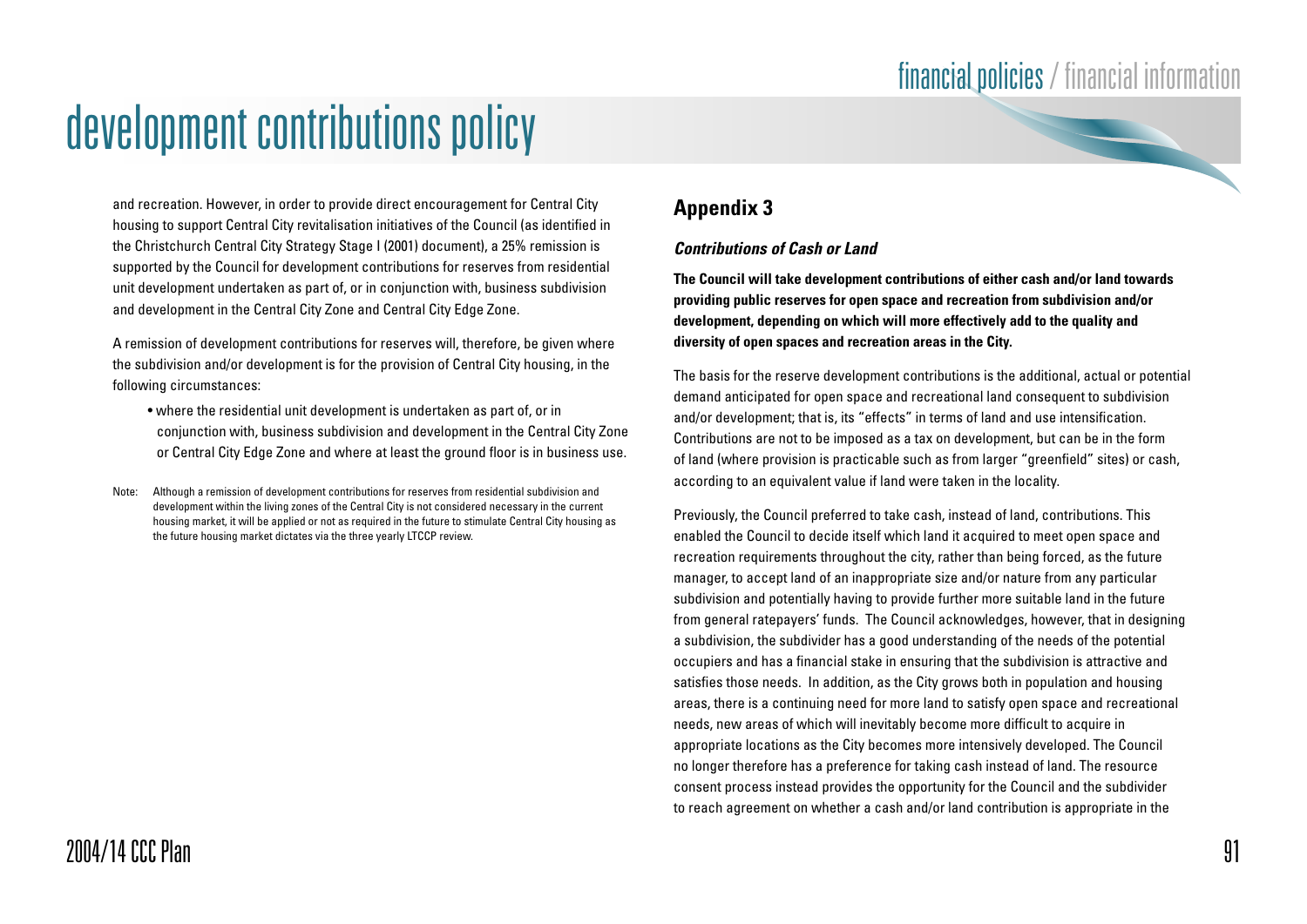circumstances, so that it is possible for the Council to acquire suitable land as, where and when opportunities arise.

#### **The Council will seek cash contributions where they will provide for one or more of the following:**

- the purchase of land for district parks and sports fields in areas where there are existing or potential deficiencies in the provision of them;
- the purchase of land for local neighbourhood parks in areas where there are existing or potential deficiencies in the provision of them;
- the purchase of land of ecological or conservation value where there is a need to protect such areas by way of public ownership;
- the development of land purchased or acquired as development contributions to a usable state for local neighbourhood and district parks, sports fields and open space;
- the purchase and development of land for amenity purposes within or adjoining business areas;
- any other purpose permitted by Sections 205 and 206 of the Local Government Act 2002.
- The Council will seek land contributions where they will provide for one or more of the following:
- a relatively flat, useful area of land for a local neighbourhood park, accessible to the user population and of a size (at least 2-3,000 sq m) adequate to accommodate children's play equipment, substantial tree plantings and open space;
- a linkage or potential linkage along or to significant natural features, or between other areas of public open space and community facilities;
- protect or enhance significant mature trees, significant areas of indigenous vegetation, margins of waterways or other significant natural features;

## development contributions policy

- protect or enhance historic or cultural features of significance to the City's population;
- a usable area of open space for planting as visual relief from a built or highly developed environment; or
- a flat usable area of land for district sports fields, accessible with full road frontage and a size (at least 4ha) adequate to accommodate at least two sports fields, tree planting and other open space. To accommodate sports clubs, at least 4ha, ideally more, would be needed.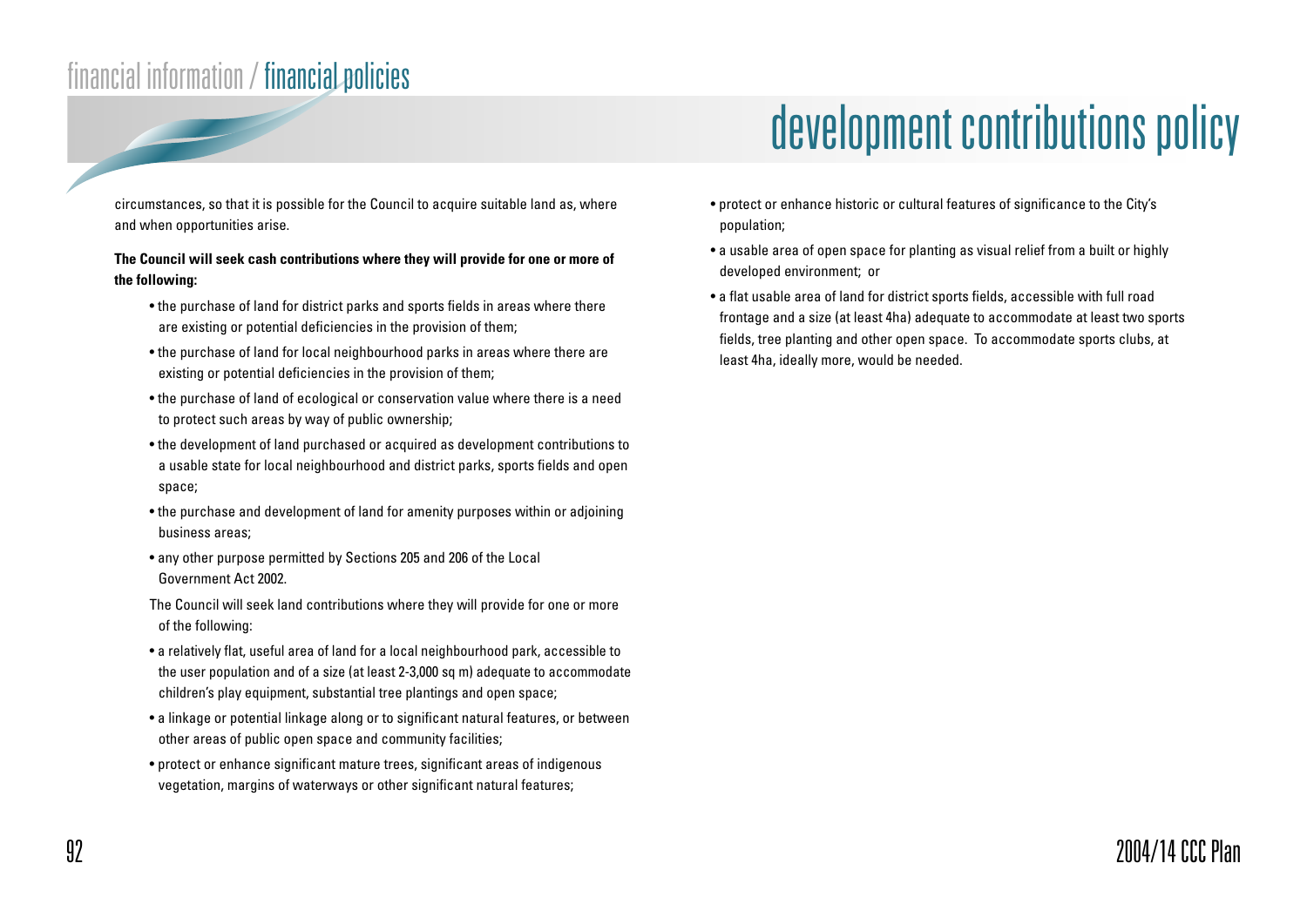# development contributions policy

### **Schedule A: Existing Cost Share Areas**

| <b>Name/Locality</b>                                         | <b>Reference</b> | <b>Type of Service</b>                 | <b>Year Established</b> | <b>Contribution (incl.</b><br>GST) as at 1.07.03                                                                | <b>Nature of Works</b>                                                                            | <b>Area Application</b>                                                                   |
|--------------------------------------------------------------|------------------|----------------------------------------|-------------------------|-----------------------------------------------------------------------------------------------------------------|---------------------------------------------------------------------------------------------------|-------------------------------------------------------------------------------------------|
| <b>Wastewater Treatment</b><br><b>Plant Capacity Upgrade</b> | TW-001-36        | <b>Sewage Treatment</b>                | 1999                    | \$607.50 per lot                                                                                                | <b>Upgrading Central Wastewater</b><br><b>Treatment Plant</b>                                     | Applies to whole urban reticulated<br>area                                                |
| <b>Wastewater Reticulation</b><br><b>Capacity Upgrade</b>    | PG-001-279       | Sewage Transport                       | 2002                    | \$477.00 per lot                                                                                                | Trunk System Upgrading and wet<br>weather storage in central and<br>western suburbs               | Applies to reticulated urban area<br>except Eastern catchments (see<br>plan Appendix 3)   |
| <b>Water Supply Headworks</b><br><b>Capacity Upgrade</b>     | WS-003-003-11    | <b>Water Extraction</b><br>and Pumping | 1991                    | \$562.50 per lot                                                                                                | New wells, increased pumping<br>capacity, new pump stations and<br>extension to existing stations | Applies to whole urban reticulated<br>area except Brooklands, Kainga<br>and Spencerville. |
| Huntsbury                                                    | PG-001-244       | <b>Water Supply</b>                    | 1996                    | \$2,193.76 per lot                                                                                              | Water mains, reservoir and pump<br>station                                                        | Defined area (see plan Appendix 3)                                                        |
| <b>Mt Pleasant</b>                                           | PG-001-243       | <b>Water Supply</b>                    | 1998                    | 1: \$2,214.55 per lot<br>2: \$3,800.96 per lot                                                                  | Water mains, reservoir and pump<br>station                                                        | $\mathbf{u}$                                                                              |
| <b>Worsleys Spur</b>                                         | WS-003-003-12    | <b>Water Supply</b>                    | 1999                    | \$3,161.94 per lot                                                                                              | Land purchase, pump station, rising<br>main, tank re-location                                     | $\mathbf{u}$                                                                              |
| Aidanfield (privately<br>funded)                             | SU-001-4375      | Sewerage                               | 2002                    | A: \$7,959.21 per hectare<br>B: \$5,776.83 per hectare<br>C: \$3,846.31 per hectare                             | Sewer pipeline                                                                                    | $^{\prime\prime}$                                                                         |
| Alpine View: Burwood<br>(privately funded)                   | SU-001-0899      | Sewerage                               | 1999                    | \$8,586.66 per hectare<br>(as at 26.08.03)                                                                      | Sewer pipeline, rising main, pump<br>station                                                      | $\mathbf{u}$                                                                              |
| Avonhead Road                                                | <b>JHS 1532</b>  | Sewerage                               | 1974                    | \$248.53 per metre run                                                                                          | Sewer installation                                                                                | Defined area (see plan Appendix 3)                                                        |
| <b>Clearbrook Palms</b><br>3,4,5,6,7                         | SU-001-4004      | Sewerage                               | 2001                    | 3: \$630.64 per lot<br>4: \$861.36 per lot<br>5: \$811.67 per lot<br>6: \$811.67 per lot<br>7: \$811.67 per lot | Sewer pipeline, rising main                                                                       | $\mathbf{u}$                                                                              |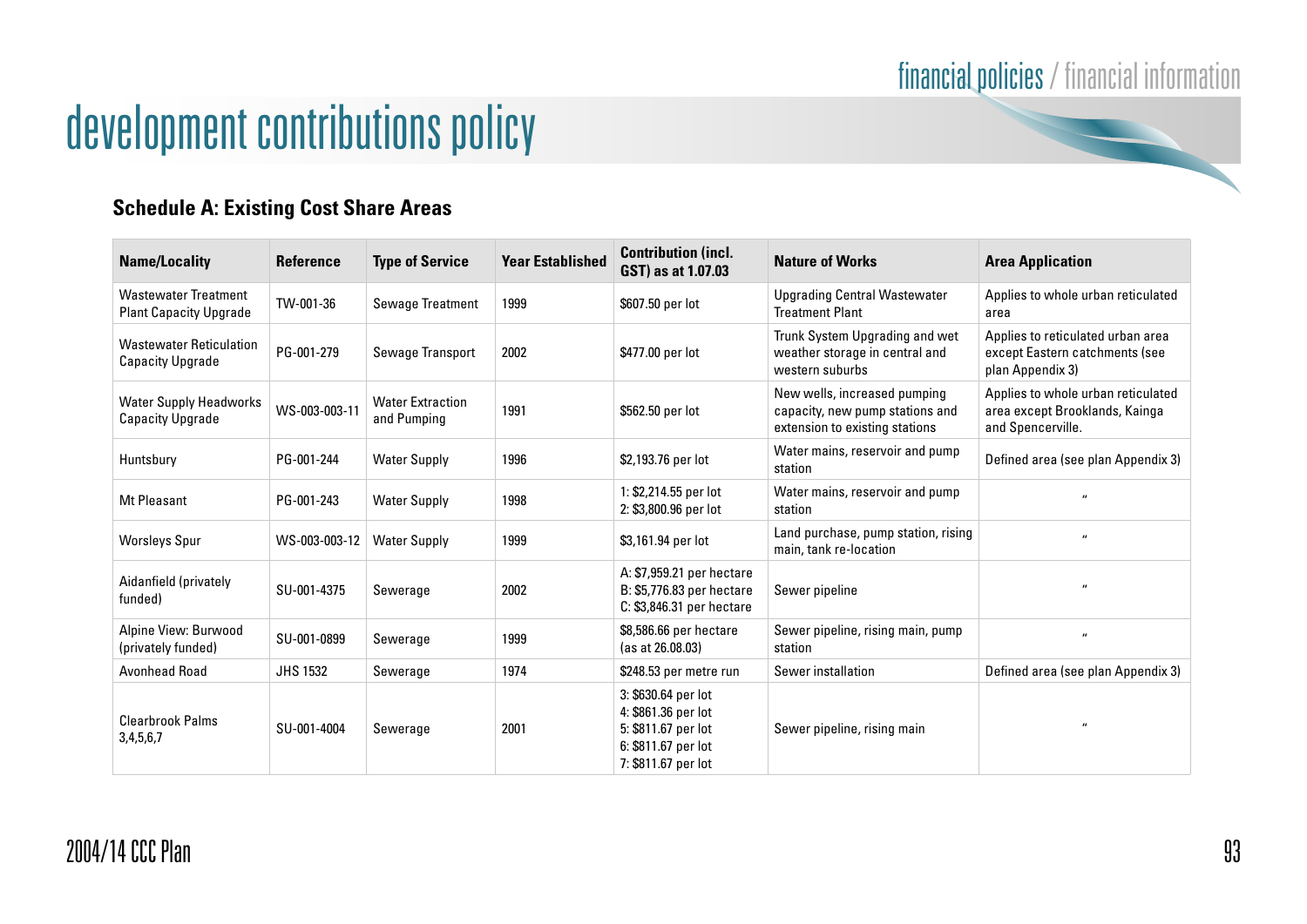### **Schedule A: Existing Cost Share Areas cont.**

| <b>Name/Locality</b>              | <b>Reference</b> | <b>Type of Service</b> | <b>Year Established</b> | <b>Contribution (incl.</b><br>GST) as at 1.07.03                                                                                                                               | <b>Nature of Works</b>                             | <b>Area Application</b>            |
|-----------------------------------|------------------|------------------------|-------------------------|--------------------------------------------------------------------------------------------------------------------------------------------------------------------------------|----------------------------------------------------|------------------------------------|
| Halswell                          | PG-001-272       | Sewerage               | 2000                    | \$404.74 per lot                                                                                                                                                               | Pump station upgrade, rising main,<br>soil filter  | $\mathbf{u}$                       |
| <b>Halswell Junction Road</b>     | <b>JHS 6855</b>  | Sewerage               | 1974                    | \$5991.33 per hectare                                                                                                                                                          | Gravity main and rising main                       | $\overline{u}$                     |
| Maffeys Road                      | <b>JHS 2508</b>  | Sewerage               | 1981                    | \$5948.30 per lot                                                                                                                                                              | Sewer pipeline                                     | $\overline{u}$                     |
| Mt Pleasant (privately<br>funded) | SU-001-825       | Sewerage               | 1998                    | 1: \$1,713.55 per lot<br>2: \$3,241.29 per lot<br>3: \$4,980.61 per lot<br>4: \$7,190.00 per lot<br>5: \$10,094.31 per lot<br>6: \$10,564.06 per lot<br>7: \$12,982.07 per lot | Sewer pipeline extension                           | $\overline{u}$                     |
| <b>Milns Road/Milns Estate</b>    | SU-001-4147      | Sewerage               | 2000                    | \$2795.53 per hectare                                                                                                                                                          | Installation of pump station and<br>sewer pipeline | $\overline{u}$                     |
| <b>Yukon Place</b>                | SU-001-00054     | Sewerage               | 1986                    | \$6548.24 per hectare                                                                                                                                                          | Sewer pipelines                                    | Defined area (see plan Appendix 3) |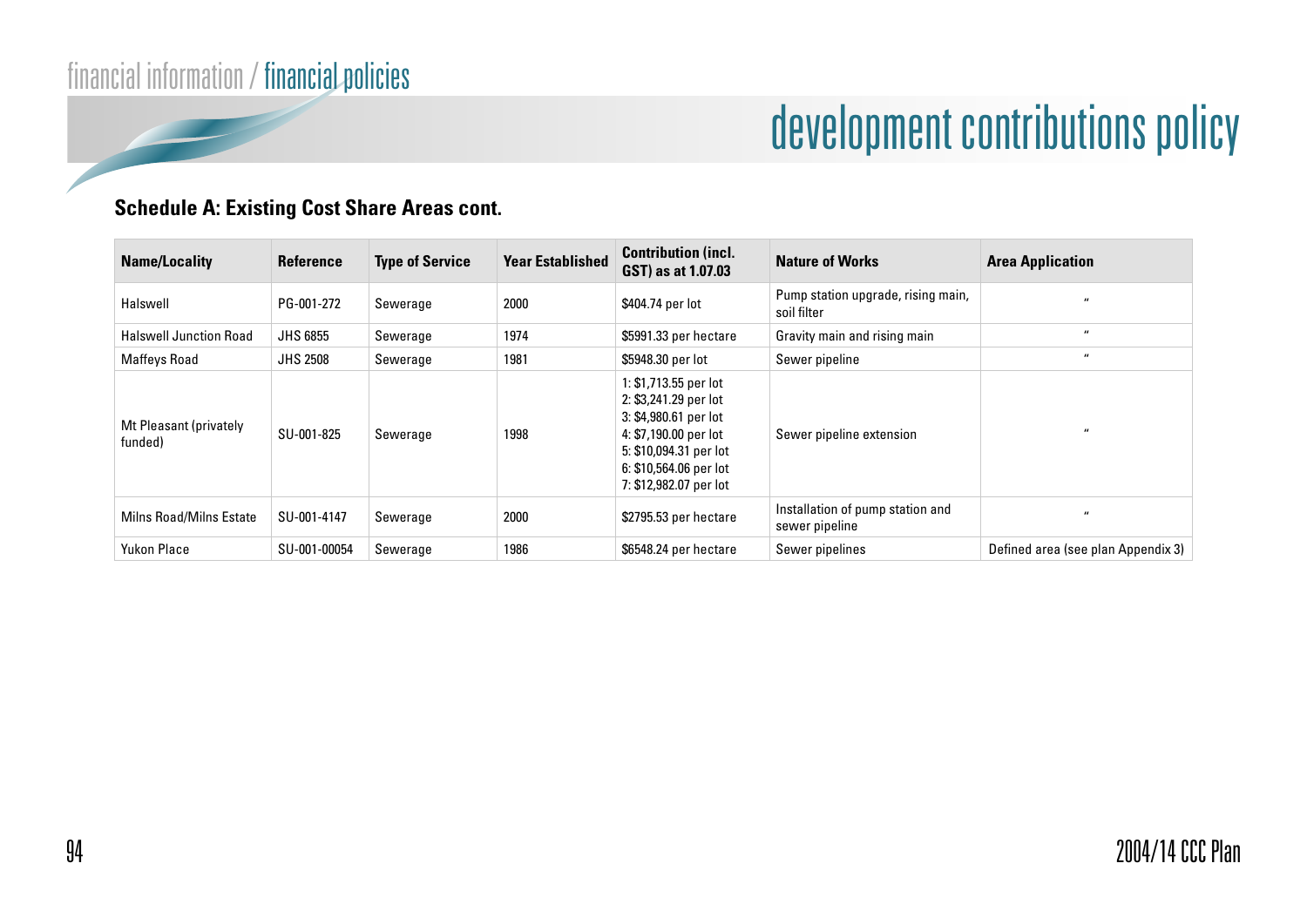### financial policies / financial information

## development contributions policy

| Augusta Street/Main<br>Road          | SU-001-0032     | Stormwater | 1974 | A \$9277.25 per hectare<br>B \$4106.20<br>C Excluded<br>D \$8803.93<br>E \$6214.53<br>F \$10251.74        | Installation of stormwater pipeline      | $\overline{u}$                       |
|--------------------------------------|-----------------|------------|------|-----------------------------------------------------------------------------------------------------------|------------------------------------------|--------------------------------------|
| <b>Bower Avenue/ Palmers</b><br>road | <b>JHS 7322</b> | Stormwater | 1974 | \$29,383.29 per hectare                                                                                   | Installation of stormwater pipeline      |                                      |
| <b>Barnett Park</b>                  | LO-17-2-41      | Stromwater | 2004 | Rifle Range Drain<br>Catchment \$2985.16<br>per lot<br><b>Cliff Street Catchment</b><br>\$1492.58 per lot | Construction of flood detention<br>basin | Defined Area (see plan appendix 3)   |
| <b>Buchanans/Carmen</b><br>Roads     | S52 0044        | Stormwater | 1987 | \$39,124.57 per impervious<br>hectare                                                                     | Installation of stormwater pipeline      | $^{\prime\prime}$<br>Area factor 0.8 |

**Note 1** (applies to all tables in schedule A)

The area on which the calculation is based is the total area of the development multiplied by the area factor shown in the last column.

If no area factor is shown it is 1.0 and the calculation is based on the total area of development.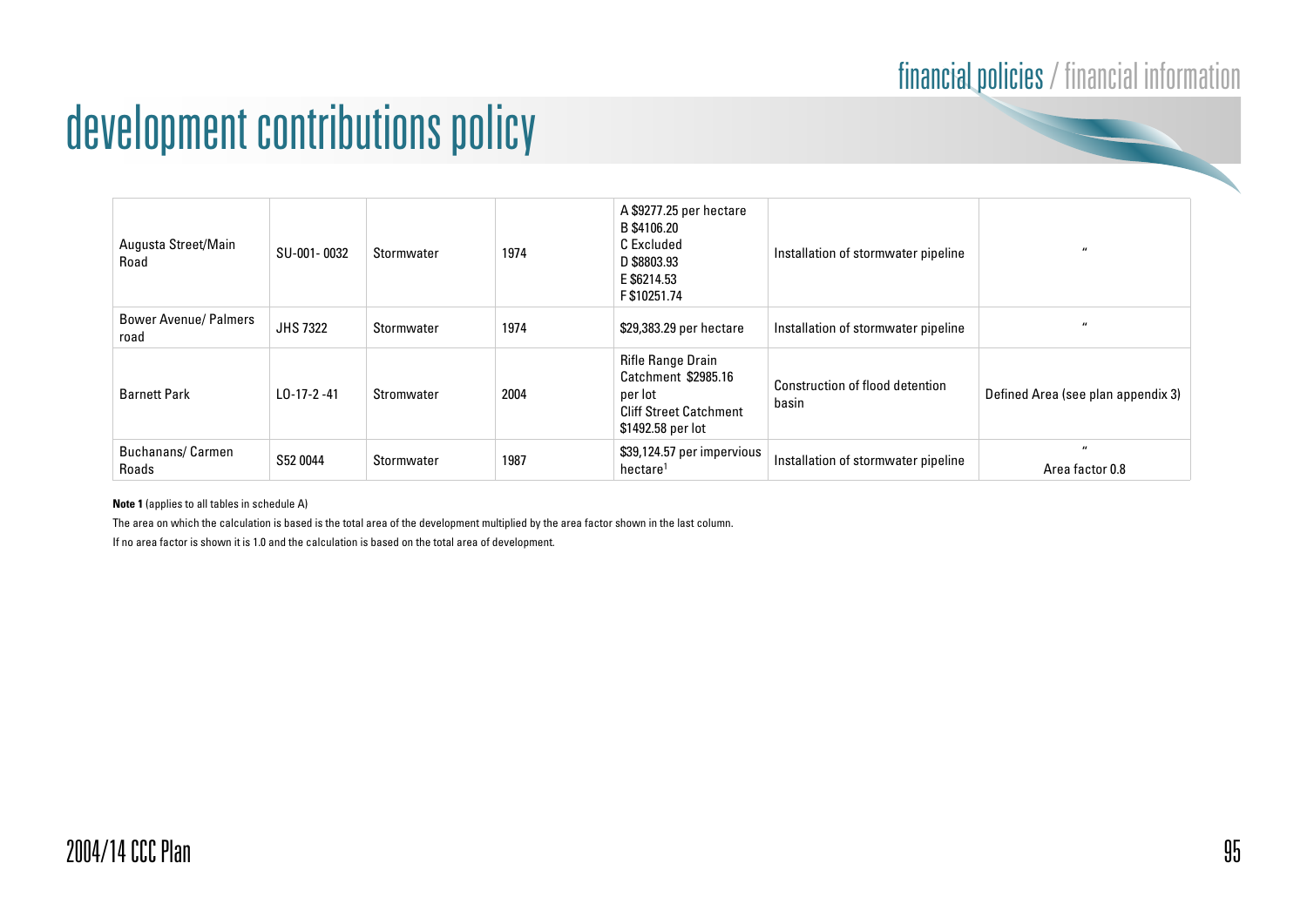### **Schedule A: Existing Cost Share Areas cont.**

| <b>Name/Locality</b>                  | <b>Reference</b> | <b>Type of Service</b> | <b>Year Established</b> | <b>Contribution (incl.</b><br>GST) as at 1.07.03                                                                          | <b>Nature of Works</b>                                                                               | <b>Area Application</b>                               |
|---------------------------------------|------------------|------------------------|-------------------------|---------------------------------------------------------------------------------------------------------------------------|------------------------------------------------------------------------------------------------------|-------------------------------------------------------|
| Epsom Road                            | <b>JHS 7515</b>  | Stormwater             | 1979                    | \$36,819.15 per impervious<br>hectare <sup>1</sup>                                                                        | Installation of stormwater pipeline                                                                  | Area factor 0.42                                      |
| <b>Halswell Junction Road</b>         | <b>JHS 7298</b>  | Stormwater             | 1974 to 78              | \$23,922.79 per hectare                                                                                                   | Installation of stormwater pipeline                                                                  | Defined Area (see plan Appendix 3)                    |
| <b>Heathcote Valley</b><br>Drainage   | PG-001-196       | Stormwater             | 2002/03                 | Floodplain \$2934.83<br>West \$5116.42<br><b>Canon Hill \$5493.05</b><br>East \$5550.91 per lot or<br>subsequent dwelling | Upgrade waterways, construction<br>of detention ponds, installation of<br>stormwater detention tanks | $\mathbf{u}$                                          |
| Maces Road - Area A                   | <b>JHS 8154</b>  | Stormwater             | 1977                    | \$19,080.27 per hectare                                                                                                   | Installation of stormwater pipeline                                                                  | $\mathbf{u}$                                          |
| <b>Maces Road/Newton</b><br>Street    | <b>JHS 3957</b>  | Stormwater             | 1973                    | \$5183.09 per hectare                                                                                                     | Installation of stormwater pipeline                                                                  | $\mathbf{u}$                                          |
| Maces Road - Area B                   | S52 0052         | Stormwater             | 1974                    | \$17,667,24 Resident<br>\$35,334.48 Industr'l.                                                                            | Installation of stormwater pipeline                                                                  | $\mathbf{u}$                                          |
| <b>Madeley Road</b>                   | <b>JHS 7598</b>  | Stormwater             | 1974                    | \$24,435.97 per hectare                                                                                                   | Installation of stormwater pipeline                                                                  | $\mathbf{u}$                                          |
| Marylands - Area 1                    | <b>JHS 4919</b>  | Stormwater             | 1974                    | \$7714.20 per hectare                                                                                                     | Installation of stormwater pipeline                                                                  | $\mathbf{u}$                                          |
| Marylands Place - Area<br>2A          | <b>JHS 6082</b>  | Stormwater             | 1985                    | \$26,654.09 per hectare                                                                                                   | Installation of stormwater pipeline                                                                  | $\overline{\mathbf{u}}$                               |
| Merrin Street - area A                | <b>JHS 2667</b>  | Stormwater             | 1975                    | \$25,108.29 per<br>impervious <sup>1</sup> hectare                                                                        | Installation of stormwater pipeline                                                                  | Defined area (see plan Appendix 3)<br>Area factor 0.4 |
| Merrin Street - area B                | <b>JHS 2667</b>  | Stormwater             | 1981                    | \$20,137.94per<br>impervious <sup>1</sup> hectare                                                                         | Installation of stormwater pipeline                                                                  | Defined area (see plan Appendix 3)<br>Area factor 0.4 |
| Nicholls Road/Rearsby<br><b>Drive</b> | <b>JHS 3832</b>  | Stormwater             | 1974                    | \$991.24 per hectare                                                                                                      | Installation of stormwater pipeline<br>and regrading of Nottingham<br>Stream                         | Defined area (see plan Appendix 3)                    |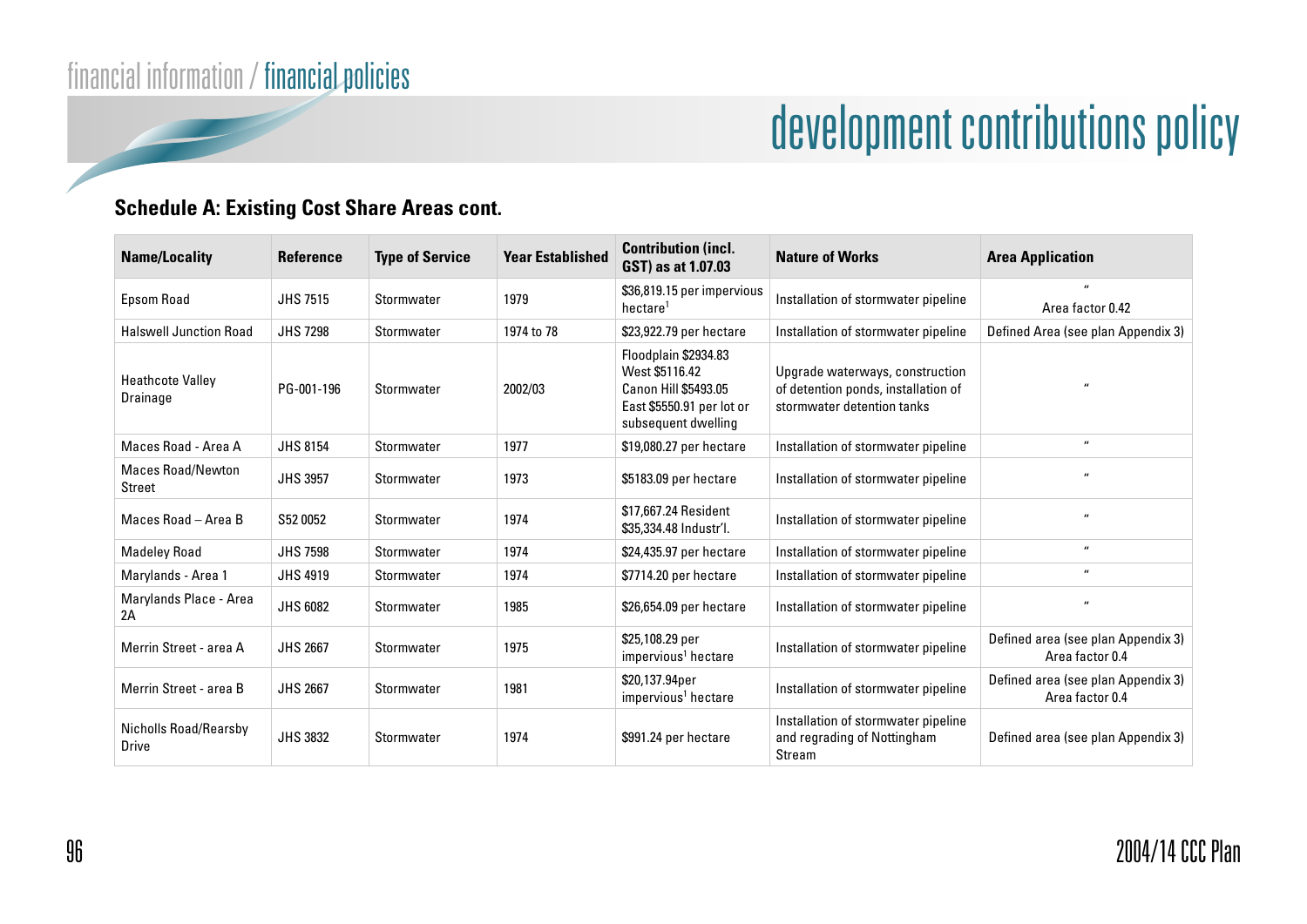## financial policies / financial information

## development contributions policy

| Scarborough            | <b>JHS 7267</b> | Stormwater | 1987 | \$29,915.67                                                                                 | Concrete channel and stormwater<br>piping        |                                                       |
|------------------------|-----------------|------------|------|---------------------------------------------------------------------------------------------|--------------------------------------------------|-------------------------------------------------------|
| <b>Snellings Drain</b> | PG-001-280      | Stormwater | 2003 | <b>Preston's Catchment</b><br>\$2400.42/lot<br><b>Burwood sub Catchment</b><br>\$690,40/lot | Ponding and open swales with in-<br>line storage | $\overline{\mathbf{u}}$                               |
| St John's Street       | <b>JHS 8188</b> | Stormwater | 1977 | \$24,508.74 per hectare                                                                     | Installation of stormwater pipeline              | $\overline{\mathbf{u}}$                               |
| <b>Waimairi Stream</b> | <b>JHS 1532</b> | Stormwater | 1975 | \$25,766.32 per<br>impervious <sup>1</sup> hectare                                          | <b>Extension of Waimairi Stream</b>              | Defined area (see plan Appendix 3)<br>Area factor 0.4 |
| Waterloo Road          | <b>JHS 6081</b> | Stormwater | 1972 | \$44,592.08 per<br>impervious <sup>1</sup> hectare                                          | Installation of stormwater pipeline              | Defined area (see plan Appendix 3)<br>Area factor 0.4 |
| Carmen Road/Yaldhurst  | S52 0020        | Stormwater | 1974 | \$25,635.88 per hectare                                                                     | Installation of stormwater pipeline              | Defined area (see plan Appendix 3)                    |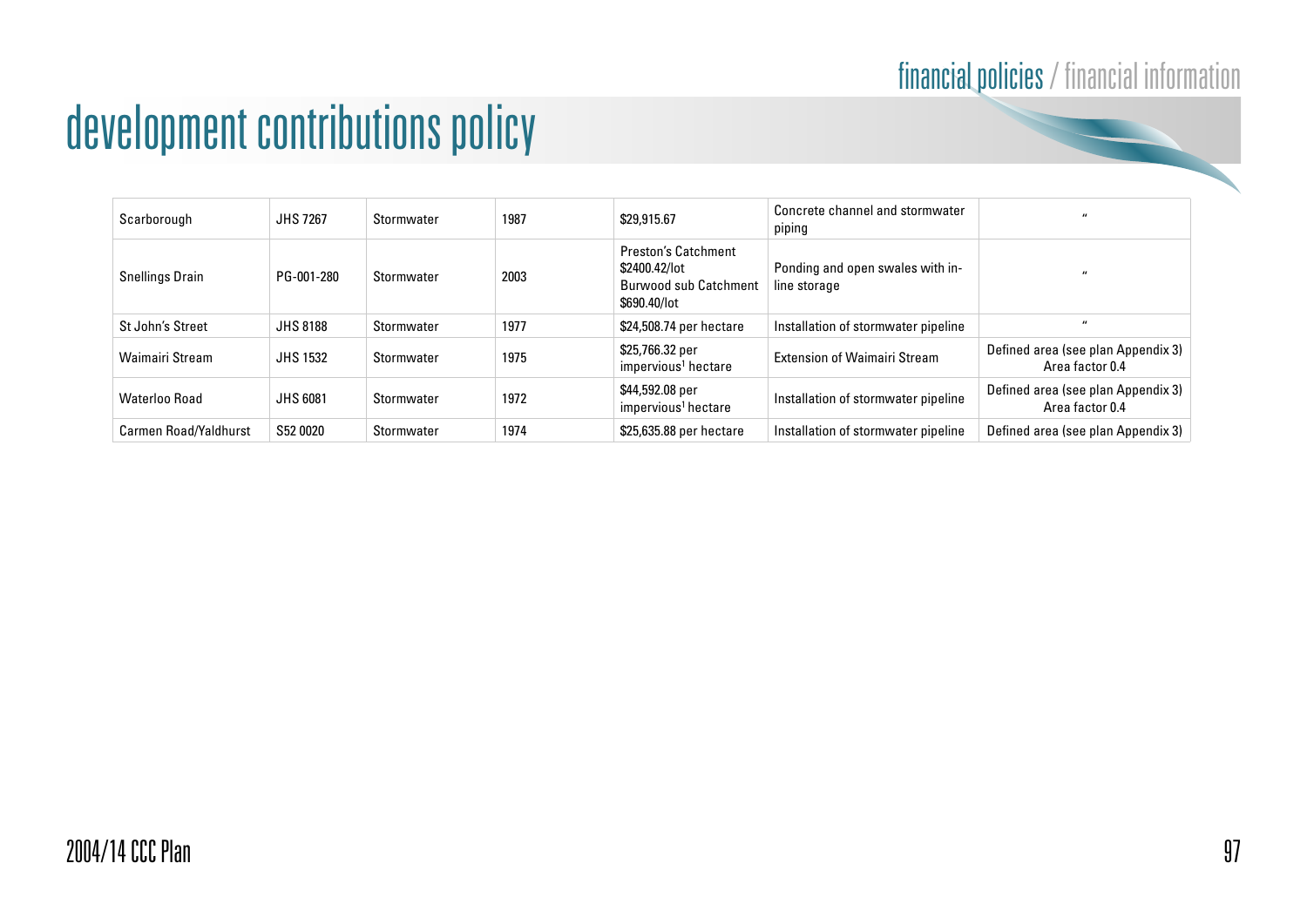### **Schedule B: Development Contributions for Road Upgrading Adjacent to Development**

| <b>Existing Situation</b>                                                                                                           | <b>Upgrading Required</b>                                                                                                                                              | <b>Developer's Contribution</b>                                                                                                                |
|-------------------------------------------------------------------------------------------------------------------------------------|------------------------------------------------------------------------------------------------------------------------------------------------------------------------|------------------------------------------------------------------------------------------------------------------------------------------------|
| 1. Fronting flat k&c/footpath/berm/streetlight (no change to kerb<br>alignment).                                                    | Upgrade existing footpath berm and streetlight to comply.                                                                                                              | 50%                                                                                                                                            |
| 2. Fronting flat k&c/footpath/berm/streetlight change to kerb alignment<br>due to increased traffic or safe entry into development. | - Upgrade k&c and widened roadway plus traffic management.<br>- Upgrade existing footpath, berm and streetlight to comply                                              | 100%<br>50%                                                                                                                                    |
| 3. Fronting dished k&c/footpath/berm/streetlight                                                                                    | Upgrade to new flat k&c, new footpath, new berm and upgrade<br>streetlights to comply                                                                                  | 50%                                                                                                                                            |
| 4. Fronting sealed road without k&c or footpath.                                                                                    | Extension of roadway width to comply with construction of new<br>k&c, new berm and new streetlighting                                                                  | 50%                                                                                                                                            |
|                                                                                                                                     | Roadway width to comply.                                                                                                                                               | 50% of 6m wide roadway plus 100% of any<br>additional width required to meet City Plan<br>requirements                                         |
| 5. Fronting unformed road.                                                                                                          | New safety/traffic features.<br>New k&c<br>New footpath<br>New berm<br>New streetlights                                                                                | 100%<br>100%<br>100%<br>100%<br>100%                                                                                                           |
| 6. Access constructed along unformed road.                                                                                          | Access width to comply<br>Safety/traffic features.                                                                                                                     | 50% of 6m wide roadway plus 100% of any<br>additional width required to meet City Plan<br>requirements<br>100%                                 |
|                                                                                                                                     | New streetlights                                                                                                                                                       | 50%                                                                                                                                            |
| 7. Developments which have significant impact on existing network<br>- usually dealt in resource consent process                    | Traffic signals, traffic management, safe pedestrian and cycle<br>facilities, road realignments, pavement strengthening. Other<br>frontage improvements may also apply | <b>Broad Principles</b><br>- % increase to existing traffic flow,<br>pedestrian and cycle movements<br>- 100% for safe access to and from site |
| 8. New road or road extension is to be vested in the council as part of<br>subdivision or development                               | Manufacture and erection of all necessary nameplates to comply<br>with the Ministry' of Transport's Guidelines for Street Name signs<br>1990                           | \$300 per nameplate adjusted annually in<br>accordance with the consumer price index<br>from a base of 1 July 2004                             |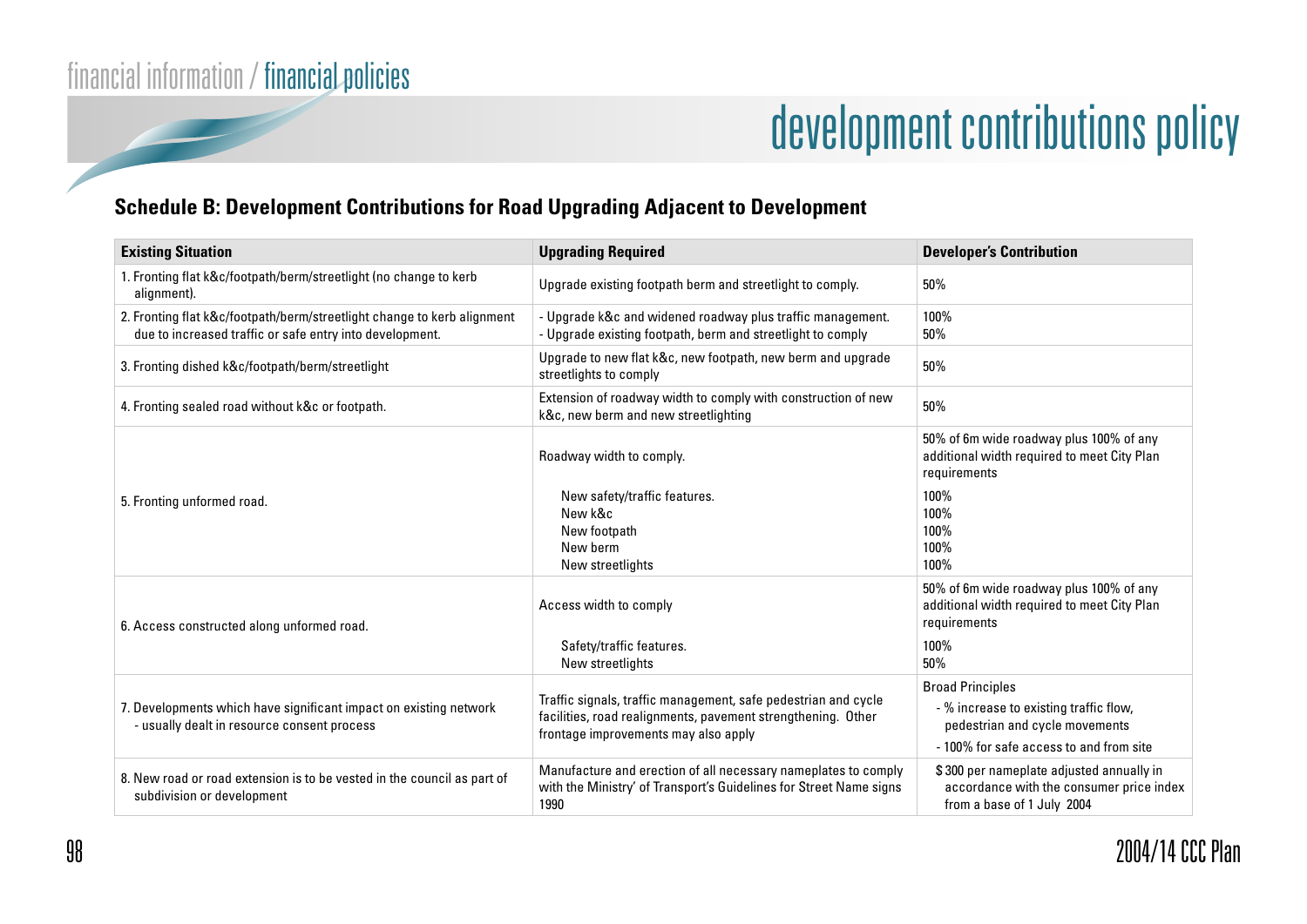### financial policies / financial information

## development contributions policy



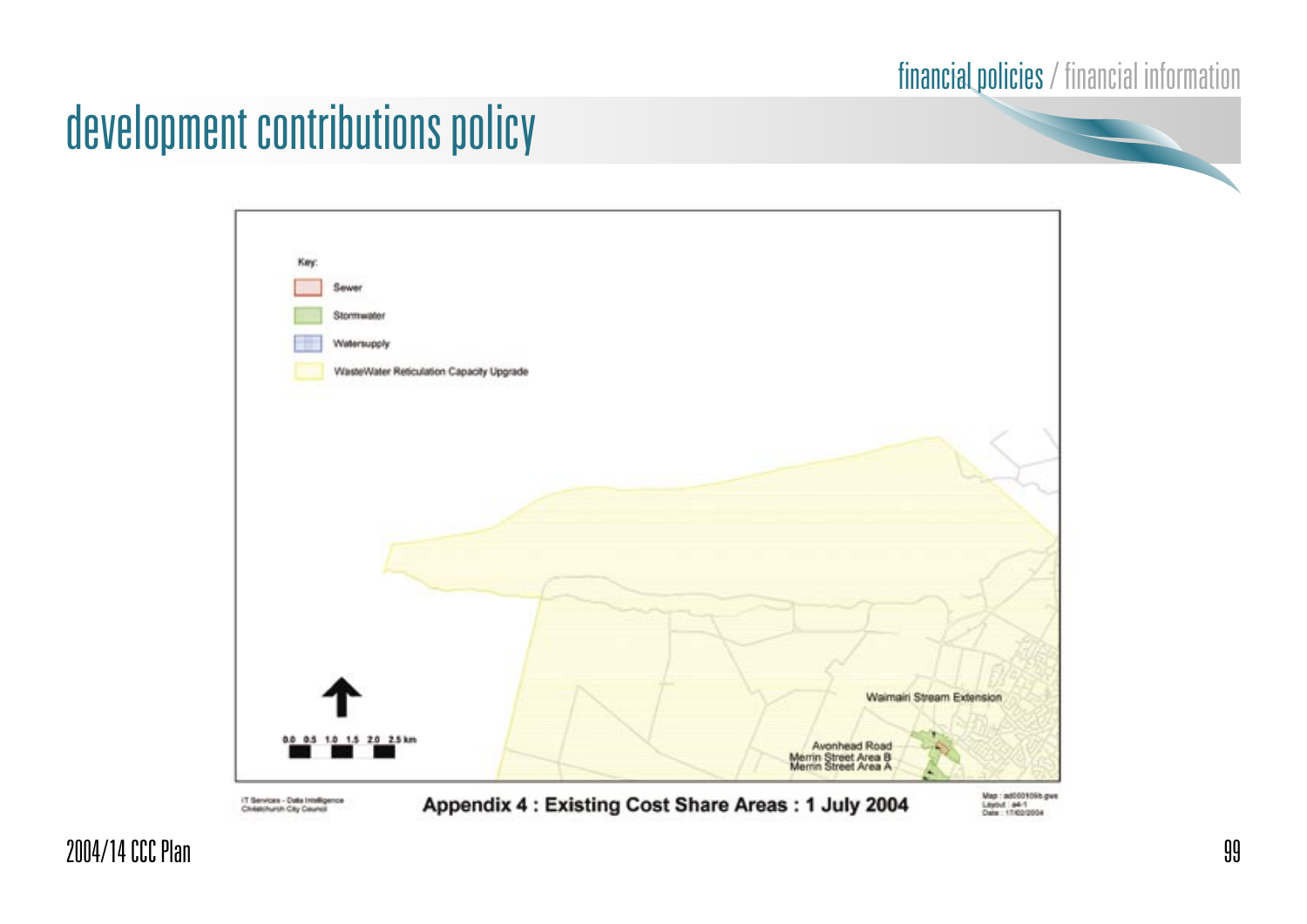# development contributions policy

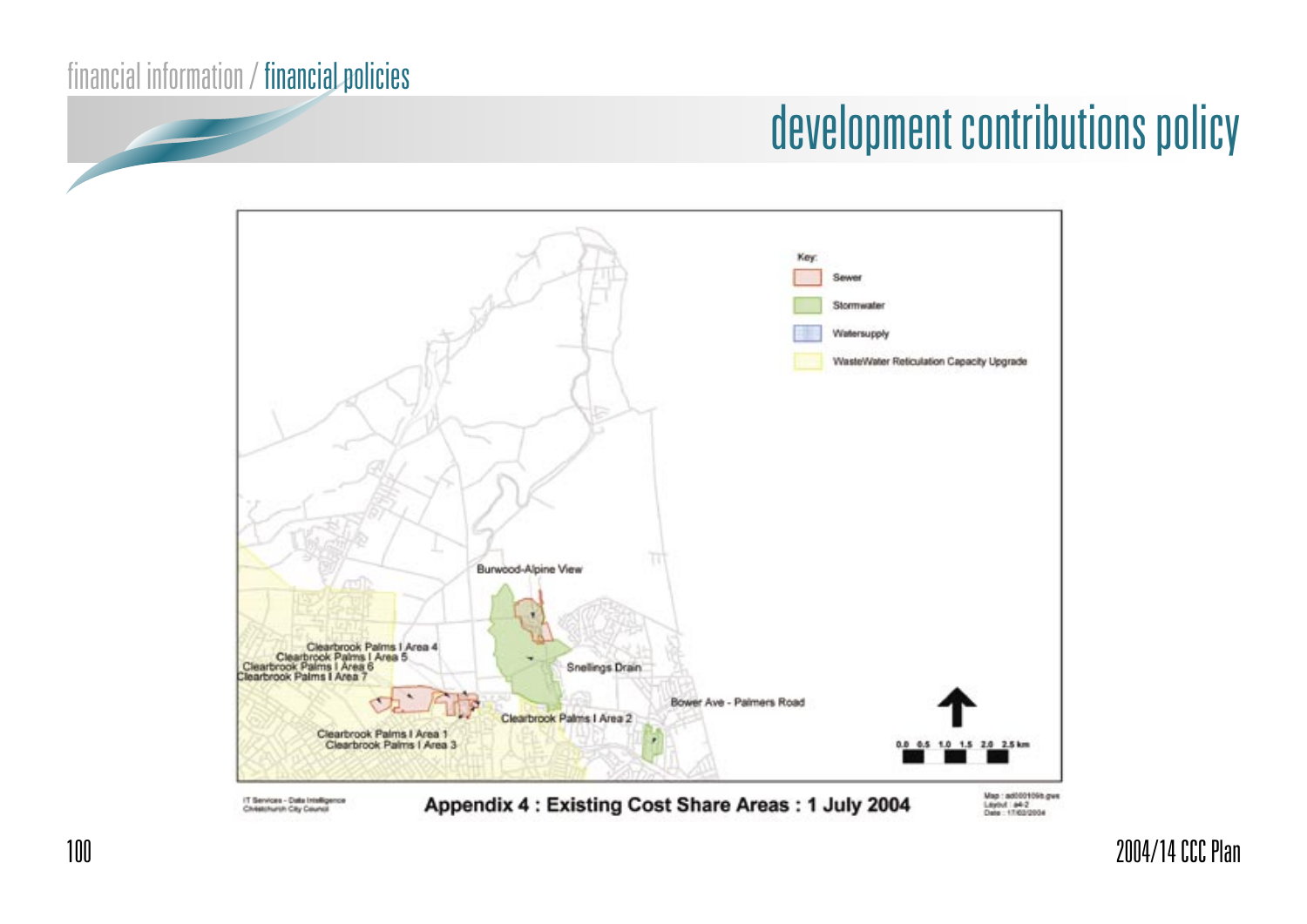### financial policies / financial information

## development contributions policy